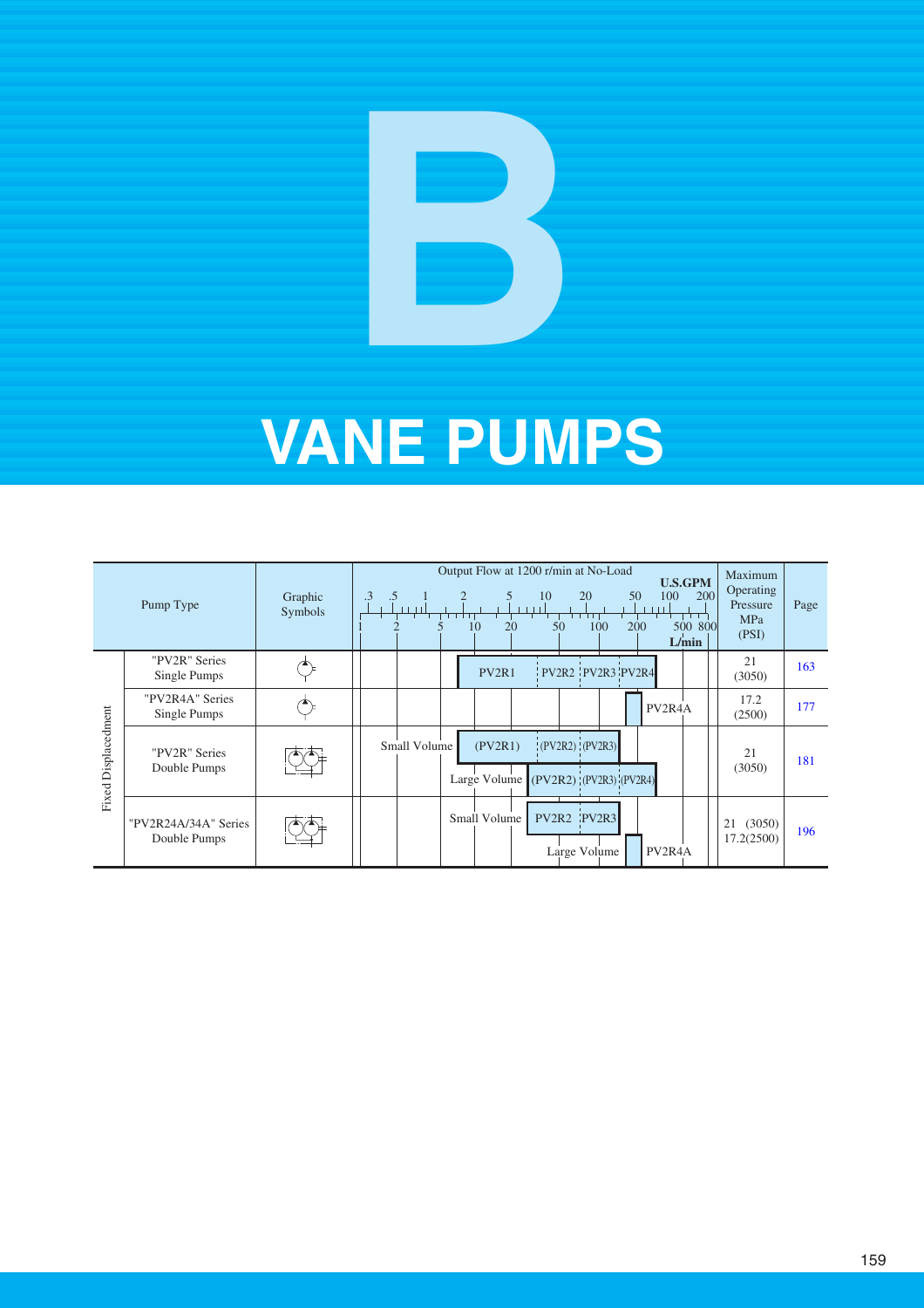#### <span id="page-1-0"></span>**Hydraulic Fluids**

#### **1. Type of hydraulic fluids**

Any type of hydraulic fluids listed in the Table 1 below can be used. However, the specifications of the pumps such as maximum pressure and maximum pump speed may be changed according to the type of hydraulic fluids to be used. For details, please refer to the specifications of the pump concerned.

#### **• Hydraulic fluids** (Table 1)

|                     |                           | 110101                                                                                                                                                                            |
|---------------------|---------------------------|-----------------------------------------------------------------------------------------------------------------------------------------------------------------------------------|
|                     | Petroleum Base Oils       | Use anti-wear type oils or R $\&$ O (Rust and Oxidation inhibitor) type oils (equivalent to ISO VG32 or 46).                                                                      |
| Synthetic Fluids    |                           | Use phosphate ester type fluids.<br>When phosphate ester type fluid is used, prefix "F-" to the model number because the special seals<br>(fluororubber) are required to be used. |
| Water<br>Containing | Water-Glycols             | Standard pumps can be used without conditions.<br>However, if any type other than those in Table 2 is used, the maximum operating<br>pressure is limited.                         |
| Fluids              | Water in Oil<br>Emulsions | Standard pumps can be used without conditions.                                                                                                                                    |

 $(T<sub>ab</sub>|<sub>e</sub> 2)$ 

#### **Anti-wear type water-glycols**

|                                | $1 \omega U + U + U$         |
|--------------------------------|------------------------------|
| <b>Fluid Manufacturer</b>      | <b>Commercial Trade Name</b> |
| Exxon Mobil                    | Mobil Nybac FR 200 D         |
| <b>JAPAN ENERGY CORP.</b>      | JOMO Hydria G                |
| NIPPON OIL CORPORATION         | <b>HYRANDO FRX 46</b>        |
| Showa Shell Sekiyu K. K.       | Shell HFC Fluid 46           |
| MATSUMURA OIL RESEARCH CORP.   | <b>HYDOL HAW</b>             |
| COSMO OIL LUBRICANTS CO., LTD. | COSMO FLUID HO 46            |
|                                | <b>COSMO FLUID GS 46</b>     |

#### **2. Fluid viscosity and temperature**

Use the hydraulic fluids which satisfy the recommended viscosity and oil temperature given in the Table 3 below. However, please note that if any of the pumps listed in the table 4 is started at low speed, the maximum fluid viscosity is limited.

| Fluid                  | Temperature<br>$\rm ^{\circ}C$ ( $\rm ^{\circ}F$ ) | Viscosity<br>mm <sup>2</sup> /s(SSU) |  |  |
|------------------------|----------------------------------------------------|--------------------------------------|--|--|
| Petroleum Base Oils    | $0-70(32-158)$                                     |                                      |  |  |
| Phosphate Esters       |                                                    | 20-400 (100-1800)                    |  |  |
| Water Glycols          | $0-50(32-122)$                                     |                                      |  |  |
| Water in Oil Emulsions | $5-50(41-122)$                                     |                                      |  |  |

#### **• Fluid viscosity and temperature** (Table 3) **Maximum viscosity for low start-up speed** (Table 4)

|                                                    |                         | 11001011                        |
|----------------------------------------------------|-------------------------|---------------------------------|
| Pump Type                                          | Start-up Speed<br>r/min | Max. Viscosity<br>$mm2/s$ (SSU) |
| PV <sub>2R1</sub><br><b>PV2R12</b>                 | 750                     | 100(455)                        |
| <b>PV2R13</b><br><b>PV2R14</b>                     | 950                     | 200 (910)                       |
| PV <sub>2</sub> R <sub>2</sub><br><b>PV2R23</b>    | 600                     | 100(455)                        |
| <b>PV2R24</b><br>PV <sub>2</sub> R <sub>24</sub> A | 950                     | 200 (910)                       |

#### **3. Control of contamination**

Contamination of hydraulic fluids results in pump failures and reduced pump lives. Carry out sufficient contamination control for hydraulic fluids and keep contamination level within NAS class 12.

Also, use a 100  $\mu$ m (150-mesh) tank filter on the suction side, more than 50 mm (2 in.) away from the tank bottom.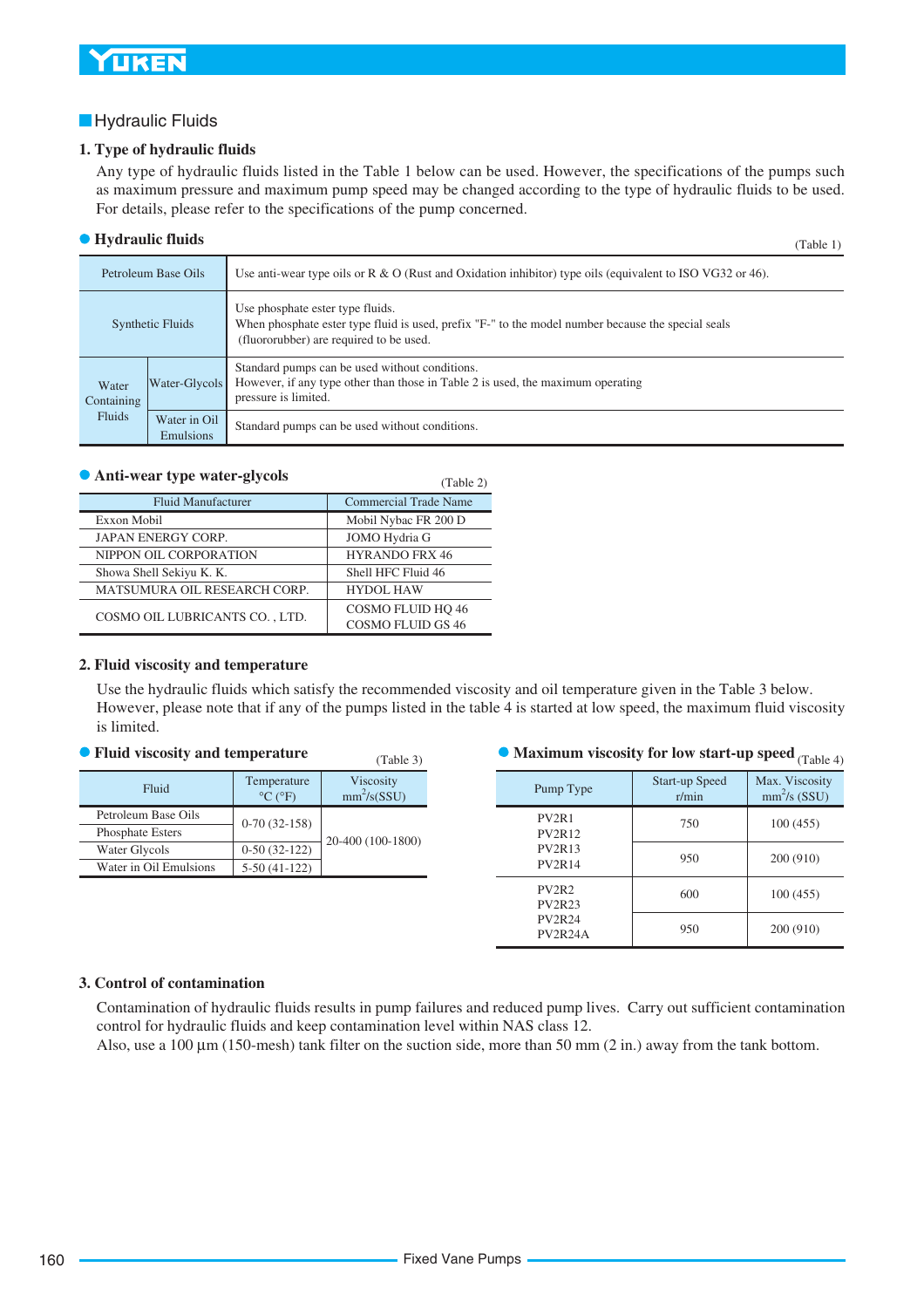**Fixed Vane Pumps**

**Fixed Vane Pumps** 

**B**

#### **Instructions**

#### **1. Alignment of shaft**

Employ a flexible coupling whenever possible, and avoid any stress from bending or thrust. Maximum permissible misalignment is less than 0.1 mm (.004 inches) TIR and maximum permissible misangular is less than 0.2°.

#### **2. Suction pressures**

Set the suction pressure at pump inlet port at the value given in the table below. Furthermore, use the pipes in the suction side having the diameter as indicated on the installation drawings. In case where the pump is installed on the tank or at the position higher than the tank top cover, the height of the suction port of the pump should be less than 1 metre (3.3 ft.) from the oil level {less than 0.8 metre (2.6 ft.) in case of using phosphate ester fluids or water containing fluids}.

|                               |                                                                                                                          | <b>Suction Pressure</b>                                                          |                                                      |               |  |
|-------------------------------|--------------------------------------------------------------------------------------------------------------------------|----------------------------------------------------------------------------------|------------------------------------------------------|---------------|--|
| Pump Type                     |                                                                                                                          |                                                                                  | Minimum                                              |               |  |
|                               |                                                                                                                          | Petroleum base oil                                                               | Phosphate ester type fluid<br>Water containing fluid | Maximum       |  |
|                               | PV <sub>2R1</sub><br>PV <sub>2</sub> R <sub>2</sub>                                                                      | $-20$ kPa<br>$(5.9 \text{ in. Hg Vacuum})$                                       |                                                      |               |  |
| "PV2R" Series<br>Single Pumps | PV2R3<br>PV2R4<br>PV <sub>2</sub> R <sub>4</sub> A                                                                       | $-20$ kPa <sup><math>\star</math></sup><br>$(5.9 \text{ in. Hg Vacuum})^{\star}$ |                                                      |               |  |
|                               | <b>PV2R12</b>                                                                                                            | $-20$ kPa<br>$(5.9 \text{ in. Hg Vacuum})$                                       | $-16$ kPa                                            | $+30$ kPa     |  |
| "PV2R" Series<br>Double Pumps | <b>PV2R13</b><br><b>PV2R23</b><br><b>PV2R33</b><br><b>PV2R14</b><br><b>PV2R24</b><br><b>PV2R34</b><br>PV2R24A<br>PV2R34A | $-20 \text{ kPa}^{\star}$<br>$(5.9 \text{ in. Hg Vacuum})^{\star}$               | $(4.7 \text{ in. Hg Vacuum})$                        | $(+4.3$ PSIG) |  |

 $\star$  In relation to the rotating speed of the pump, the minimum suction pressure may be restricted for a certain nominal displacement. For details, please refer to the specifications of the pump concerned.

#### **3. Precautions at starting**

At an initial operation or at an operation after a long rest, the pump may have difficulty in sucking up fluid. In such cases, an air bleed valve should be installed beforehand on the discharge side (model No. ST1004-\*-10\*, see page 820), or discharge air by slightly slackening the connection on the discharge side. At starting, operate the pump intermittently as far as possible with no load.

For fluid viscosity at starting, see the item of "Hydraulic Fluids".

#### **4. Other precautions**

If a pump is used at speed below 1200 r/min, install the pump with the suction port upside so that the pump can suck up fluid easily at starting.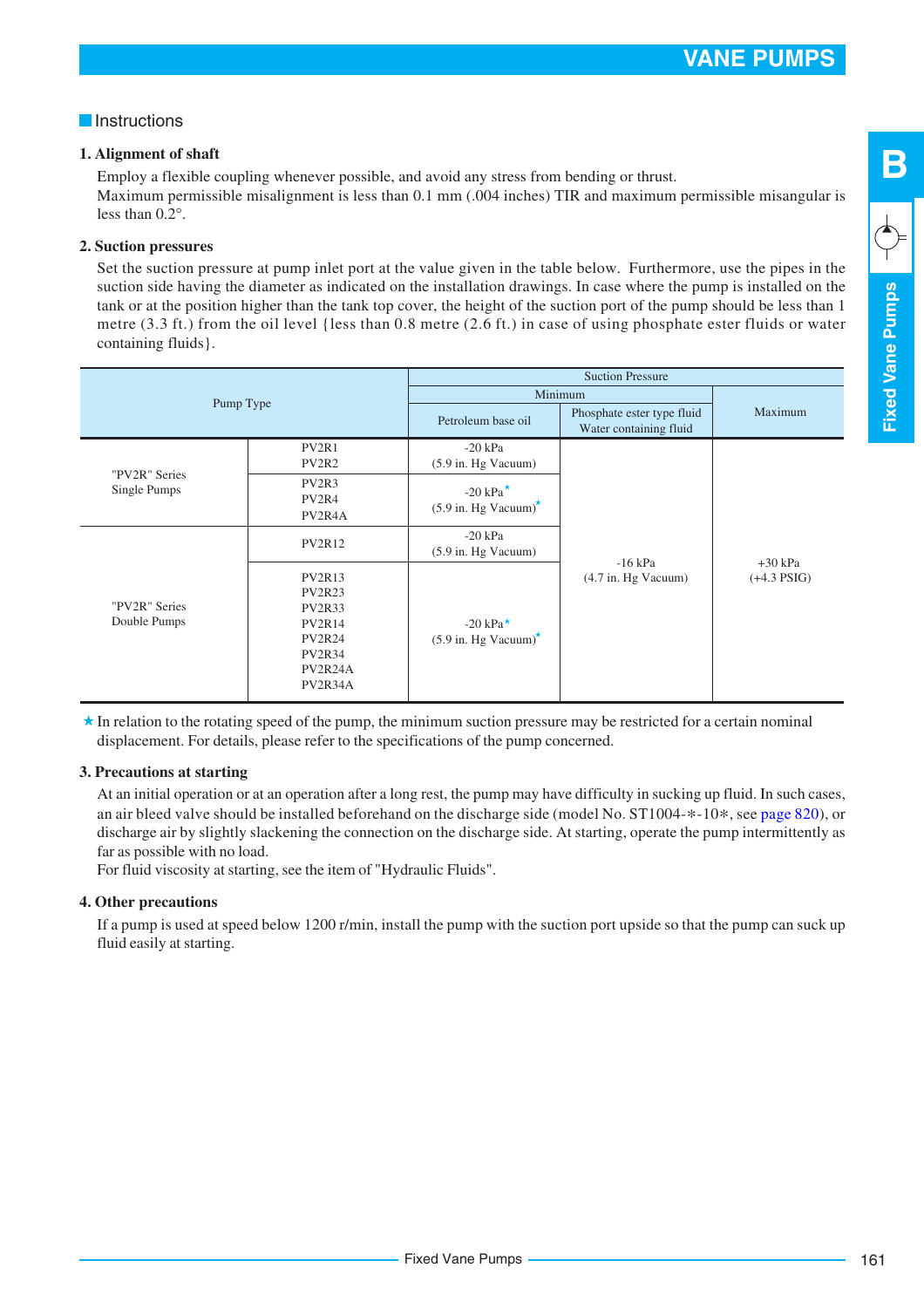# **Interchangeability in Installation between Current and New Design**

The models shown below have been changed in design.

| Name                            | <b>Model Numbers</b>              | Interchange-<br>ability in  | <b>Major Changes</b> |                     |  |
|---------------------------------|-----------------------------------|-----------------------------|----------------------|---------------------|--|
|                                 | Current                           | <b>New</b>                  | Installation         |                     |  |
| "PV2R1" Series<br>Single Pumps  | PV2R1-*-*-RAA- $^{40*}_{41*}$     | PV2R1-*-*-RAA-42*           | Yes                  | • Lower noise level |  |
| "PV2R2" Series<br>Single Pumps  | $PV2R2-*- RAA-40*$                | $PV2R2 - * - * - RAA - 41*$ | Yes                  | • Lower noise level |  |
| "PV2R3" Series<br>Single Pumps  | PV2R3-*-*-RAA-30*                 | $PV2R3-**RAA-31*$           | Yes                  | • Lower noise level |  |
| "PV2R12" Series<br>Double Pumps | PV2R12-*-*-*-REAA- $^{40*}_{41*}$ | PV2R12-*-*-*-REAA-42*       | Yes                  | • Lower noise level |  |
| "PV2R13" Series<br>Double Pumps | $PV2R13-*-*-RAAA-40*$<br>้41 *    | PV2R13-*-*-*-RAAA-42*       | Yes                  | • Lower noise level |  |
| "PV2R14" Series<br>Double Pumps | PV2R14-*-*-*-RAAA- $^{30*}_{31*}$ | PV2R14-*-*-*-RAAA-32*       | Yes                  | • Lower noise level |  |
| "PV2R23" Series<br>Double Pumps | $PV2R23-*.*.*-FERA40*$            | PV2R23-*-*-*-REAA-41*       | <b>Yes</b>           |                     |  |
| "PV2R33" Series<br>Double Pumps | $PV2R33-*-*-*-RAAAA-30*$          | $PV2R33-x-x-x-RAAA-31*$     | Yes                  |                     |  |
| "PV2R24" Series<br>Double Pumps | PV2R24-*-*-*-RAAA-30*             | $PV2R24-*-*-*-RAAAA-31*$    | <b>Yes</b>           | • Lower noise level |  |
| "PV2R34" Series<br>Double Pumps | $PV2R34-x-x-REAA-30*$             | $PV2R34-x-x-REAA-31*$       | Yes                  |                     |  |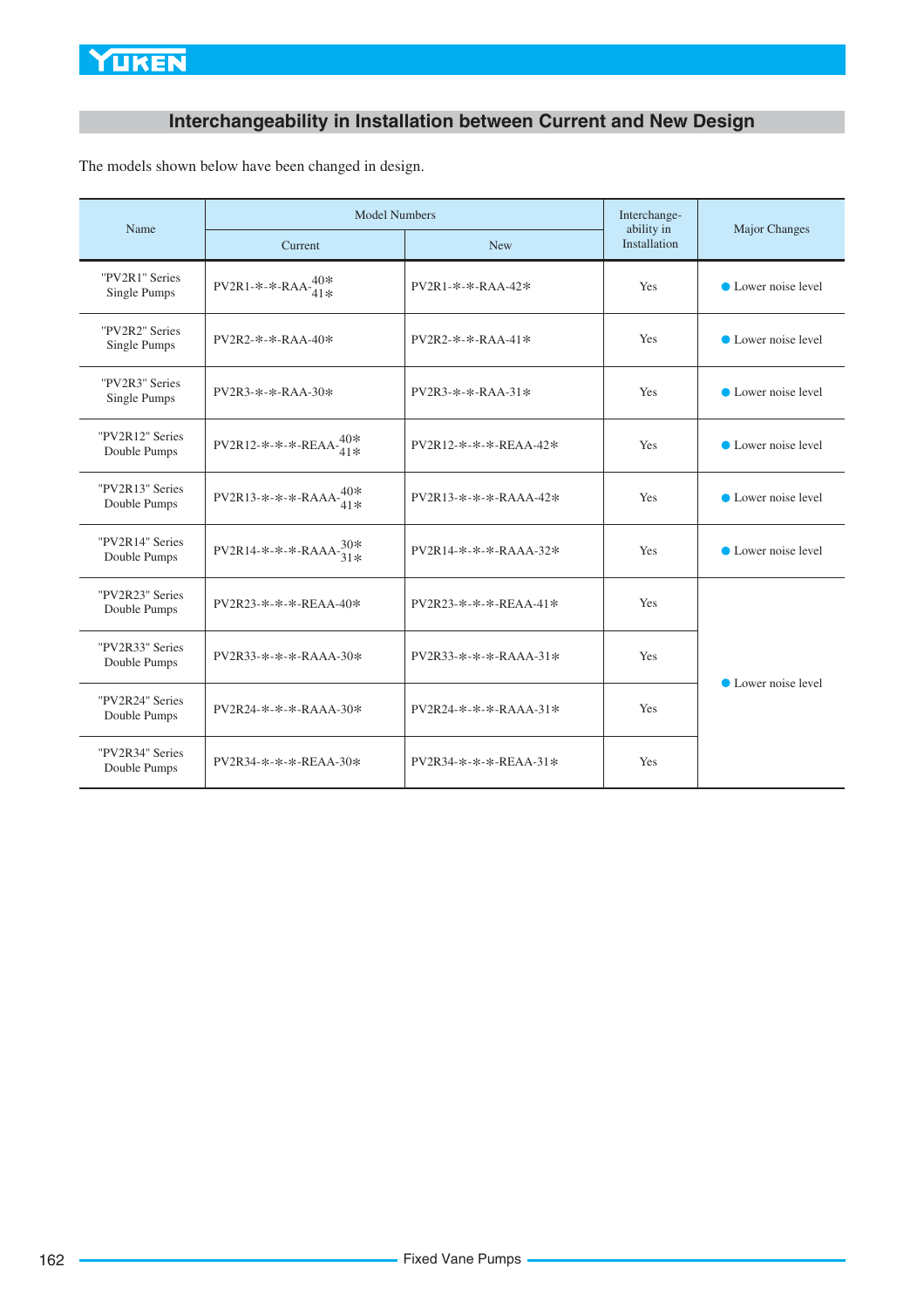# <span id="page-4-0"></span>**"PV2R" Series Single Vane Pumps**

These pumps are of high pressure and high performance, which have been developed especially for low noise operation. To comply with a variety of applications including injection moulding machines, PV2R series single pumps provide the output flow of such a wide range as from 5.8 to 237 cm<sup>3</sup>/rev (.354 to 14.46 cu.in./rev).

The intergral driving parts of the pumps are combined into a kit form and available for supply as a cartridge kit. Therefore, the replacement of the driving parts can be done easily.





Graphic Symbol



**B**

#### **Model Number Designation**

| F-                                          | <b>PV2R1</b>                                  | -6                                               | -L                  | $-R$                                 | A                             | A                           | $-42$            | -米                         |
|---------------------------------------------|-----------------------------------------------|--------------------------------------------------|---------------------|--------------------------------------|-------------------------------|-----------------------------|------------------|----------------------------|
| <b>Special Seals</b>                        | <b>Series</b><br>Number                       | Nominal<br>Displacement<br>$\rm \dot{cm}^3$ /rev | Type of<br>Mounting | Shaft<br>Rotation                    | Discharge<br>Port<br>Position | Suction<br>Port<br>Position | Design<br>Number | Design<br><b>Standards</b> |
| E:                                          | <b>PV2R1</b>                                  | 6, 8, 10, 12<br>14, 17, 19<br>23, 25, 31         | Ŀ.                  | (Viewed from Shaft End)              |                               |                             | 42               |                            |
| For phosphate<br>ester type<br>fluids (Omit | <b>PV2R2</b>                                  | 41, 47, 53<br>59, 65                             | Foot<br>Mounting    | R:<br>Clockwise $\star$ <sup>1</sup> | А:<br>Upwards                 | А:<br>Upwards               | 41               | Refer to $\star$ 2         |
| if not<br>required)                         | PV <sub>2</sub> R <sub>3</sub><br>76, 94, 116 | F:<br>Flange                                     | (Normal)            | (Normal)                             | (Normal)                      | 31                          |                  |                            |
|                                             | <b>PV2R4</b>                                  | 136, 153, 184<br>200.237                         | Mounting            |                                      |                               |                             | 30               |                            |

 $\star$  1. Available to supply pump with anti-clockwise rotation. Consult Yuken for details.

2.Design Standards:None.....Japanese Standard "JIS"

80 .... ..... European Design Standard

90 .... ..... N. American Design Standard

#### **Pipe Flange Kits**

Pipe flange kits are available. When ordering, specify the kit number from the table below.

|                                |            | Pipe Flange Kit Numbers    |                                |                                   |                                                              |                                   |                                                              |                                   |  |
|--------------------------------|------------|----------------------------|--------------------------------|-----------------------------------|--------------------------------------------------------------|-----------------------------------|--------------------------------------------------------------|-----------------------------------|--|
| Pump                           | Name       | <b>Threaded Connection</b> |                                |                                   | Socket Welding $\star$ <sup>1</sup>                          |                                   | <b>Butt Welding</b>                                          |                                   |  |
| Model<br><b>Numbers</b>        | of<br>Port | Japanese<br>Standard "JIS" | European<br>Design<br>Standard | N. American<br>Design<br>Standard | Japanese<br>Standard "JIS"<br>European<br>Design<br>Standard | N. American<br>Design<br>Standard | Japanese<br>Standard "JIS"<br>European<br>Design<br>Standard | N. American<br>Design<br>Standard |  |
| PV <sub>2R1</sub>              | Suction    | $F5-08-A-10$               | F5-08-A-1080                   |                                   | $F5-08-B-10$                                                 | F5-08-B-1090                      | $F5-08-C-10$                                                 | F5-08-C-1090                      |  |
|                                | Discharge  | $F5-04-A-10$               | F5-04-A-1080                   |                                   | $F5-04-B-10$                                                 | F5-04-B-1090                      | $F5-04-C-10$                                                 | F5-04-C-1090                      |  |
| PV <sub>2</sub> R <sub>2</sub> | Suction    | $F5-10-A-10$               | F5-10-A-1080                   |                                   | $F5-10-B-10$                                                 | F5-10-B-1090                      | $F5-10-C-10$                                                 | F5-10-C-1090                      |  |
|                                | Discharge  | $F5-06-A-10$               | F5-06-A-1080                   |                                   | $F5-06-B-10$                                                 | F5-06-B-1090                      | $F5-06-C-10$                                                 | F5-06-C-1090                      |  |
| PV <sub>2</sub> R <sub>3</sub> | Suction    | $F5-16-A-10$               | F5-16-A-1080                   |                                   | $F5-16-B-10$                                                 | F5-16-B-1090                      | $F5-16-C-10$                                                 | F5-16-C-1090                      |  |
|                                | Discharge  | $F5-10-A-10$               | F5-10-A-1080                   |                                   | $F5-10-B-10$                                                 | F5-10-B-1090                      | $F5-10-C-10$                                                 | F5-10-C-1090                      |  |
| PV <sub>2</sub> R <sub>4</sub> | Suction    | $F5-24-A-10$               |                                |                                   | $F5-24-B-10$                                                 | $F5-24-B-1090$                    | $F5-24-C-10$                                                 | F5-24-C-1090                      |  |
|                                | Discharge  | $F5-12-A-10$               | F5-12-A-1080                   |                                   | $F5-12-B-10$                                                 | F5-12-B-1090                      | $F5-12-C-10$                                                 | F5-12-C-1090                      |  |

In case of using socket welding flanges, there is a case where the operating pressure should be set lower than the normal because of strength of the 1. flanges. Therefore, please pay cautious attention to the operating pressure when the socket welding flanges are used.

2. As dimensions of the pipe flange mounting surface are conformed to SAE 4 Bolt Split Flange (Standard Pressure Series), pipe flanges conforming to the SAE Standards can be used.

Notes: Special seals (Viton seals) are required when phosphate ester type fluids are used. (Prefix **"F-"** to the pipe flange kit number when ordering.)

Details of the pipe flange kits are shown on page 824.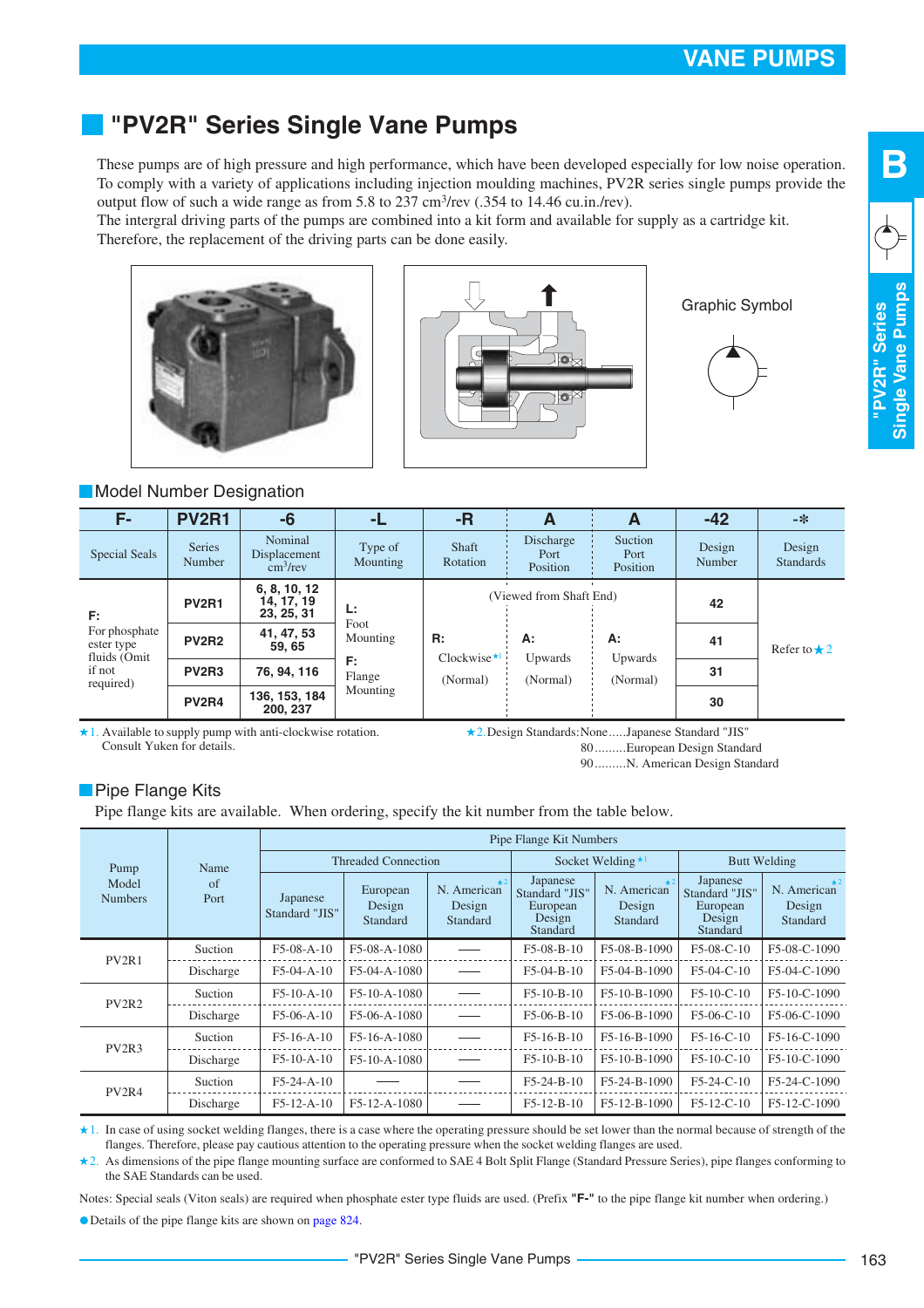#### **Specifications**

|                 |                                          | Max. Operating Pressure<br>MPa (PSI) |               |                                       |                  |                              |                            | <b>Shaft Speed Range</b> |                                          |                          |
|-----------------|------------------------------------------|--------------------------------------|---------------|---------------------------------------|------------------|------------------------------|----------------------------|--------------------------|------------------------------------------|--------------------------|
| Model           | Geometric<br>Displacement                | Petroleum Base Oils                  |               | <b>Water Containing Fluids</b>        |                  |                              | Synthetic<br>Fluids        | Output<br>Flow           | r/min                                    |                          |
| <b>Numbers</b>  | $\text{cm}^3/\text{rev}$<br>(cu.in./rev) | Anti-Wear<br>Type                    | R & O<br>Type | Anti-Wear<br>Type<br>Water<br>Glycols | Water<br>Glycols | Water<br>in Oil<br>Emulsions | Phosphate<br><b>Esters</b> | $\&$<br>Input<br>Power   | Max.                                     | Min.                     |
| <b>PV2R1-6</b>  | $5.8$ ( $.354$ )                         | $21 \star 6$                         |               |                                       |                  |                              |                            |                          |                                          |                          |
| <b>PV2R1-8</b>  | 8.0( .488)                               | (3050)                               |               |                                       |                  |                              |                            |                          |                                          |                          |
| <b>PV2R1-10</b> | $9.4$ (.574)                             |                                      |               |                                       |                  |                              |                            |                          |                                          |                          |
| <b>PV2R1-12</b> | $12.2$ (.744)                            |                                      |               |                                       |                  |                              |                            |                          |                                          |                          |
| PV2R1-14        | $13.7$ ( $.836$ )                        |                                      |               |                                       |                  |                              |                            |                          |                                          |                          |
| <b>PV2R1-17</b> | 16.6(1.013)                              | 21<br>(3050)                         | 16<br>(2320)  | 16<br>(2320)                          | $\tau$<br>(1020) | $\tau$<br>(1020)             | 16<br>(2320)               | Refer to<br>Pages        | 1800<br>$(1200)$ <sup>*4</sup>           | 750 $\star$ <sup>5</sup> |
| PV2R1-19        | 18.6(1.135)                              |                                      |               |                                       |                  |                              |                            | $170 - 172$              |                                          |                          |
| <b>PV2R1-23</b> | 22.7 (1.385)                             |                                      |               |                                       |                  |                              |                            |                          |                                          |                          |
| PV2R1-25        | 25.3 (1.544)                             |                                      |               |                                       |                  |                              |                            |                          |                                          |                          |
| <b>PV2R1-31</b> | 31.0(1.892)                              | 16<br>(2320)                         |               |                                       |                  |                              |                            |                          |                                          |                          |
| <b>PV2R2-41</b> | 41.3(2.52)                               |                                      |               |                                       |                  |                              |                            |                          |                                          |                          |
| <b>PV2R2-47</b> | 47.2 (2.88)                              |                                      |               |                                       |                  |                              |                            | Refer to                 |                                          |                          |
| PV2R2-53        | 52.5(3.20)                               | 21<br>(3050)                         |               | 14<br>16<br>(2030)<br>(2320)          | $\tau$<br>(1020) | $\tau$<br>(1020)             | 14<br>(2030)               | Pages<br>172 & 173       | 1800<br>$(1200)$ <sup>*4</sup>           | $600 \star 5$            |
| PV2R2-59        | 58.2 (3.55)                              |                                      |               |                                       |                  |                              |                            |                          |                                          |                          |
| PV2R2-65        | 64.7 (3.95)                              |                                      |               |                                       |                  |                              |                            |                          |                                          |                          |
| <b>PV2R3-76</b> | 76.4(4.66)                               | 21                                   |               |                                       |                  |                              |                            |                          | 1800                                     |                          |
| PV2R3-94        | 93.6 (5.71)                              | (3050)                               | 14            | 16                                    | 7                | 7                            | 14                         | Refer to                 | $(1200)$ <sup>*4</sup>                   | 600                      |
| PV2R3-116       | 115.6(7.05)                              | 16<br>(2320)                         | (2030)        | (2320)                                | (1020)           | (1020)                       | (2030)                     | Page 174                 | $1800 \star^2$<br>$(1200)$ <sup>*4</sup> |                          |
| PV2R4-136       | 136(8.30)                                |                                      |               |                                       |                  |                              |                            |                          |                                          |                          |
| PV2R4-153       | 153 ( 9.34)                              | 17.5                                 |               |                                       |                  |                              |                            |                          | 1800                                     |                          |
| PV2R4-184       | 184 (11.23)                              |                                      | 14            | 16                                    | 7                | 7                            | 14                         | Refer to                 | $(1200)$ <sup>*4</sup>                   | 600                      |
| PV2R4-200       | 201 (12.27)                              | (2540)                               | (2030)        | (2320)                                | (1020)           | (1020)                       | (2030)                     | Pages<br>174 & 175       |                                          |                          |
| PV2R4-237       | 237 (14.46)                              |                                      |               |                                       |                  |                              |                            |                          | $1800 \star 3$<br>$(1200)^{*4}$          |                          |

1. For the brands of anti-wear type water-glycols , see the item of "Hydraulic Fluids" on [page 160.](#page-1-0)

2. If PV2R3-116 is used at speed above 1700 r/min, the suction pressure is limited to 0 kPa (0 in. Hg.).

3. If PV2R4-237 is used at speed above 1700 r/min, the suction pressure is limited to -13 kPa (3.94 in. Hg. vacuum).

4. If phosphate ester or water containing fluids are used, the maximum speed is limited to 1200 r/min.

5. For starting at low speed, the maximum viscosity is limited. For details, see the item of "Hydraulic Fluids" on [page 160](#page-1-0).

6. For pressure above 16 MPa (2320 PSI), raise the speed over 1450 r/min.

#### **Mass**

| <b>Model Numbers</b>            | Approx. Mass<br>$kg$ (lbs.) |            |  |  |
|---------------------------------|-----------------------------|------------|--|--|
|                                 | Flange Mtg.                 | Foot Mtg.  |  |  |
| PVR <sub>2</sub> R <sub>1</sub> | 9.0(19.8)                   | 11.2(24.7) |  |  |
| PVR <sub>2</sub> R <sub>2</sub> | 15.5(34.2)                  | 19.8(43.7) |  |  |
| PVR <sub>2</sub> R <sub>3</sub> | 30.9(68.1)                  | 40.9(90.2) |  |  |
| PVR <sub>2</sub> R <sub>4</sub> | 68.5 (151)                  | 93.5 (206) |  |  |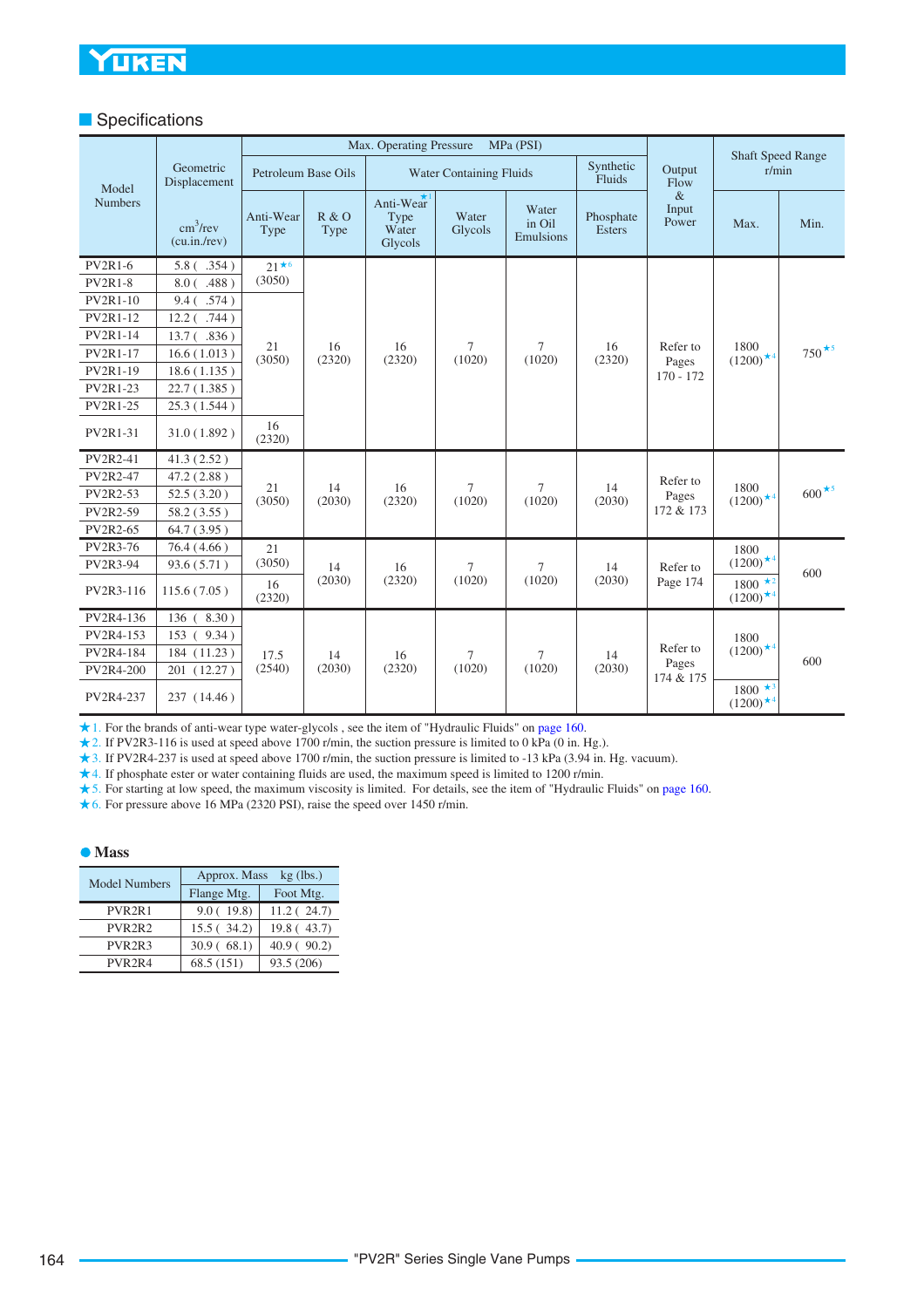**"PV2R" Series Single Vane Pumps**

"PV2R" Series

Single Vane Pumps

**B**

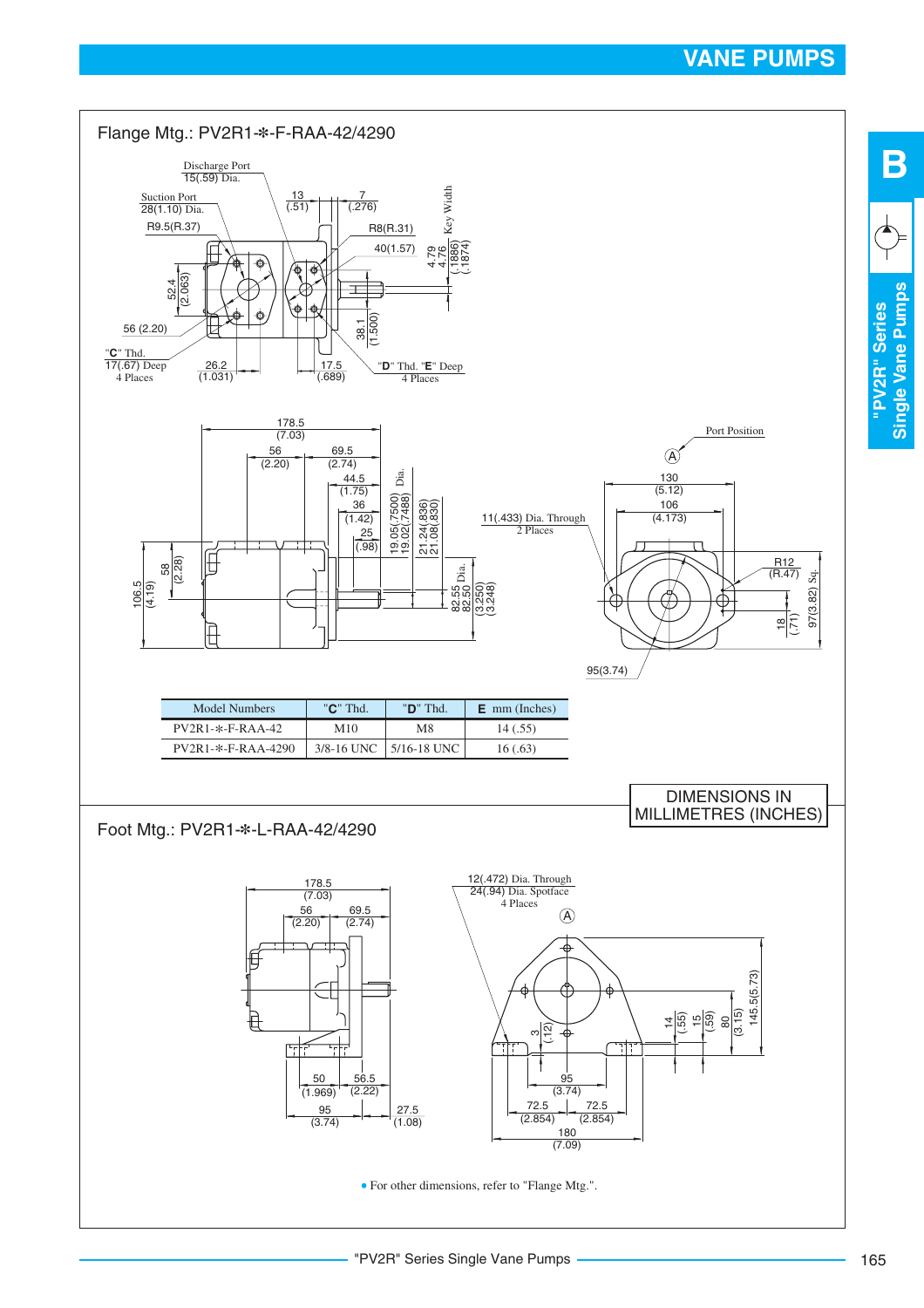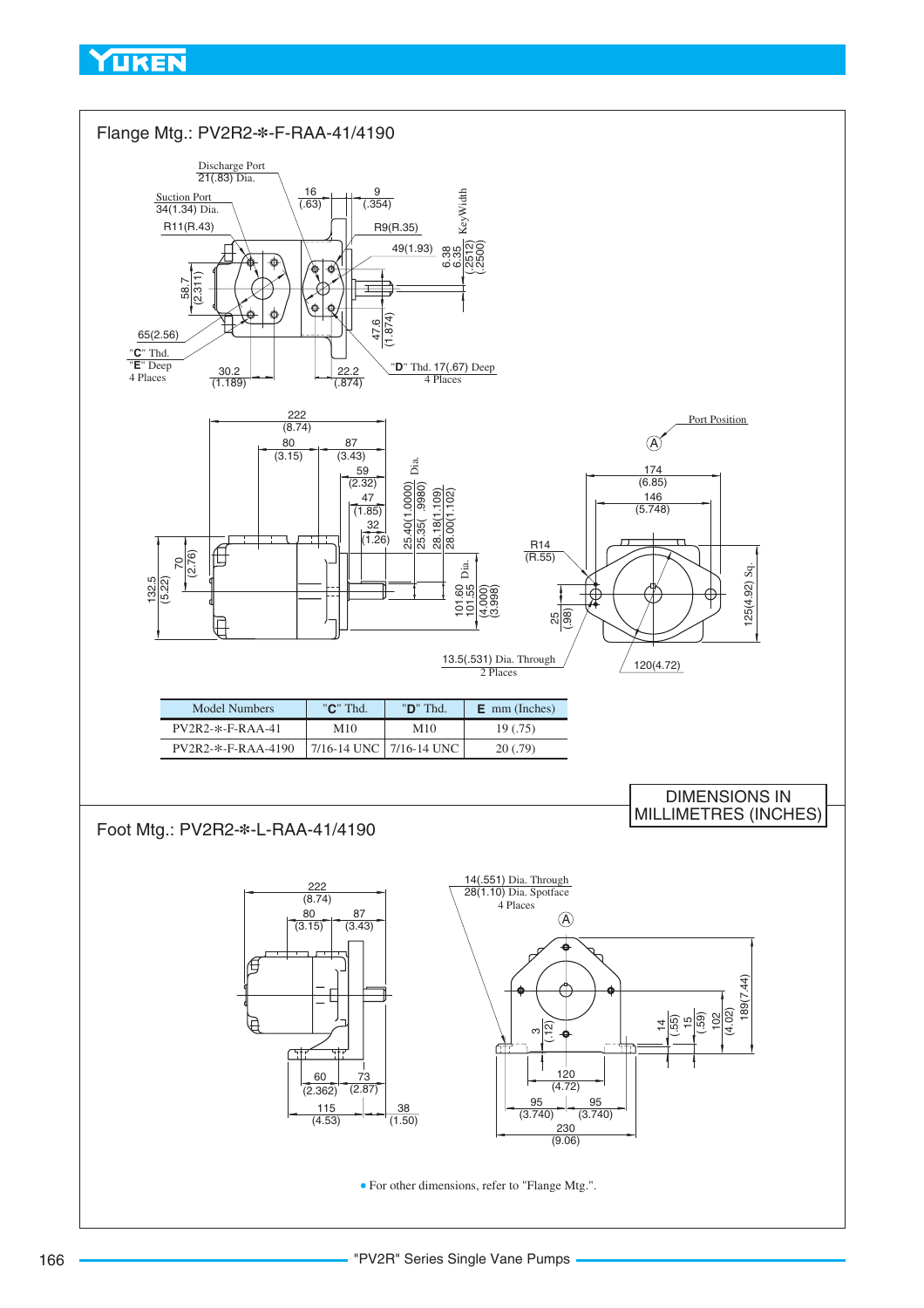**"PV2R" Series Single Vane Pumps**

"PV2R" Series

Single Vane Pumps

**B**

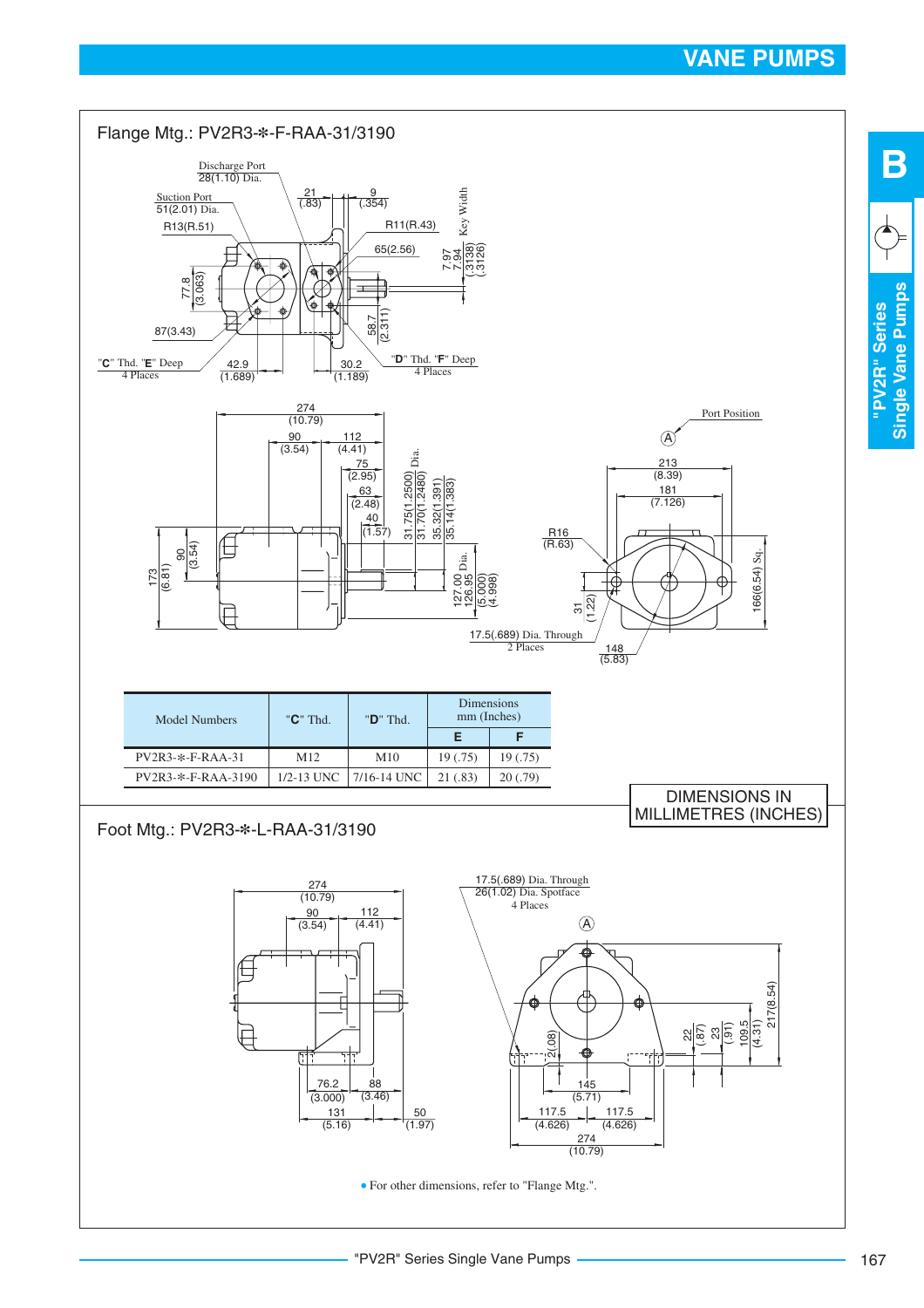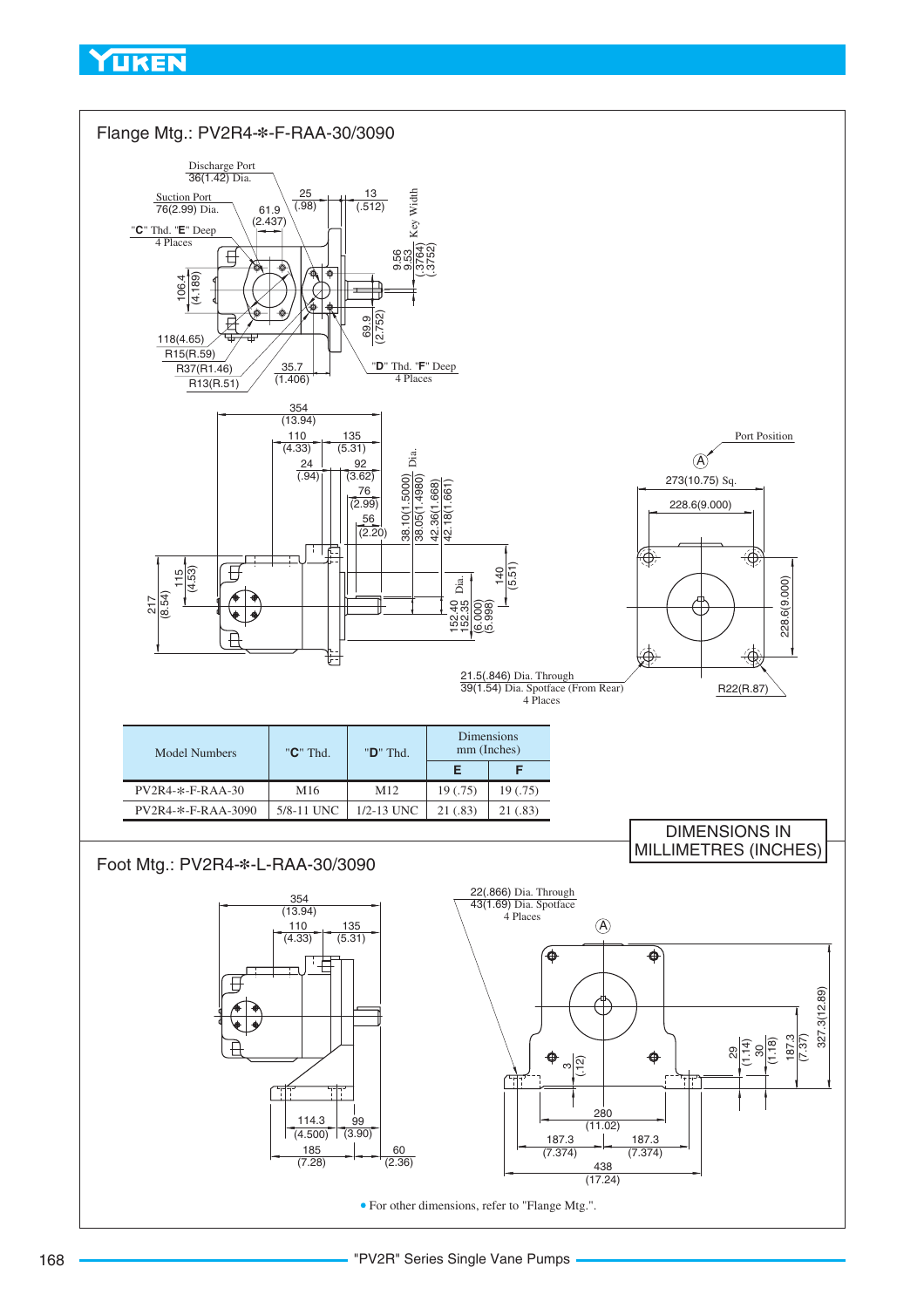#### **Noise Level**

#### **• Measuring conditions**

Fluid viscosity Measurement point : One metre (3.3 ft.) horizontally away from pump head cover Back ground noise : 40 dB (A)  $: 20 \text{ mm}^2\text{/s} (100 \text{ SSU})$ 





Pressure

 $(3000)$ 









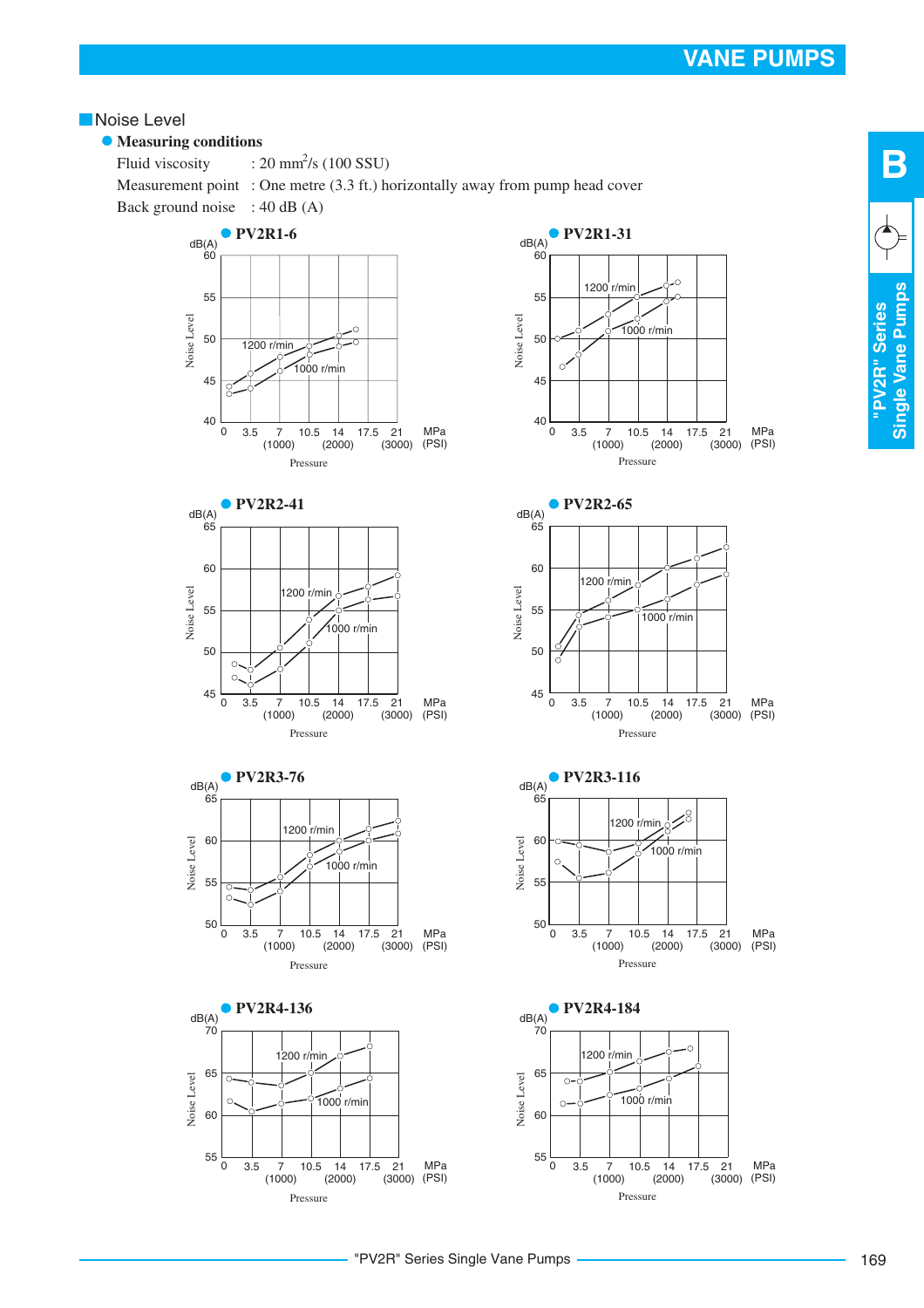<span id="page-11-0"></span>Typical Pump Characteristics at Viscosity 20 mm<sup>2</sup>/s (100 SSU) [ISO VG32 Oils, 50°C (122°F)]





8 6 Input Power

0 2 4

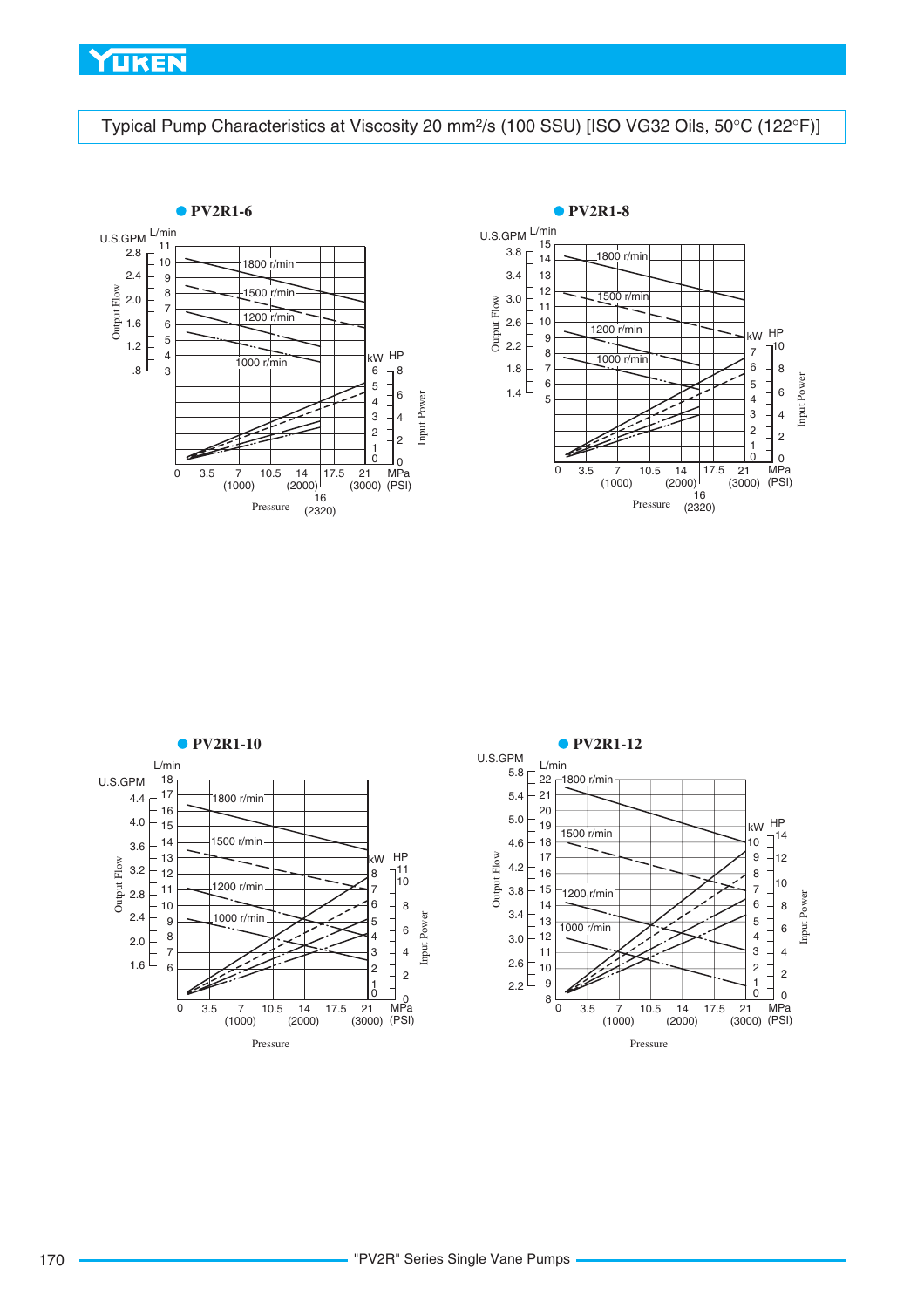#### <span id="page-12-0"></span>Typical Pump Characteristics at Viscosity 20 mm<sup>2</sup>/s (100 SSU) [ISO VG32 Oils, 50°C (122°F)]





L/min U.S.GPM 1800 r/min Output Flow 1500 r/min 1200 r/min kW HP<br>15 - 20  $\overline{1}^{20}$  1000 r/min Input Power  $_3$   $\Gamma$   $\frac{1}{100}$ <sup>-</sup> 0 3.5 7 10.5 14 17.5 21 MPa<br>(1000) (2000) (3000)(PSI) Pressure



Single Vane Pumps **Single Vane Pumps** "PV2R" Series **"PV2R" Series**

**B**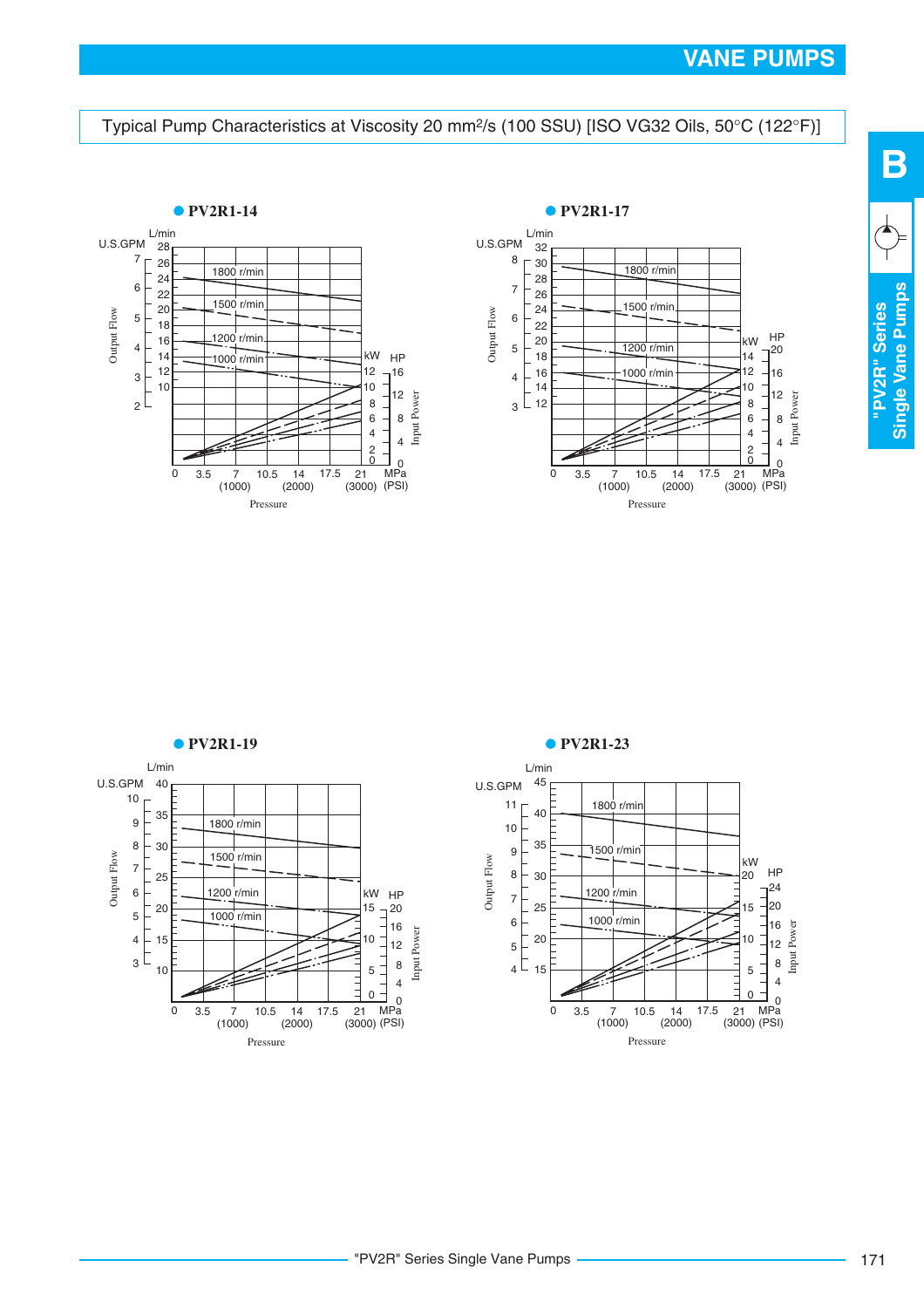<span id="page-13-0"></span>Typical Pump Characteristics at Viscosity 20 mm<sup>2</sup>/s (100 SSU) [ISO VG32 Oils, 50°C (122°F)]







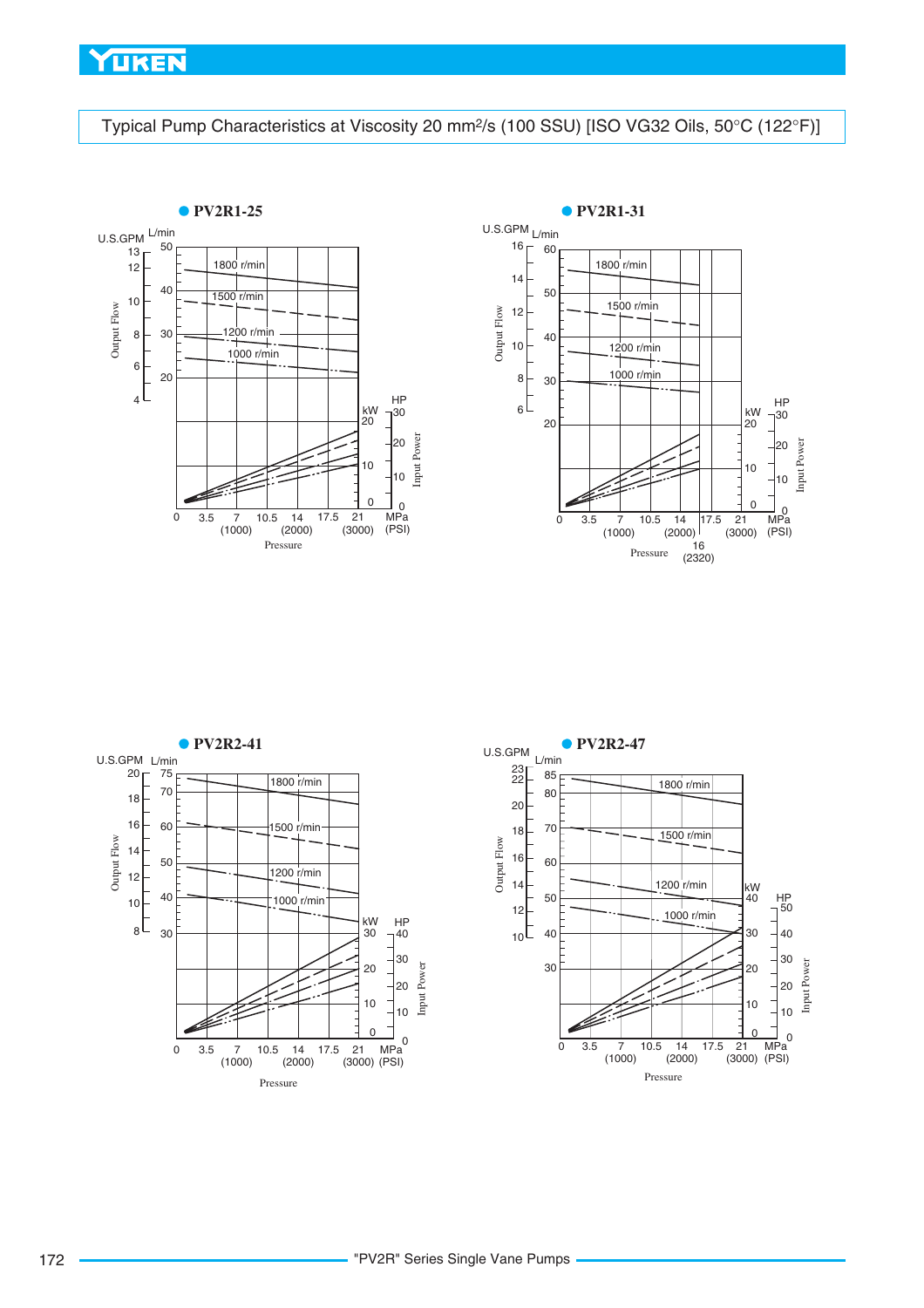**"PV2R" Series Single Vane Pumps**

Single Vane Pumps "PV2R" Series

**B**

#### <span id="page-14-0"></span>Typical Pump Characteristics at Viscosity 20 mm<sup>2</sup>/s (100 SSU) [ISO VG32 Oils, 50°C (122°F)]





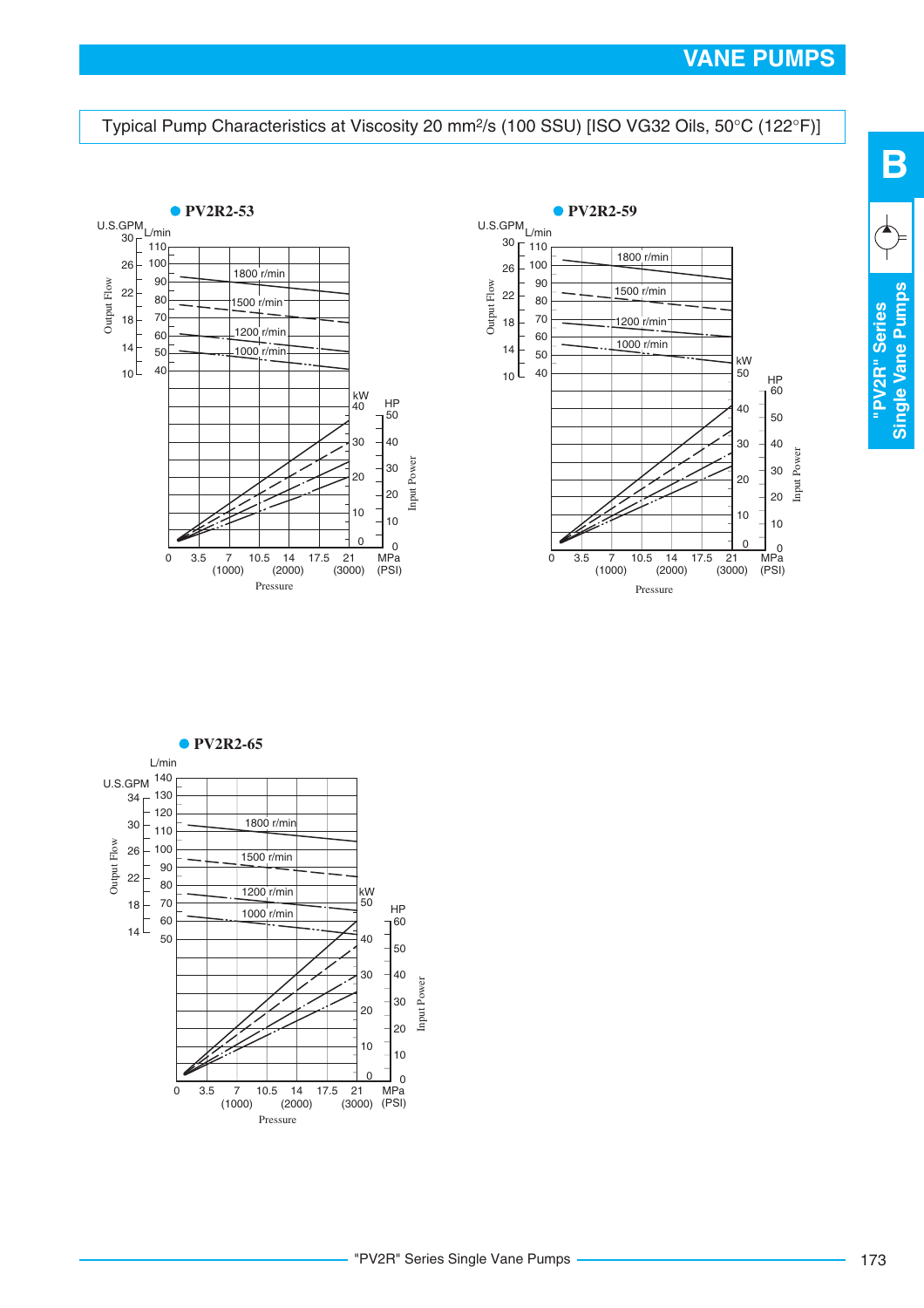<span id="page-15-0"></span>Typical Pump Characteristics at Viscosity 20 mm<sup>2</sup>/s (100 SSU) [ISO VG32 Oils, 50°C (122°F)]





Input Power

**PV2R3-116 PV2R4-136** L/min U.S.GPM L/min 210 U.S.GPM 280 1800 r/min  $70 - 260$  1800 r/min  $48 + 180$  Output Flow 1500 r/min 1500 r/min Output Flow 1200 r/min  $-150$  1000 r/min HP 1200 r/min kW 1000 r/min kW HP  $\frac{1}{80}$ L Input Power  $\overline{0}$  0 3.5 7 10.5 14 17.5 21 MPa<br>(1000) (2000) (3000) (PSI) 0 3.5 7 10.5 14 17.5 MPa<br>(500) (1000) (1500) (2000) (2500) (PSI)  $(3000)$ Pressure Pressure (2320)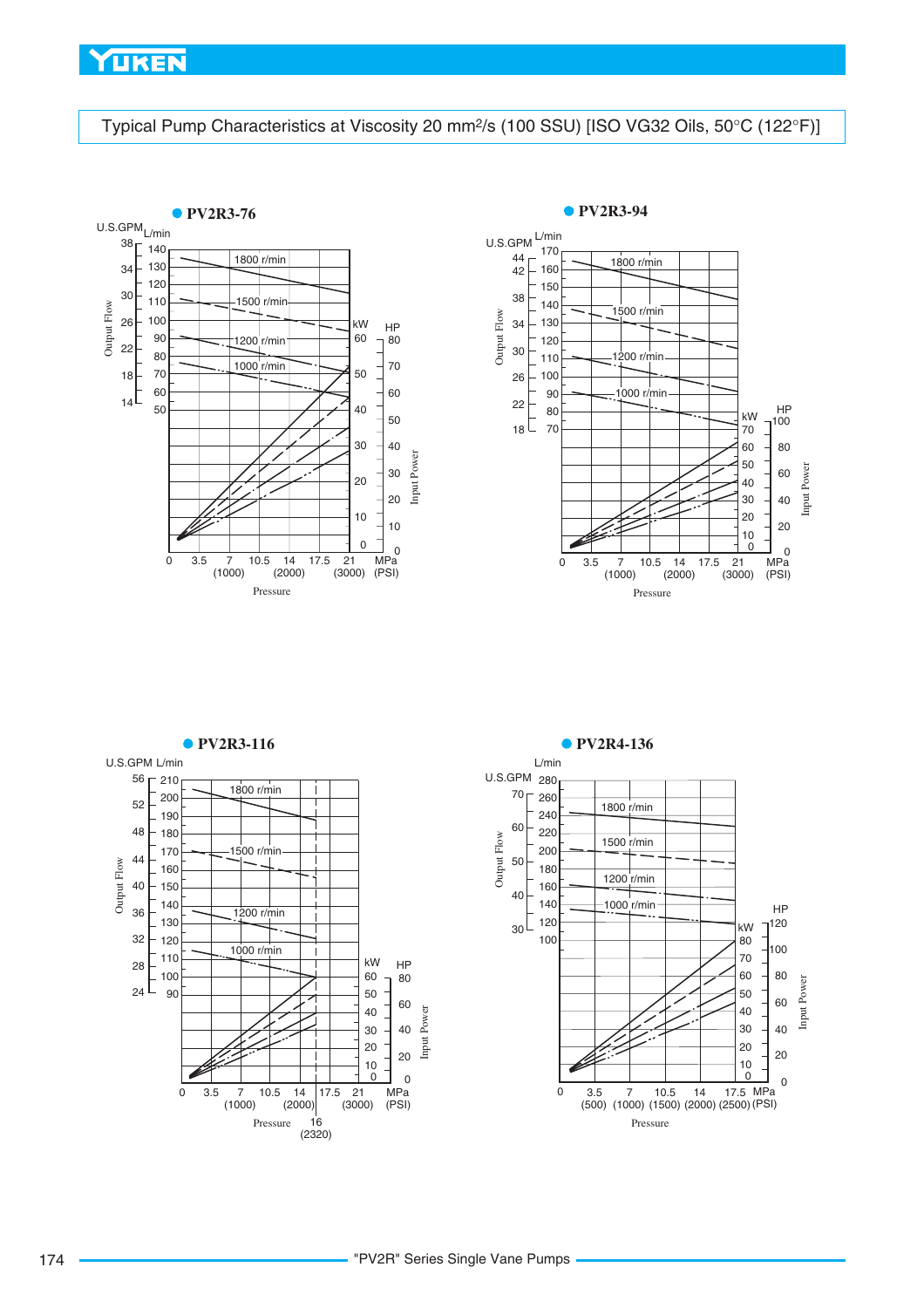**"PV2R" Series Single Vane Pumps**

Single Vane Pumps "PV2R" Series

**B**

#### <span id="page-16-0"></span>Typical Pump Characteristics at Viscosity 20 mm<sup>2</sup>/s (100 SSU) [ISO VG32 Oils, 50°C (122°F)]







#### "PV2R" Series Single Vane Pumps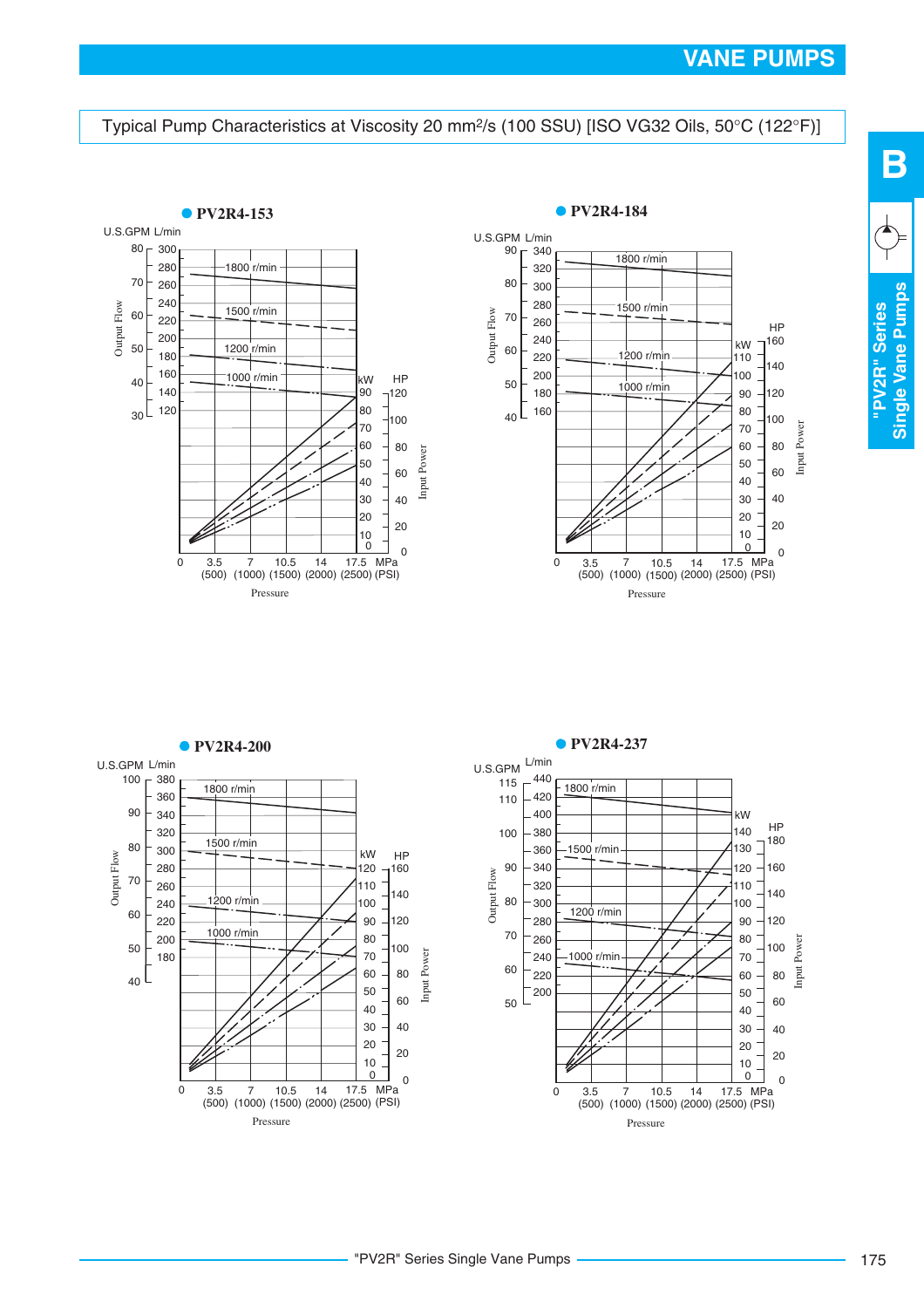#### **Spare Parts List**



#### **Cartridge Kits**

| Model Numbers                | Cartridge Kit Numbers<br>(4) | <b>Model Numbers</b>  | Cartridge Kit Numbers<br>(4) |
|------------------------------|------------------------------|-----------------------|------------------------------|
| $PV2R1-6-x-RAA-42*$          | CPV2R1-6-R-42                | $PV2R2-41-$ *-RAA-41* | CPV2R2-41-R-41               |
| $PV2R1 - 8 - * - RAA - 42*$  | CPV2R1-8-R-42                | $PV2R2-47-$ *-RAA-41* | CPV2R2-47-R-41               |
| $PV2R1-10-*-RAA-42*$         | $CPV2R1-10-R-42$             | $PV2R2-53-*-RAA-41*$  | CPV2R2-53-R-41               |
| $PV2R1-12-*-RAA-42*$         | CPV2R1-12-R-42               | $PV2R2-59-*-RAA-41*$  | CPV2R2-59-R-41               |
| $PV2R1-14-x-RAA-42*$         | CPV2R1-14-R-42               | $PV2R2-65-x-RAA-41*$  | CPV2R2-65-R-41               |
| $PV2R1-17-x-RAA-42*$         | CPV2R1-17-R-42               | $PV2R3-76-8-RAA-31*$  | CPV2R3-76-R-31               |
| $PV2R1-19-*-RAA-42*$         | CPV2R1-19-R-42               | $PV2R3-94-*-RAA-31*$  | CPV2R3-94-R-31               |
| $PV2R1-23-*-RAA-42*$         | CPV2R1-23-R-42               | $PV2R3-116-x-RAA-31*$ | CPV2R3-116-R-31              |
| $PV2R1 - 25 - * - RAA - 42*$ | CPV2R1-25-R-42               | $PV2R4-136-x-RAA-30*$ | CPV2R4-136-R-30              |
| $PV2R1 - 31 - * - RAA - 42*$ | CPV2R1-31-R-42               | $PV2R4-153-x-RAA-30*$ | CPV2R4-153-R-30              |
|                              |                              | $PV2R4-184-*-RAA-30*$ | CPV2R4-184-R-30              |
|                              |                              | $PV2R4-200-*-RAA-30*$ | CPV2R4-200-R-30              |
|                              |                              | $PV2R4-237-x-RAA-30*$ | CPV2R4-237-R-30              |

#### **Seals & Bearings**

| Name of Parts<br>Item |              | <b>Part Numbers</b> |                                |                                |                                |      |  |  |
|-----------------------|--------------|---------------------|--------------------------------|--------------------------------|--------------------------------|------|--|--|
|                       |              | PV <sub>2R1</sub>   | PV <sub>2</sub> R <sub>2</sub> | PV <sub>2</sub> R <sub>3</sub> | PV <sub>2</sub> R <sub>4</sub> | Qty. |  |  |
| $9*$                  | Oil Seal     | ISD 26 42 8         | ISD 30 42 8                    | ISD 35 55 11                   | ISD 45 68 12                   |      |  |  |
| $10^{\star}$          | $O-Ring$     | $SO-NB-G80$         | $SO-NB-G105$                   | $SO-NB-G135$                   | $SO-NB-G145$                   |      |  |  |
| $11*$                 | $O-Ring$     |                     |                                |                                | $SO-NB- P28$                   |      |  |  |
| $12^{\star}$          | O-Ring       |                     |                                |                                | SO-NB-P22A                     |      |  |  |
| $13^{\star}$          | $O-Ring$     | $SO-NB-G60$         | $SO-NB-G85$                    | $SO-NB-G115$                   | $SO-NA-G130$                   |      |  |  |
| $14*$                 | $O-Ring$     | $SO-NB-G30$         | $SO-NB-P46$                    | $SO-NB-A231$                   | $SO-NA-G80$                    |      |  |  |
| $15*$                 | Back Up Ring |                     |                                |                                | $SO-BE-G130$                   |      |  |  |
| $16*$                 | Back Up Ring |                     |                                |                                | $SO-BB-G80$                    |      |  |  |
| 17                    | Bearing      | 6004                | 6205                           | 6207                           | 6209                           |      |  |  |

Note: 1) Item Nos.  $(13)$  and  $(14)$  (o-rings) and  $(15)$  and  $(16)$ (back up rings) are included in cartridge kit.

- 2) For pumps for phosphate ester type hydraulic fluids different part Nos. are used. Please contact us.
	- When ordering seals, please specify the kit number from the table right.

#### **List of Seal Kits**

| Pump Model Numbers    | Seal Kit Numbers |
|-----------------------|------------------|
| PV2R1-*-*-RAA-42/4290 | $KS-PV2R1-40$    |
| PV2R2-*-*-RAA-41/4190 | $KS-PV2R2-40$    |
| PV2R3-*-*-RAA-31/3190 | KS-PV2R3-30      |
| PV2R4-*-*-RAA-30/3090 | $KS-PV2R4-30$    |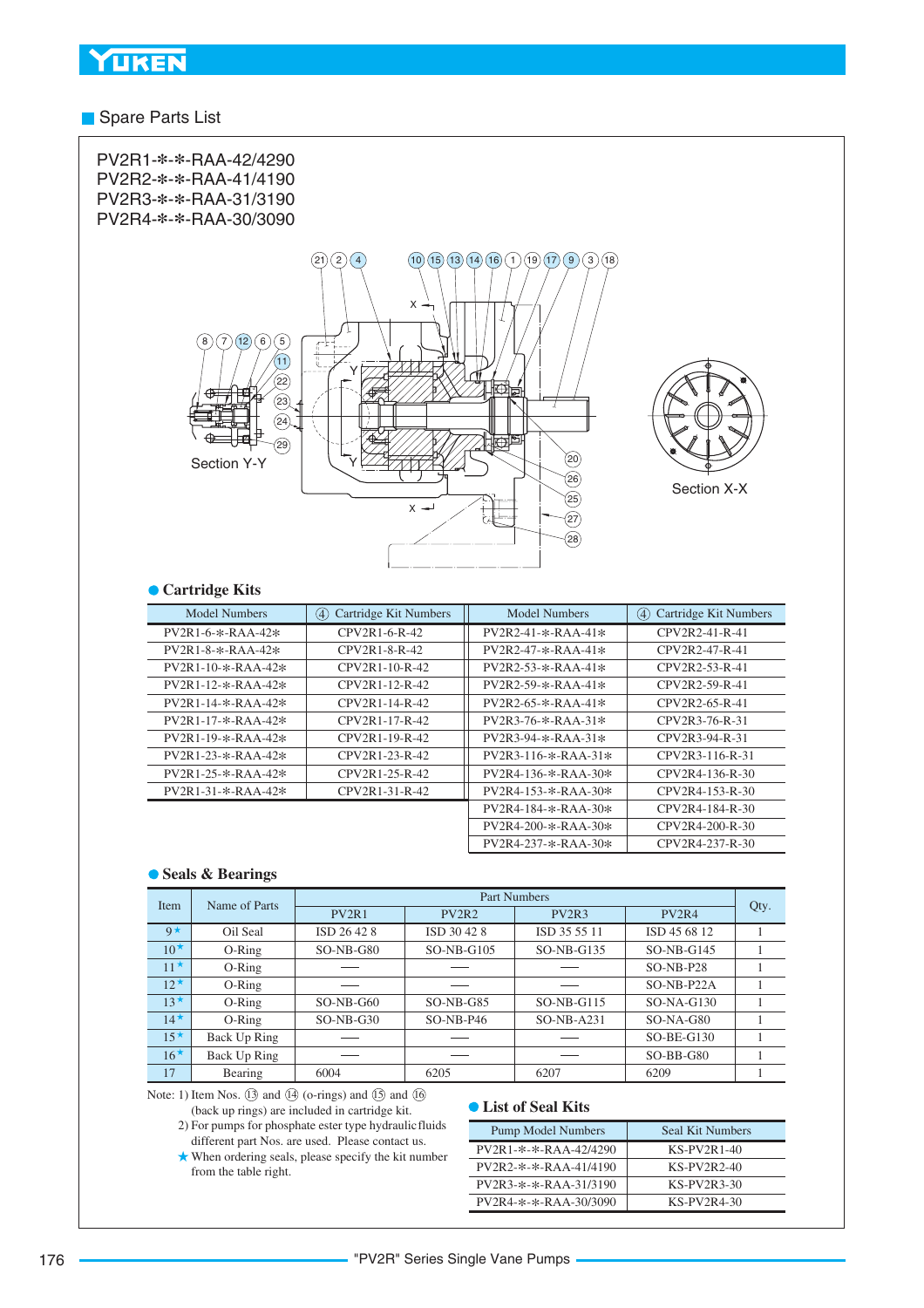# <span id="page-18-0"></span>**"PV2R4A" Series Single Vane Pumps**

These high pressure, high performance pumps have been developed to meet space-saving requirements. These pumps are a very compact version of the PV2R4, a vane pump series that has proven to exhibit outstanding low noise characteristics.





Graphic Symbol



#### **Specifications**

| Model<br><b>Numbers</b>  |                                                                       |                     | Max. Operating Pressure<br>MPa (PSI) |                                        |                  |                              |                            |                                   |                                          |      |
|--------------------------|-----------------------------------------------------------------------|---------------------|--------------------------------------|----------------------------------------|------------------|------------------------------|----------------------------|-----------------------------------|------------------------------------------|------|
|                          | Geometric<br>Displacement<br>$\text{cm}^3/\text{rev}$<br>(cu.in./rev) | Petroleum Base Oils |                                      | <b>Water Containing Fluids</b>         |                  | Synthetic<br>Fluids          | Output<br>Flow             | <b>Shaft Speed Range</b><br>r/min |                                          |      |
|                          |                                                                       | Anti-Wear<br>Type   | R & O<br><b>Type</b>                 | Anti-Wear<br>Type<br>Water-<br>Glycols | Water<br>Glycols | Water<br>in Oil<br>Emulsions | Phosphate<br><b>Esters</b> | &<br>Input<br>Power               | Max.                                     | Min. |
| PV2R4A-138               | 138.5(8.45)                                                           |                     |                                      |                                        |                  |                              |                            |                                   | 1800                                     |      |
| PV2R4A-162<br>PV2R4A-193 | 162.6(9.92)                                                           | 17.2                | 14                                   | 16                                     |                  | (1020)                       | 14<br>(2030)               | Refer to                          | $(1200)^{\star}$ <sup>3</sup><br>600     |      |
|                          | 194.4(11.86)                                                          | (2500)              | (2030)                               | (2320)                                 | (1020)           |                              |                            | Pages<br>179 & 180                | $1800 \star 2$<br>$(1200)$ <sup>*3</sup> |      |

1. For the brands of anti-wear type water-glycols , see the item of "Hydraulic Fluids" on page 160.

2. If PV2R4A-193 is used at speed above 1700 r/min, the suction pressure is limited to 0 kPa (0 in. Hg.).

3. If phosphate ester or water containing fluids are used, the maximum speed is limited to 1200 r/min.

#### **Model Number Designation**

| F-                                  | <b>PV2R4A</b>           | $-138$                                              | -1                       | -R                                           | A                             | A                           | $-10$            | -*                         |
|-------------------------------------|-------------------------|-----------------------------------------------------|--------------------------|----------------------------------------------|-------------------------------|-----------------------------|------------------|----------------------------|
| <b>Special Seals</b>                | <b>Series</b><br>Number | Nominal<br>Displacement<br>$\text{cm}^3/\text{rev}$ | Type of<br>Mounting      | <b>Shaft</b><br>Rotation                     | Discharge<br>Port<br>Position | Suction<br>Port<br>Position | Design<br>Number | Design<br><b>Standards</b> |
| F:<br>For phosphate<br>ester type   |                         |                                                     | Ŀ.<br>Foot<br>Mounting   | R:                                           | (Viewed from Shaft End)<br>А: | А:                          |                  |                            |
| fluids (Omit<br>if not<br>required) | PV2R4A                  | 138, 162, 193                                       | F:<br>Flange<br>Mounting | Clockwise $\star$ <sup>1</sup> !<br>(Normal) | Upwards<br>(Normal)           | <b>Upwards</b><br>(Normal)  | 10               | Refer to $\star$ 2         |

\* 1. Available to supply pump with anti-clockwise rotation. Consult Yuken for details.

2.Design Standards:None.....Japanese Standard "JIS" 80 .... ..... European Design Standard

90 .... ..... N. American Design Standard

#### **Pipe Flange Kits**

Pipe flange kits are available. When ordering, specify the kit number from the table below.

|                                  |                    | Pipe Flange Kit Numbers    |                                |                                   |                                                                     |                                     |                                                              |                                   |  |  |
|----------------------------------|--------------------|----------------------------|--------------------------------|-----------------------------------|---------------------------------------------------------------------|-------------------------------------|--------------------------------------------------------------|-----------------------------------|--|--|
| Pump                             | Name<br>of<br>Port | <b>Threaded Connection</b> |                                |                                   |                                                                     | Socket Welding $\star$ <sup>1</sup> | Butt Welding                                                 |                                   |  |  |
| Model<br><b>Numbers</b>          |                    | Japanese<br>Standard "JIS" | European<br>Design<br>Standard | N. American<br>Design<br>Standard | Japanese<br>Standard "JIS"<br>European<br>Design<br><b>Standard</b> | N. American<br>Design<br>Standard   | Japanese<br>Standard "JIS"<br>European<br>Design<br>Standard | N. American<br>Design<br>Standard |  |  |
| PV <sub>2</sub> R <sub>4</sub> A | Suction            | $F5-24-A-10$               |                                |                                   | $F5-24-B-10$                                                        | $F5-24-B-1090$                      | $F5-24-C-10$                                                 | F5-24-C-1090                      |  |  |
|                                  | Discharge          | $F5-12-A-10$               | F5-12-A-1080                   |                                   | $F5-12-B-10$                                                        | F5-12-B-1090                        | $F5-12-C-10$                                                 | F5-12-C-1090                      |  |  |

In case of using socket welding flanges, there is a case where the operating pressure should be set lower than the normal because of strength of the flanges. Therefore, please pay cautious attention to the operating pressure when the socket welding flanges are used.  $\star$ 1.

2. As dimensions of the pipe flange mounting surface are conformed to SAE 4 Bolt Split Flange (Standard Pressure Series), pipe flanges conforming to the SAE Standards can be used.

Notes: Special seals (Viton seals) are required when phosphate ester type fluids are used. (Prefix **"F-"** to the pipe flange kit number when ordering.) Details of the pipe flange kits are shown on page 824.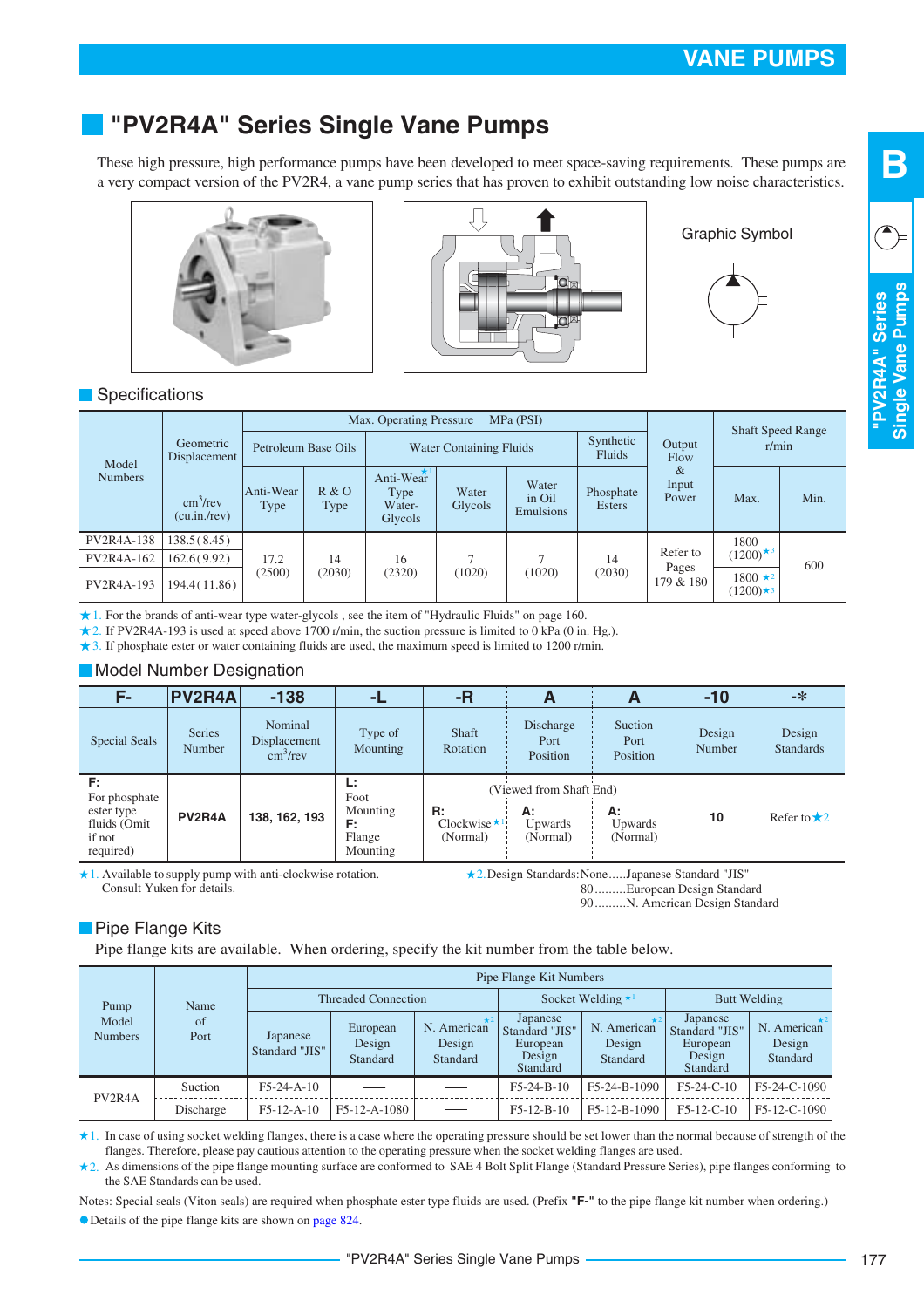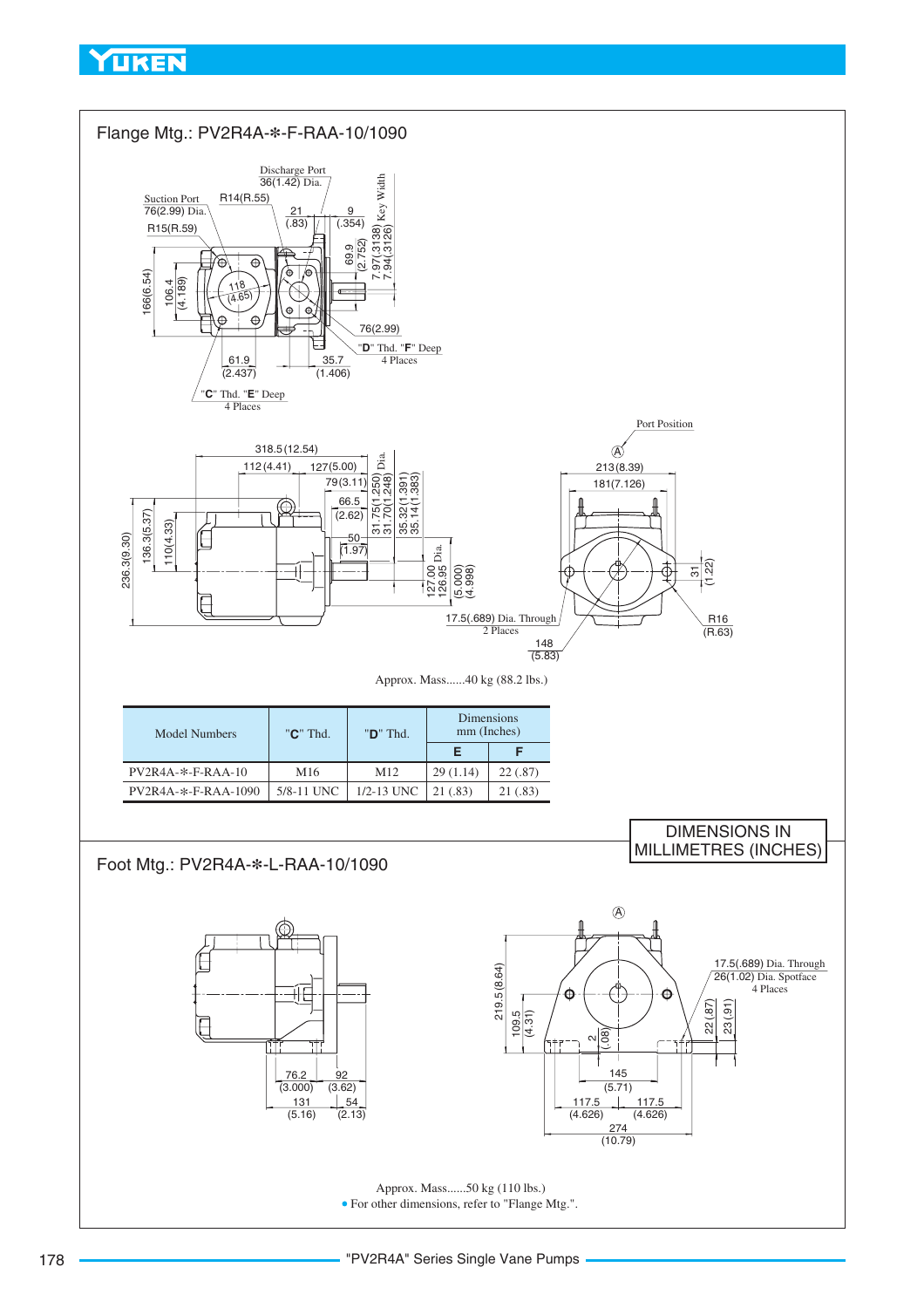1200 r/min

1000 r/min

#### <span id="page-20-0"></span>**Noise Level**

#### **• Measuring conditions**

Fluid viscosity Measurement point : One metre (3.3 ft.) horizontally away from pump head cover Back ground noise : 40 dB (A)  $: 20 \text{ mm}^2\text{/s}$  (100 SSU)



Typical Pump Characteristics at Viscosity 20 mm<sup>2</sup>/s (100 SSU) [ISO VG32 Oils, 50°C (122°F)]



# "PV2R4A" Series Single Vane Pumps

**B**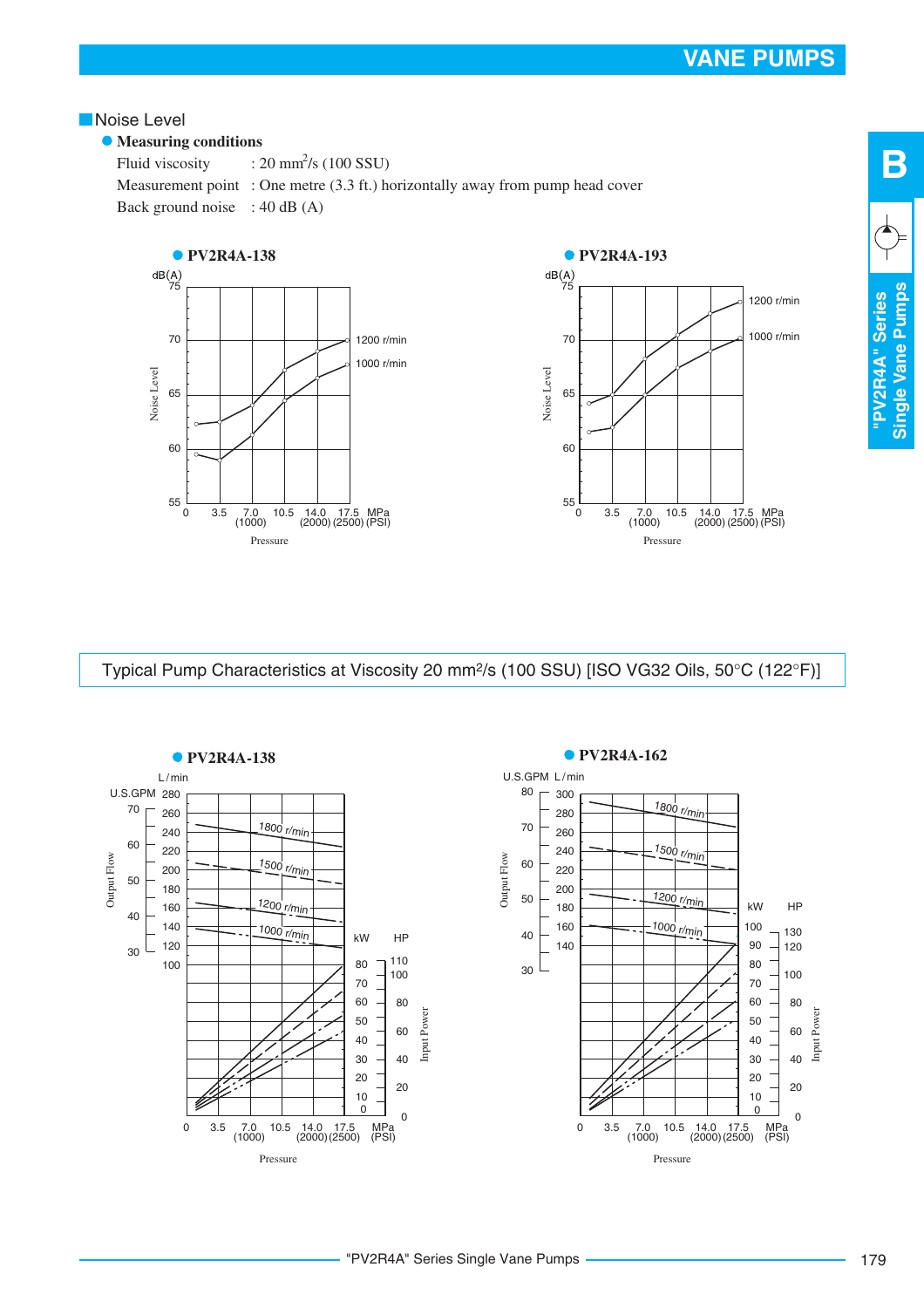<span id="page-21-0"></span>Typical Pump Characteristics at Viscosity 20 mm<sup>2</sup>/s (100 SSU) [ISO VG32 Oils, 50°C (122°F)]



#### **Spare Parts List**



#### **Cartridge Kits**

| Model Numbers          | (4) Cartridge Kit Numbers |
|------------------------|---------------------------|
| $PV2R4A-138-*-RAA-10*$ | CPV2R4A-138-R-10          |
| PV2R4A-162-*-RAA-10*   | CPV2R4A-162-R-10          |
| $PV2R4A-193-*-RAA-10*$ | CPV2R4A-193-R-10          |
|                        |                           |

#### **Seals & Bearings**

| <b>Item</b>          | Name of Parts | <b>Part Numbers</b> | Qty. |
|----------------------|---------------|---------------------|------|
| $8*$                 | Oil Seal      | ISD 45 68 12        |      |
| $\mathbf{Q}$ $\star$ | $O-Ring$      | $SO-NB-G140$        |      |
| $10^{\star}$         | $O-Ring$      | $SO-NB-A250$        |      |
| 11 $\star$           | $O-Ring$      | $SO-NB-G80$         |      |
| 15                   | Bearing       | 6209                |      |

Note: 1) Item Nos.  $(10)$  and  $(1)$  (o-rings) are included in cartridge kit.

2) For pumps for phosphate ester type hydraulic fluids different part Nos. are used. Please contact us.

When ordering seals, please specify the kit number from the table below.

#### **List of Seal Kits**

| <b>Pump Model Numbers</b> | Seal Kit Numbers |
|---------------------------|------------------|
| PV2R4A-*-*-RAA-10/1090    | $KS-PV2R4A-10$   |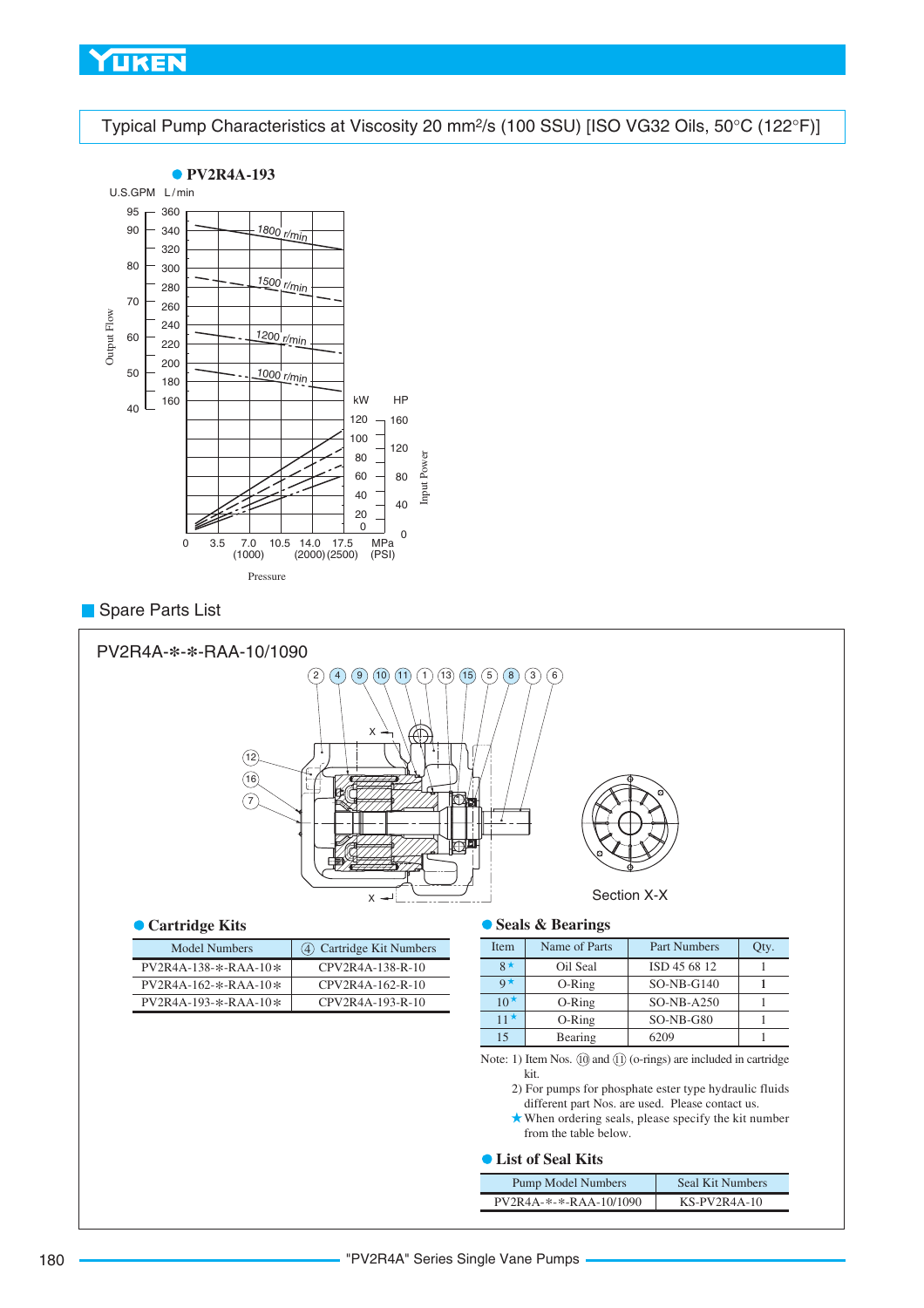# <span id="page-22-0"></span>**"PV2R" Series Double Vane Pumps**

These double pumps consist of two PV2R seires single pumps combined in tandem within a single housing and driven by a common shaft. A Single suction port and two discharge ports are provided so that the output flow can be supplied to separate circuits.





Graphic Symbol



**B**

 $\mathbb{Q}$ 

#### **Model Number Designation**

| $\overline{F}$                                    | <b>PV2R13</b>    | $-6$                                                       | $-76$                                                                          | -L                                      | $-R$                        | A                                                        | $\mathbf{A}$                                             | $\mathbf{A}$                          | $-40$                     | $\ast$                     |    |
|---------------------------------------------------|------------------|------------------------------------------------------------|--------------------------------------------------------------------------------|-----------------------------------------|-----------------------------|----------------------------------------------------------|----------------------------------------------------------|---------------------------------------|---------------------------|----------------------------|----|
| Special<br><b>Seals</b>                           | Series<br>Number | Small<br>Volume<br>Pump<br>Nominal<br>cm <sup>3</sup> /rev | Large<br>Volume<br>Pump<br>Nominal<br>Displacement Displacement<br>$cm^3$ /rev | Mounting                                | Direction<br>of<br>Rotation | Small<br>Volume<br>Pump<br>Discharge<br>Port<br>Position | Large<br>Volume<br>Pump<br>Discharge<br>Port<br>Position | Suction<br>Port<br>Position           | Design<br>Number          | Design<br><b>Standards</b> |    |
|                                                   | <b>PV2R12</b>    | 6, 8<br>10, 12<br>14, 17<br>19, 23<br>25, 31               | 26, 33<br>41, 47<br>53, 59<br>65                                               |                                         |                             | E:<br>Left 45°<br>Upwards<br>(Normal)                    | (Viewed from Shaft End)                                  |                                       | 42                        |                            |    |
| F:<br>Special<br>seals for<br>phosphate           | <b>PV2R13</b>    | 6, 8<br>10, 12<br>14, 17<br>19, 23<br>25, 31               | 76, 94<br>116                                                                  | L:<br>Foot Mtg.<br>F:<br>Flange<br>Mtg. |                             | R:<br>$\star$ 1<br>Clockwise<br>(Normal)                 | А:<br>Upwards<br>(Normal)                                |                                       |                           | 42                         |    |
|                                                   | <b>PV2R23</b>    | 41, 47<br>53, 59<br>65                                     | 52, 60<br>66, 76<br>94, 116                                                    |                                         |                             |                                                          |                                                          | E:<br>Left 45°<br>Upwards<br>(Normal) | A:<br>Upwards<br>(Normal) | A:<br>Upwards<br>(Normal)  | 41 |
| ester type<br>fluids<br>(Omit if not<br>required) | <b>PV2R33</b>    | 76, 94<br>116                                              | 76, 94<br>116                                                                  |                                         |                             |                                                          |                                                          | A:<br>Upwards<br>(Normal)             |                           |                            | 31 |
|                                                   | <b>PV2R14</b>    | 6, 8<br>10, 12<br>14, 17<br>19, 23                         | 136, 153                                                                       |                                         |                             |                                                          |                                                          |                                       | A:<br>Upwards<br>(Normal) |                            |    |
|                                                   | <b>PV2R24</b>    | 26, 33<br>41, 47                                           | 184, 200<br>237                                                                |                                         |                             |                                                          |                                                          | 31                                    |                           |                            |    |
|                                                   | <b>PV2R34</b>    | 52, 60<br>66, 76<br>94, 116                                |                                                                                |                                         |                             | E:<br>Left 45°<br>Upwards<br>(Normal)                    |                                                          |                                       | 31                        |                            |    |

1. Available to supply pump with anti-clockwise rotation.

Consult Yuken for details.

2. Design Standards: None ........... Japanese Standard "JIS" and European Design Standard

90 N. American Design Standard ...............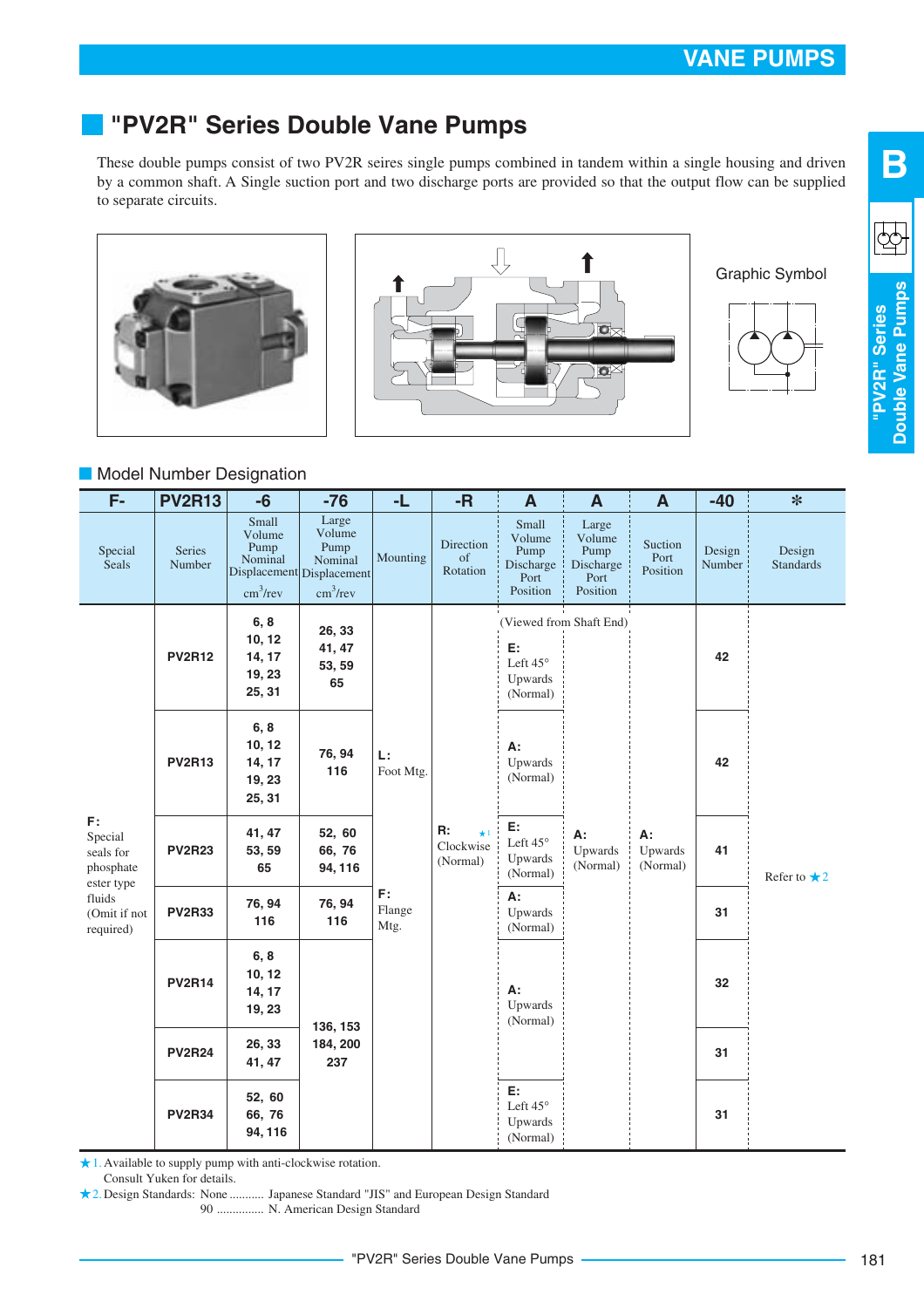#### **Specifications**

#### **• Maximum Operating Pressure**

|                         | Max. Operating Pressure<br>MPa (PSI)<br>Synthetic Fluids |                     |                                                  |                         |                           |                  |  |  |
|-------------------------|----------------------------------------------------------|---------------------|--------------------------------------------------|-------------------------|---------------------------|------------------|--|--|
| Nominal<br>Displacement |                                                          | Petroleum Base Oils |                                                  | Water Containing Fluids |                           |                  |  |  |
| cm <sup>3</sup> /rev    | Anti-Wear Type                                           | R & O Type          | Anti-Wear <sup>*1</sup><br>Type Water<br>Glycols | Water Glycols           | Water in Oil<br>Emulsions | Phosphate Esters |  |  |
| 6                       | $21 \star 2$                                             |                     |                                                  |                         |                           |                  |  |  |
| $\,$ 8 $\,$             | (3050)                                                   |                     |                                                  |                         |                           |                  |  |  |
| 10                      |                                                          |                     |                                                  |                         |                           |                  |  |  |
| $\overline{12}$         | 21                                                       |                     |                                                  |                         |                           |                  |  |  |
| 14<br>17                | (3050)                                                   |                     |                                                  |                         |                           |                  |  |  |
| 19                      |                                                          | 16                  | 16                                               | $\tau$                  | $\tau$                    | 16               |  |  |
| $23^{\star 3}$          | $21 \star 3$<br>(3050)                                   | (2320)              | (2320)                                           | (1020)                  | (1020)                    | (2320)           |  |  |
| 25                      | 21<br>(3050)                                             |                     |                                                  |                         |                           |                  |  |  |
| 31                      | 16<br>(2320)                                             |                     |                                                  |                         |                           |                  |  |  |
| 26                      |                                                          |                     |                                                  |                         |                           |                  |  |  |
| $\overline{33}$         |                                                          |                     |                                                  |                         |                           |                  |  |  |
| 41                      | 21                                                       | 14                  | 16<br>(2320)                                     | $\tau$<br>(1020)        | $\tau$<br>(1020)          | 14<br>(2030)     |  |  |
| 47                      | (3050)                                                   | (2030)              |                                                  |                         |                           |                  |  |  |
| $\overline{53}$<br>59   |                                                          |                     |                                                  |                         |                           |                  |  |  |
| 65                      |                                                          |                     |                                                  |                         |                           |                  |  |  |
| $\overline{52}$         |                                                          |                     |                                                  |                         |                           |                  |  |  |
| 60                      |                                                          |                     |                                                  |                         |                           |                  |  |  |
| 66                      | 21                                                       |                     |                                                  |                         |                           |                  |  |  |
| 76                      | (3050)                                                   | 14<br>(2030)        | 16<br>(2320)                                     | $\tau$<br>(1020)        | $\tau$<br>(1020)          | 14<br>(2030)     |  |  |
| 94                      |                                                          |                     |                                                  |                         |                           |                  |  |  |
| 116                     | 16<br>(2320)                                             |                     |                                                  |                         |                           |                  |  |  |
| 136                     |                                                          |                     |                                                  |                         |                           |                  |  |  |
| 153                     | 17.5                                                     | 14                  | 16                                               | $\tau$                  | $\tau$                    | 14               |  |  |
| 184                     | (2540)                                                   | (2030)              | (2320)                                           | (1020)                  | (1020)                    | (2030)           |  |  |
| 200                     |                                                          |                     |                                                  |                         |                           |                  |  |  |
| 237                     |                                                          |                     |                                                  |                         |                           |                  |  |  |

Note: 1) For the relation between model (series) No. and nominal displacement, see the table below.

|                                               |                                            |                               |               |               | Nominal Displacement, Large Volume Pump |
|-----------------------------------------------|--------------------------------------------|-------------------------------|---------------|---------------|-----------------------------------------|
|                                               |                                            | 26, 33, 41, 47,<br>53, 59, 65 | 52,60<br>66   | 76, 94<br>116 | 136, 153, 184,<br>200, 237              |
|                                               | 6<br>8<br>10<br>12<br>14<br>17<br>19<br>23 | <b>PV2R12</b>                 |               | <b>PV2R13</b> | <b>PV2R14</b>                           |
| Nominal                                       | 25<br>31                                   |                               |               |               |                                         |
| Displace-<br>ment,<br>Small<br>Volume<br>Pump | 26<br>33<br>41<br>47                       |                               |               |               | <b>PV2R24</b>                           |
|                                               | 53<br>59<br>65                             |                               | <b>PV2R23</b> |               |                                         |
|                                               | 52<br>60<br>66<br>76<br>94<br>116          |                               |               | <b>PV2R33</b> | <b>PV2R34</b>                           |

2) As for PV2R12 and PV2R33 series, the sum of the input powers to small volume pump and large volume pump is limited against shaft speed as follows.



- 1. For the brands of anti-wear type water-glycols, see the item of "Hydraulic Fluids" on [page 160.](#page-1-0)
- 2. For pressures above 16 MPa (2320 PSI), raise the speed over 1450 r/min. 3. If nominal displacement "23", of the PV2R14 series is selected, the
- maximum operating pressure is limited to 16 MPa (2320 PSI).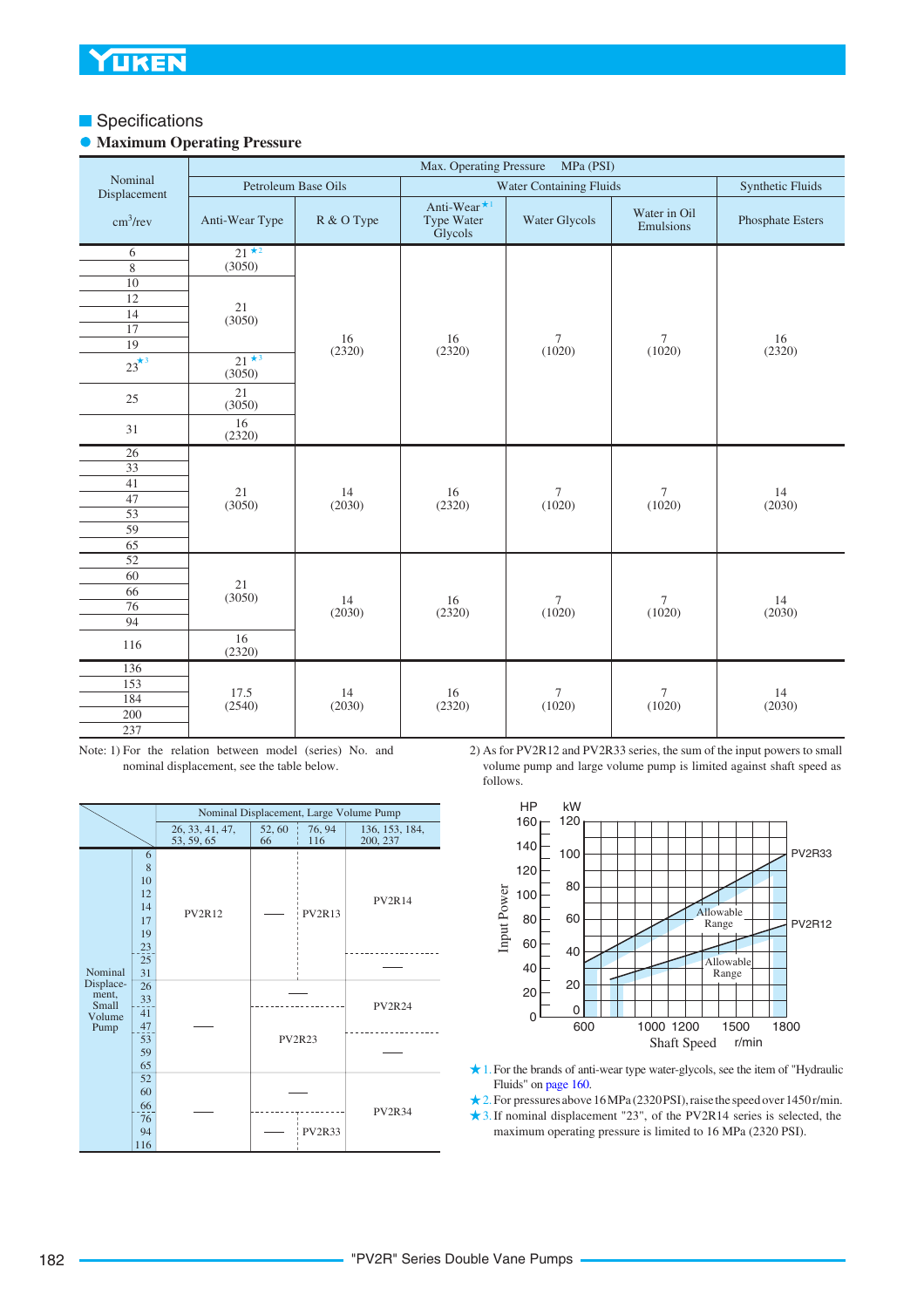#### **Shaft Speed Range**

|                         | <b>Shaft Speed Range</b><br>r/min |                     |                                                           |                          |  |  |  |  |
|-------------------------|-----------------------------------|---------------------|-----------------------------------------------------------|--------------------------|--|--|--|--|
| Model<br><b>Numbers</b> |                                   | Petroleum Base Oils | <b>Water Containing Fluids</b><br><b>Phosphate Esters</b> |                          |  |  |  |  |
|                         | Max.                              | Min.                | Max.                                                      | Min.                     |  |  |  |  |
| <b>PV2R12</b>           | 1800                              | $750*3$             | 1200                                                      | $750*3$                  |  |  |  |  |
| <b>PV2R13</b>           | $1800*2$                          | $750*3$             | 1200                                                      | $750 \star$ <sup>3</sup> |  |  |  |  |
| <b>PV2R23</b>           | $1800*2$                          | $600*3$             | 1200                                                      | $600*3$                  |  |  |  |  |
| <b>PV2R33</b>           | $1800*2$<br>$(1500)^{*1}$         | 600                 | 1200                                                      | 600                      |  |  |  |  |
| <b>PV2R14</b>           | $1800*2$                          | $750*3$             | 1200                                                      | $750*3$                  |  |  |  |  |
| <b>PV2R24</b>           | $1800*2$                          | $600*3$             | 1200                                                      | $600*3$                  |  |  |  |  |
| <b>PV2R34</b>           | $1800*2$                          | 600                 | 1200                                                      | 600                      |  |  |  |  |

1. For PV2R33-116-116, the maximum speed is limited to 1500 r/min. 2. As for the models (nominal displacements) listed below, the minimum suction pressure are limited in relation to the shaft speed. [For other models, the minimum suction pressure is -20 kPa (5.9 in. Hg vacuum) irrespective of speed.

|                  | Min. Suction Pres.     | kPa (in. Hg Vacuum) |  |  |
|------------------|------------------------|---------------------|--|--|
| Model Numbers    | Less than $1700$ r/min | $1700 - 1800$ r/min |  |  |
| $PV2R13-*-116$   | $-20(5.9)$             | 0(0)                |  |  |
| $PV2R23-*-116$   |                        |                     |  |  |
| $PV2R23 - * -76$ |                        |                     |  |  |
| PV2R23-*-94      | $-20(5.9)$             | $-7(1.97)$          |  |  |
| $PV2R33-x-76$    |                        |                     |  |  |
| $PV2R33-94-*$    |                        |                     |  |  |
| PV2R33-116-*     | $-20(5.9)$             |                     |  |  |
| $PV2R33-x-94$    |                        | 0(0)                |  |  |
| $PV2R33-*-116$   |                        |                     |  |  |
| PV2R14-*-237     |                        |                     |  |  |
| PV2R24-*-237     | $-20(5.9)$             | $-13(3.94)$         |  |  |
| PV2R34-*-237     |                        |                     |  |  |
| PV2R34-116-*     | $-20(5.9)$             | 0(0)                |  |  |
|                  |                        |                     |  |  |

3. For starting at low speed, the maximum viscosity is limited. For details, see the item of "Hydraulic Fluids" on [page 160](#page-1-0).

#### **Output Flow & Input Power**

The pump characteristics are the same as those for PV2R series single pumps. See the pages concerned.

| Model          |                                                                                                                                                  | Output Flow & Input Power                                                                                                                                |  |  |  |
|----------------|--------------------------------------------------------------------------------------------------------------------------------------------------|----------------------------------------------------------------------------------------------------------------------------------------------------------|--|--|--|
| <b>Numbers</b> | Small Volume Pump                                                                                                                                | Large Volume Pump                                                                                                                                        |  |  |  |
| <b>PV2R12</b>  | Same as single pump<br>"PV2R1", refer to pages<br>$170 - 172.$                                                                                   | Same as single pump<br>"PV2R2", refer to pages<br>172 & 173.<br>However, as for displace-<br>ment of "26" and "33",<br>refer to page 192.                |  |  |  |
| <b>PV2R13</b>  | Same as single pump<br>"PV2R1", refer to pages<br>$170 - 172.$                                                                                   | Same as single pump<br>"PV2R3", refer to page<br>174.                                                                                                    |  |  |  |
| <b>PV2R23</b>  | Same as single pump<br>"PV2R2", refer to pages<br>172 & 173.                                                                                     | Same as single pump<br>"PV2R3", refer to page<br>174.<br>However, as for<br>displacement of "52",<br>" $60$ " and " $66$ ", refer to<br>pages 192 & 193. |  |  |  |
| <b>PV2R33</b>  | Same as single pump<br>"PV2R3", refer to page<br>174.                                                                                            | Same as single pump<br>"PV2R3", refer to page<br>174.                                                                                                    |  |  |  |
| <b>PV2R14</b>  | Same as single pump<br>"PV2R1", refer to pages<br>170 & 171.                                                                                     |                                                                                                                                                          |  |  |  |
| <b>PV2R24</b>  | Same as single pump<br>"PV2R2", refer to page<br>172<br>However, as for displace-<br>ment of "26" and "33",<br>refer to page 192.                | Same as single pump<br>"PV2R4", refer to pages<br>174 & 175.                                                                                             |  |  |  |
| <b>PV2R34</b>  | Same as single pump<br>"PV2R3", refer to page<br>174.<br>However, as for<br>displacement of "52",<br>"60" and "66", refer to<br>pages 192 & 193. |                                                                                                                                                          |  |  |  |

# $\overline{\mathbb{Q}}$

**B**

"PV2R" Series<br>Double Vane Pumps **Double Vane Pumps "PV2R" Series**

#### **Mass**

| Model<br>Numbers | Approx. Mass<br>$kg$ (lbs.) |               |               |               |               |               |               |  |  |  |
|------------------|-----------------------------|---------------|---------------|---------------|---------------|---------------|---------------|--|--|--|
| Mounting         | <b>PV2R12</b>               | <b>PV2R13</b> | <b>PV2R23</b> | <b>PV2R33</b> | <b>PV2R14</b> | <b>PV2R24</b> | <b>PV2R34</b> |  |  |  |
| Flange Mtg.      | (55.1)<br>25                | 45.6(101)     | 51 (112)      | 84 (185)      | (165)<br>75   | (172)<br>78   | 98<br>(216)   |  |  |  |
| Foot Mtg.        | 29.3(64.6)                  | 55.6 (123)    | 61 (135)      | 94 (207)      | 100(221)      | 103 (227)     | 123 (271)     |  |  |  |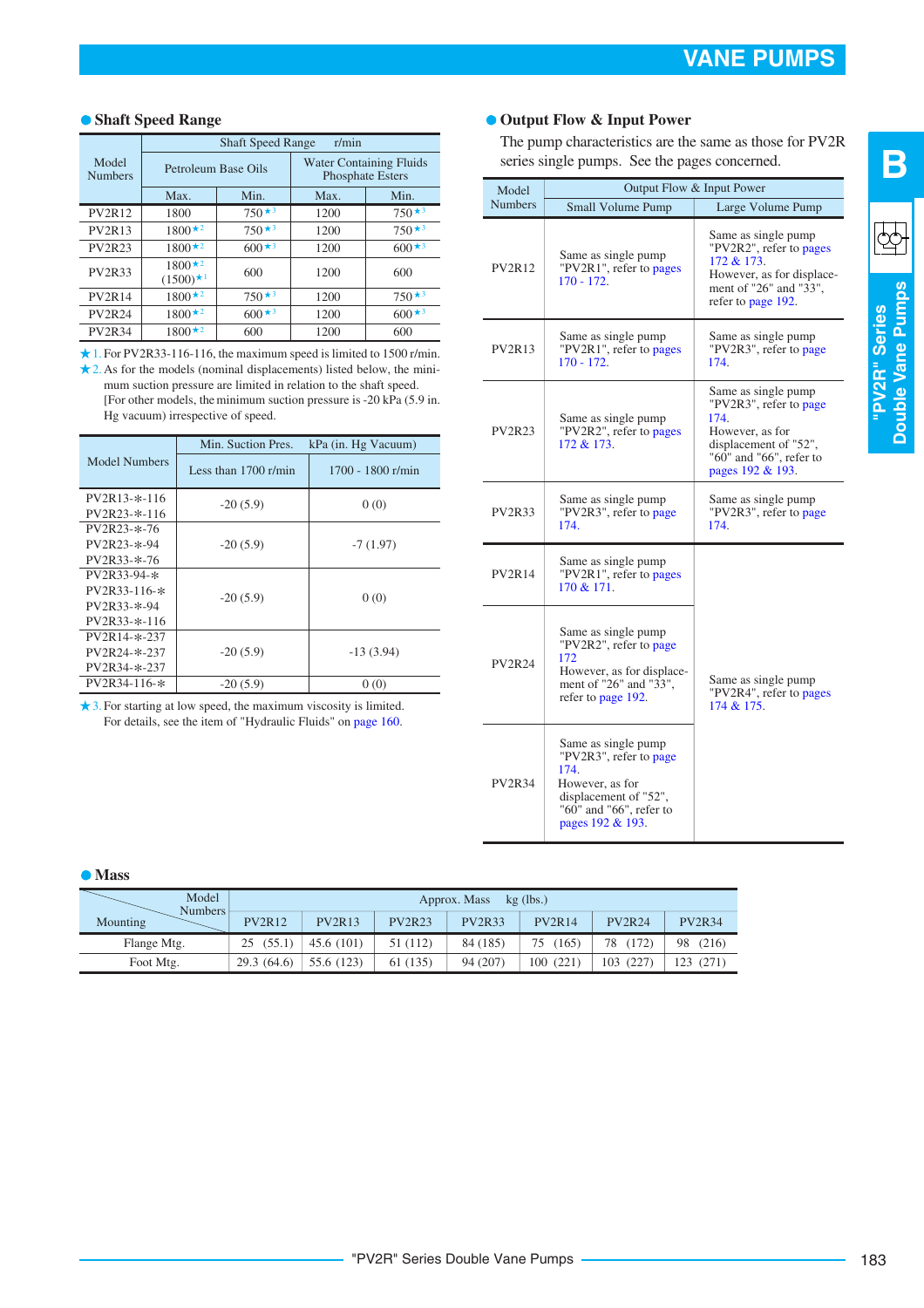#### **Pipe Flange Kits**

Pipe flange kits are available. When ordering, specify the kit the number from the table below.

|                         |                    | Pipe Flange Kit Numbers    |                                |                                                |                                                              |                                                |                                                              |                                                |  |  |
|-------------------------|--------------------|----------------------------|--------------------------------|------------------------------------------------|--------------------------------------------------------------|------------------------------------------------|--------------------------------------------------------------|------------------------------------------------|--|--|
| Pump                    | Name               |                            | <b>Threaded Connection</b>     |                                                |                                                              | Socket Welding <sup>*1</sup>                   |                                                              | <b>Butt Welding</b>                            |  |  |
| Model<br><b>Numbers</b> | $\sigma$ f<br>Port | Japanese<br>Standard "JIS" | European<br>Design<br>Standard | $\star$ 2<br>N. American<br>Design<br>Standard | Japanese<br>Standard "JIS"<br>European<br>Design<br>Standard | $\star$ 2<br>N. American<br>Design<br>Standard | Japanese<br>Standard "JIS"<br>European<br>Design<br>Standard | $\star$ 2<br>N. American<br>Design<br>Standard |  |  |
|                         | Suction            | $F5-16-A-10$               | F5-16-A-1080                   |                                                | F5-16-B-10                                                   | F5-16-B-1090                                   | F5-16-C-10                                                   | F5-16-C-1090                                   |  |  |
| <b>PV2R12</b>           | Large Discharge    | F5-06-A-10                 | F5-06-A-1080                   |                                                | F5-06-B-10                                                   | F5-06-B-1090                                   | F5-06-C-10                                                   | F5-06-C-1090                                   |  |  |
|                         | Small Discharge    | $F5-04-A-10$               | F5-04-A-1080                   |                                                | $F5-04-B-10$                                                 | F5-04-B-1090                                   | $F5-04-C-10$                                                 | F5-04-C-1090                                   |  |  |
|                         | Suction            | F5-24-A-10                 |                                |                                                | F5-24-B-10                                                   | F5-24-B-1090                                   | F5-24-C-10                                                   | F5-24-C-1090                                   |  |  |
| <b>PV2R13</b>           | Large Discharge    | $F5-10-A-10$               | F5-10-A-1080                   |                                                | F5-10-B-10                                                   | F5-10-B-1090                                   | F5-10-C-10                                                   | F5-10-C-1090                                   |  |  |
|                         | Small Discharge    | $F5-04-A-10$               | F5-04-A-1080                   |                                                | $F5-04-B-10$                                                 | F5-04-B-1090                                   | F5-04-C-10                                                   | F5-04-C-1090                                   |  |  |
|                         | Suction            | F5-24-A-10                 |                                |                                                | F5-24-B-10                                                   | F5-24-B-1090                                   | F5-24-C-10                                                   | F5-24-C-1090                                   |  |  |
| <b>PV2R23</b>           | Large Discharge    | $F5-10-A-10$               | F5-10-A-1080                   |                                                | F5-10-B-10                                                   | F5-10-B-1090                                   | F5-10-C-10                                                   | F5-10-C-1090                                   |  |  |
|                         | Small Discharge    | F5-06-A-10                 | F5-06-A-1080                   |                                                | $F5-06-B-10$                                                 | F5-06-B-1090                                   | F5-06-C-10                                                   | F5-06-C-1090                                   |  |  |
|                         | Suction            | F5-28-A-10                 |                                |                                                | F5-28-B-10                                                   | F5-28-B-1090                                   | F5-28-C-10                                                   | F5-28-C-1090                                   |  |  |
| <b>PV2R33</b>           | Large Discharge    | $F5-10-A-10$               | F5-10-A-1080                   |                                                | F5-10-B-10                                                   | F5-10-B-1090                                   | F5-10-C-10                                                   | F5-10-C-1090                                   |  |  |
|                         | Small Discharge    | F5-10-A-10                 | F5-10-A-1080                   |                                                | $F5-10-B-10$                                                 | F5-10-B-1090                                   | $F5-10-C-10$                                                 | F5-10-C-1090                                   |  |  |
|                         | Suction            | F5-28-A-10                 |                                |                                                | F5-28-B-10                                                   | F5-28-B-1090                                   | F5-28-C-10                                                   | F5-28-C-1090                                   |  |  |
| <b>PV2R14</b>           | Large Discharge    | $F5-12-A-10$               | F5-12-A-1080                   |                                                | F5-12-B-10                                                   | F5-12-B-1090                                   | F5-12-C-10                                                   | F5-12-C-1090                                   |  |  |
|                         | Small Discharge    | F5-04-A-10                 | F5-04-A-1080                   |                                                | F5-04-B-10                                                   | F5-04-B-1090                                   | F5-04-C-10                                                   | F5-04-C-1090                                   |  |  |
|                         | Suction            | F5-28-A-10                 |                                |                                                | F5-28-B-10                                                   | F5-28-B-1090                                   | F5-28-C-10                                                   | F5-28-C-1090                                   |  |  |
| <b>PV2R24</b>           | Large Discharge    | $F5-12-A-10$               | F5-12-A-1080                   |                                                | $F5-12-B-10$                                                 | F5-12-B-1090                                   | F5-12-C-10                                                   | F5-12-C-1090                                   |  |  |
|                         | Small Discharge    | $F5-06-A-10$               | F5-06-A-1080                   |                                                | F5-06-B-10                                                   | F5-06-B-1090                                   | F5-06-C-10                                                   | F5-06-C-1090                                   |  |  |
|                         | Suction            | $F5-32-A-10$               |                                |                                                | $F5-32-B-10$                                                 | F5-32-B-1090                                   | F5-32-C-10                                                   | F5-32-C-1090                                   |  |  |
| <b>PV2R34</b>           | Large Discharge    | F5-12-A-10                 | F5-12-A-1080                   |                                                | $F5-12-B-10$                                                 | F5-12-B-1090                                   | F5-12-C-10                                                   | F5-12-C-1090                                   |  |  |
|                         | Small Discharge    | F5-10-A-10                 | F5-10-A-1080                   |                                                | $F5-10-B-10$                                                 | F5-10-B-1090                                   | F5-10-C-10                                                   | F5-10-C-1090                                   |  |  |

In case of using socket welding flanges, there is a case where the operating pressure should be set lower than the normal because of strength of the 1. flanges. Therefore, please pay cautious attention to the operating pressure when the socket welding flanges are used.

2. As dimensions of the pipe flange mounting surface are conformed to SAE 4 Bolt Split Flange (Standard Pressure Series), pipe flanges conforming to the SAE Standards can be used.

Notes: Special seals (Viton seals) are required when phosphate ester type fluids are used. (Prefix **"F-"** to the pipe flange kit number when ordering.)

Details of the pipe flange kits are shown on page 824.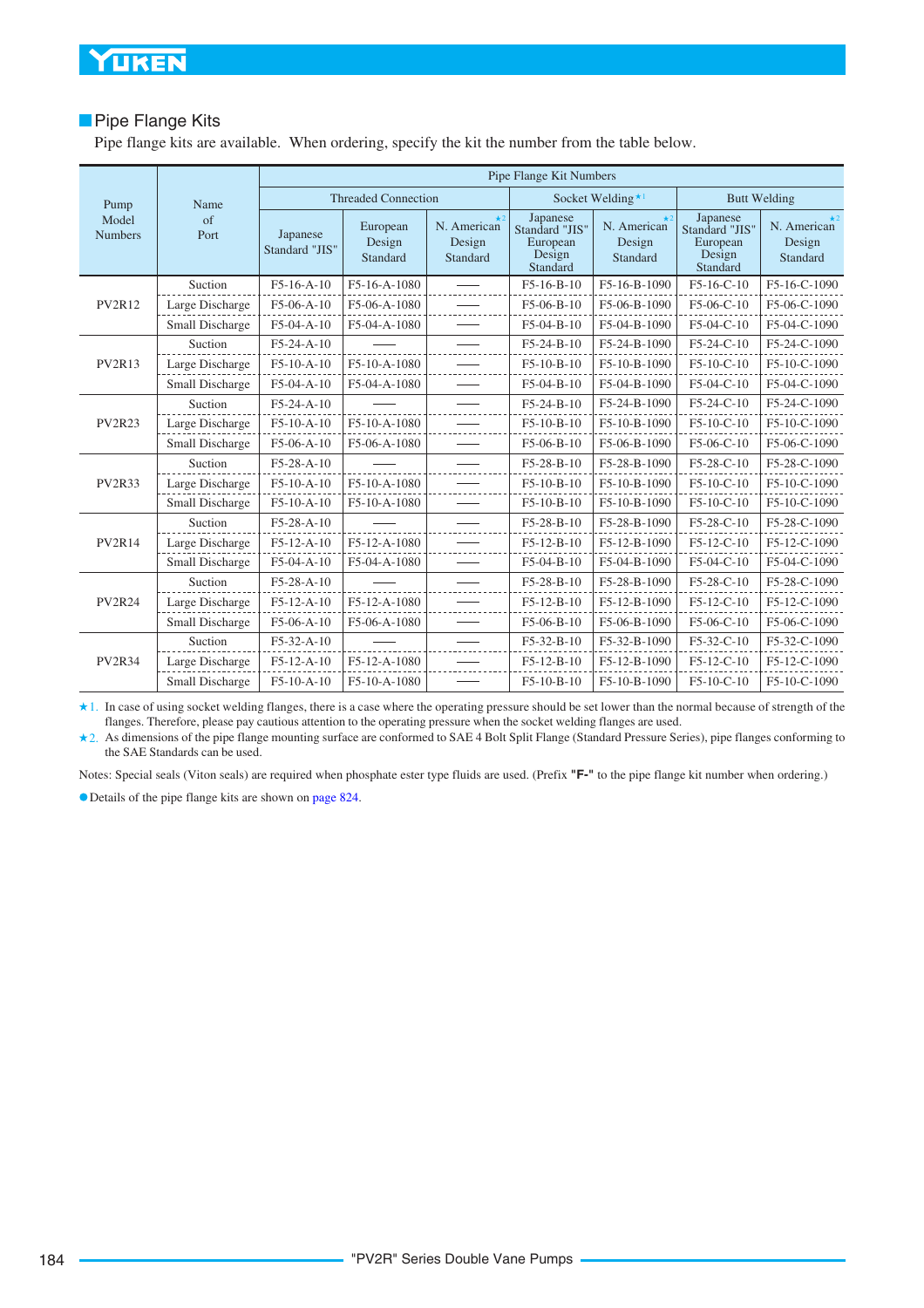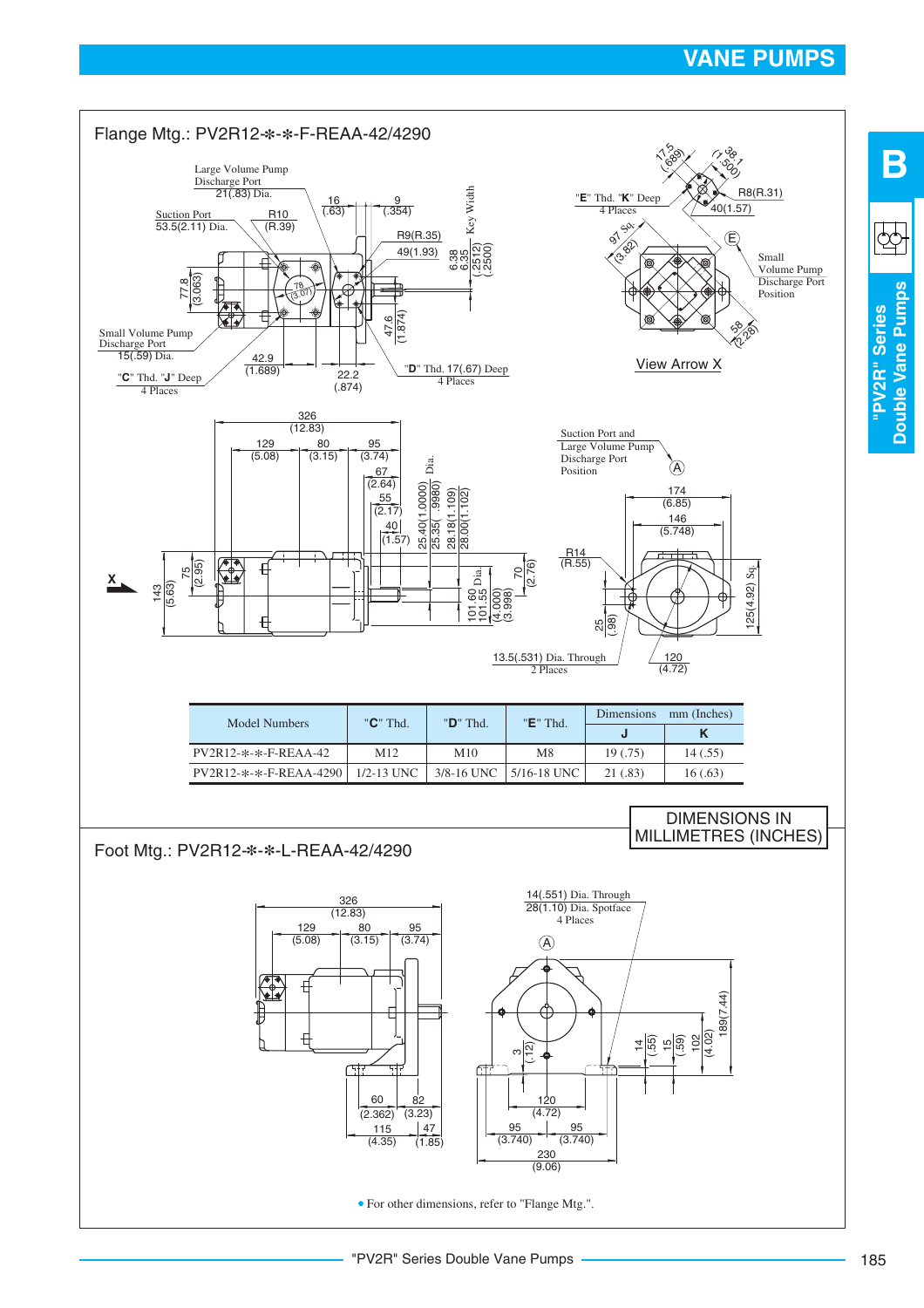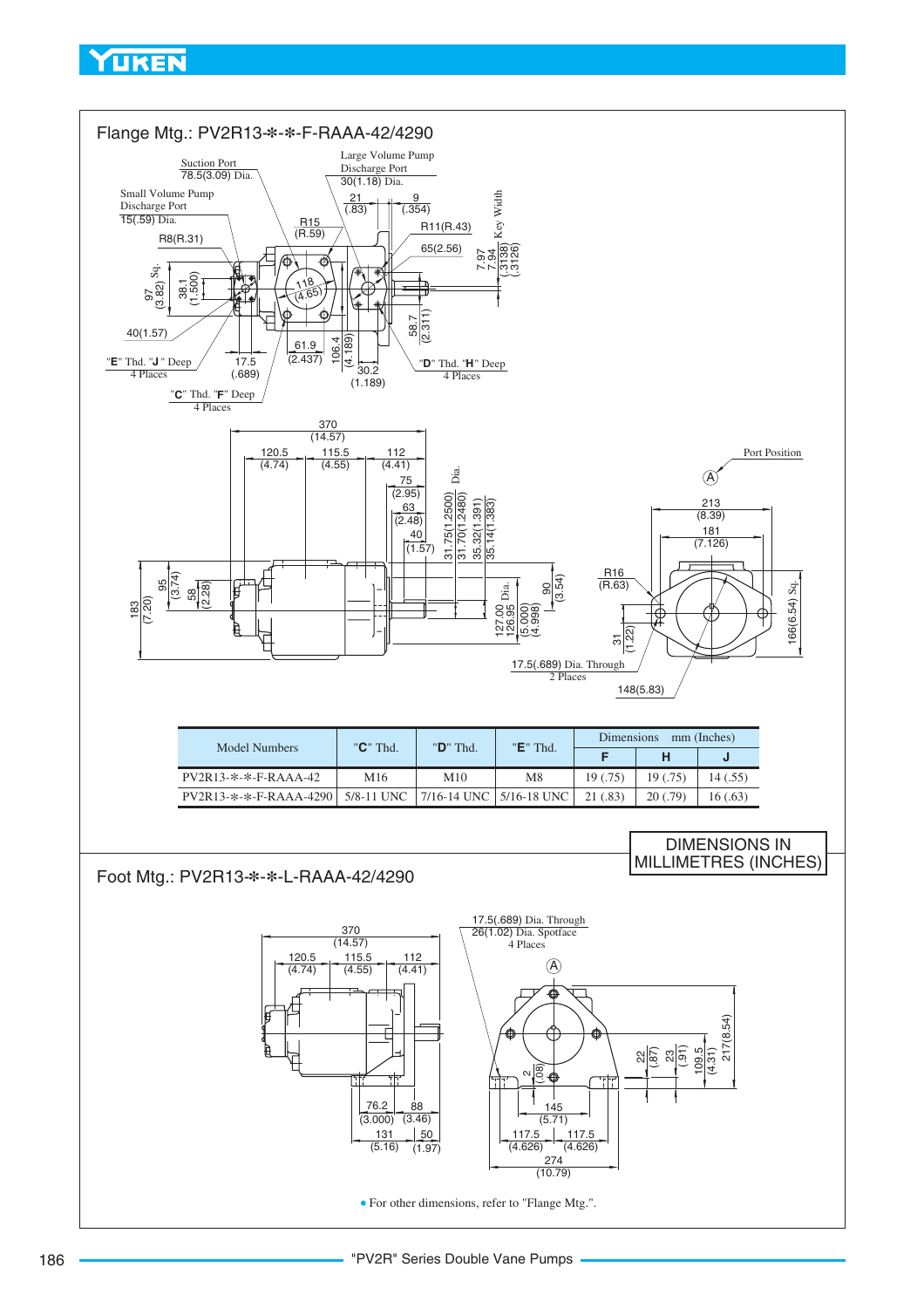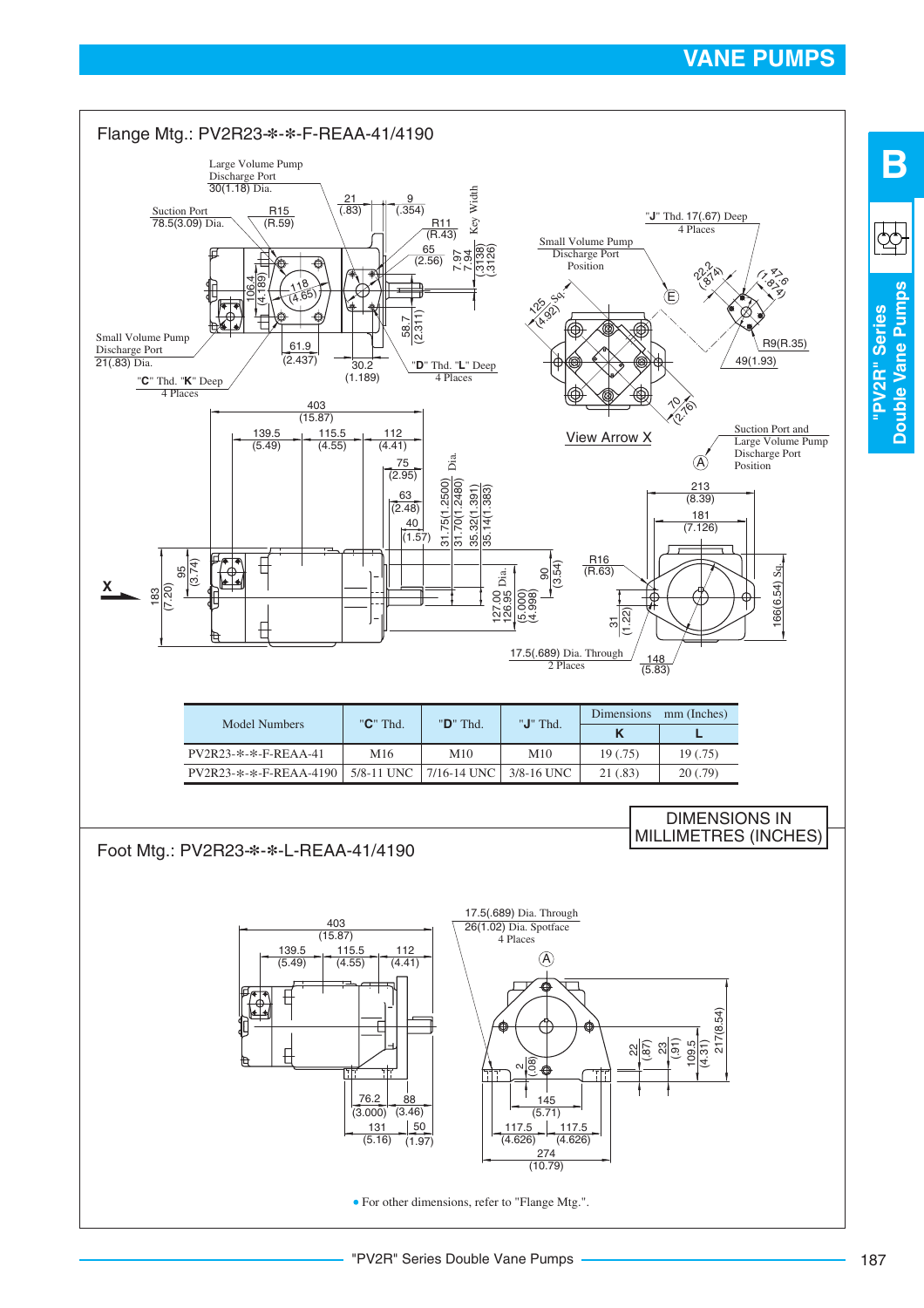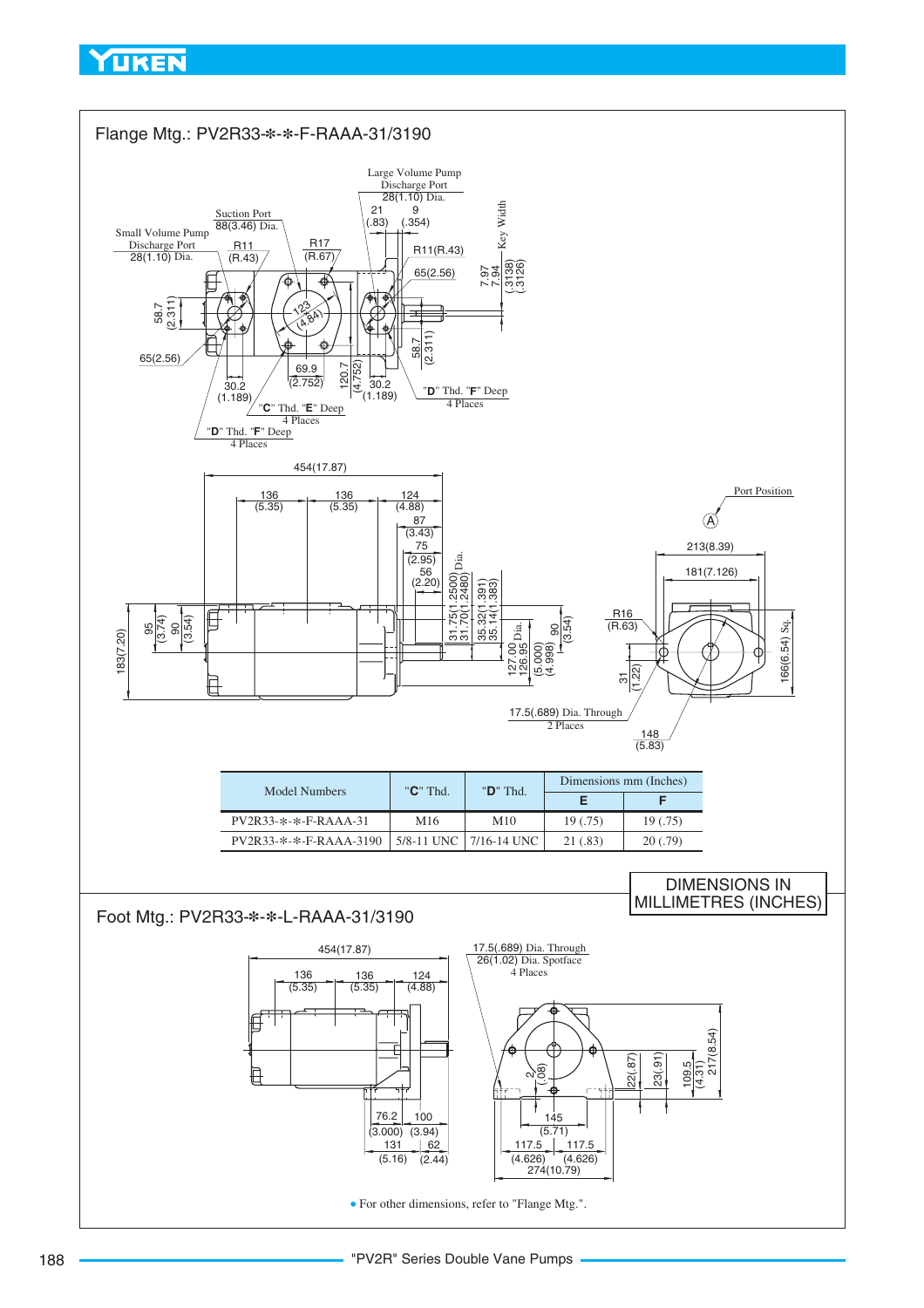**Double Vane Pumps**

Double Vane Pumps

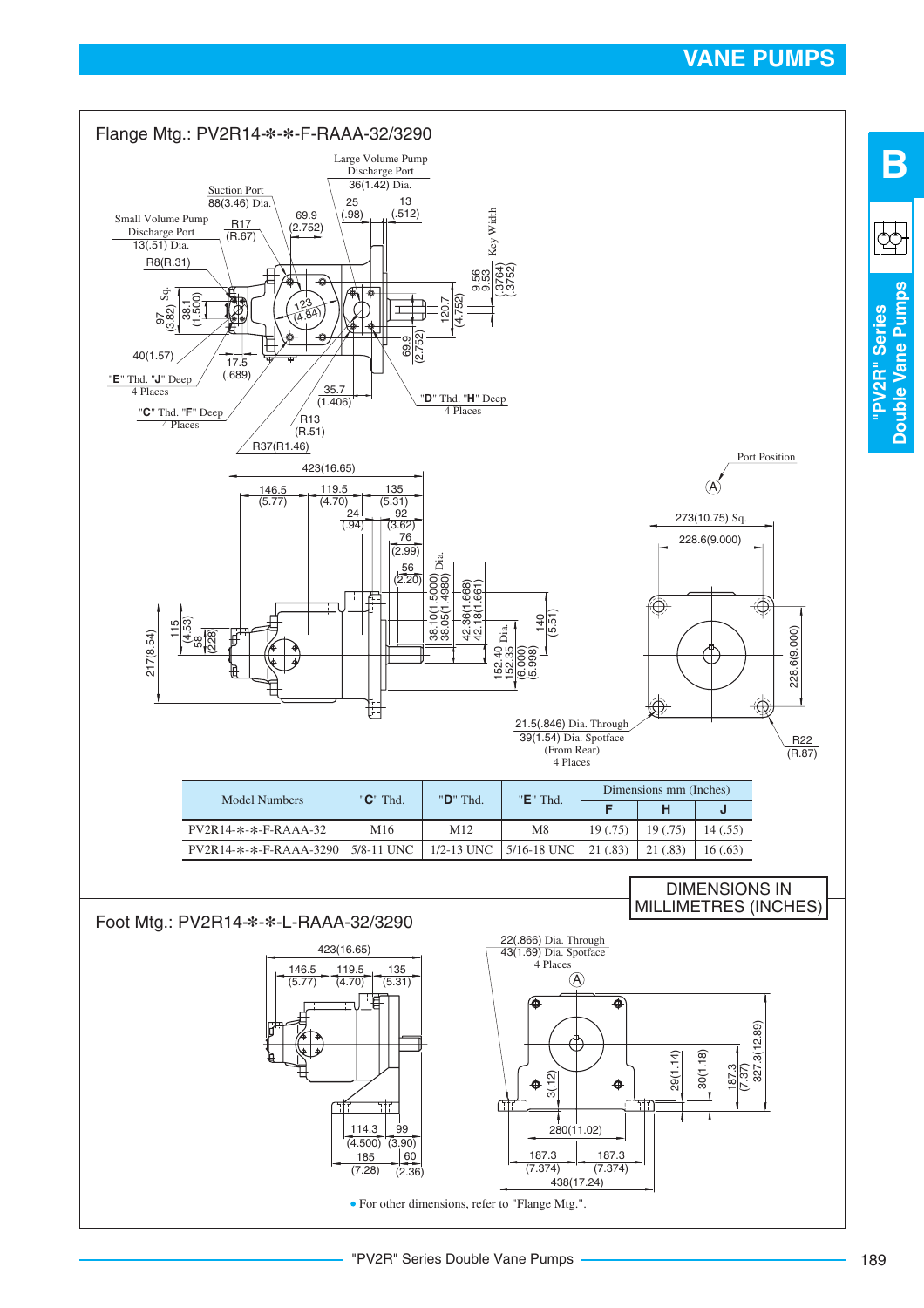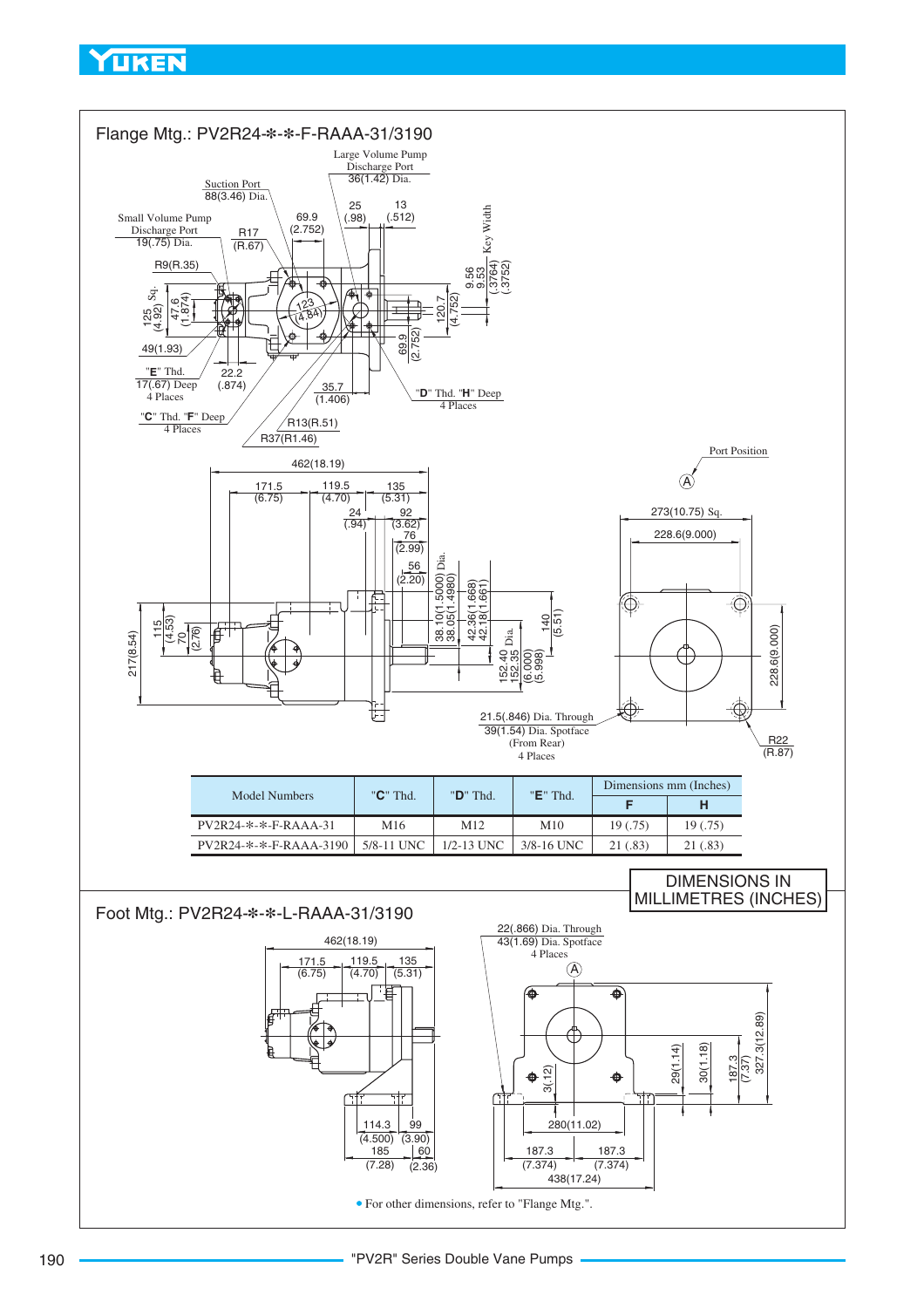**Double Vane Pumps**

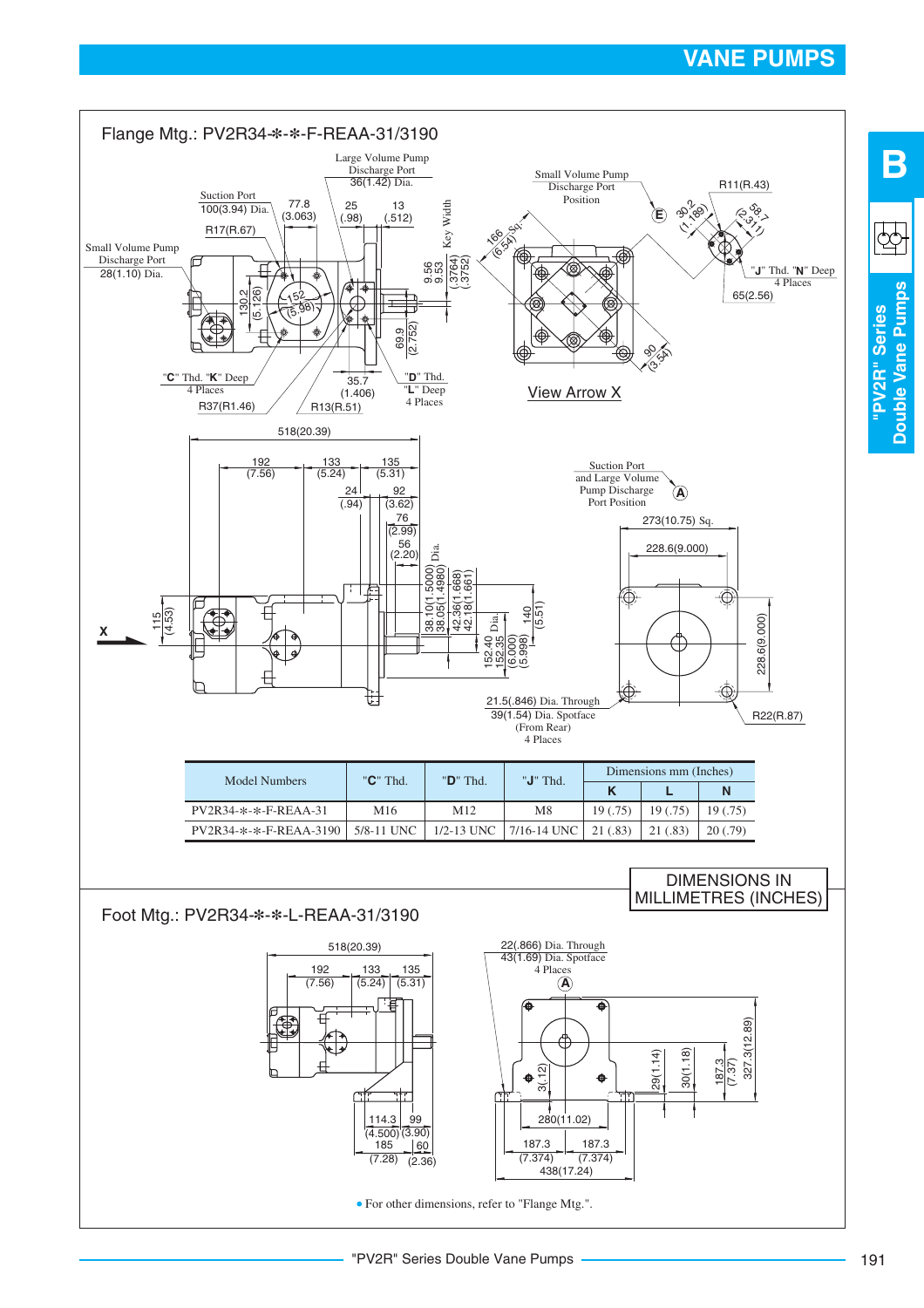<span id="page-33-0"></span>Typical Pump Characteristics at Viscosity 20 mm<sup>2</sup>/s (100 SSU) [ISO VG32 Oils, 50°C (122°F)]





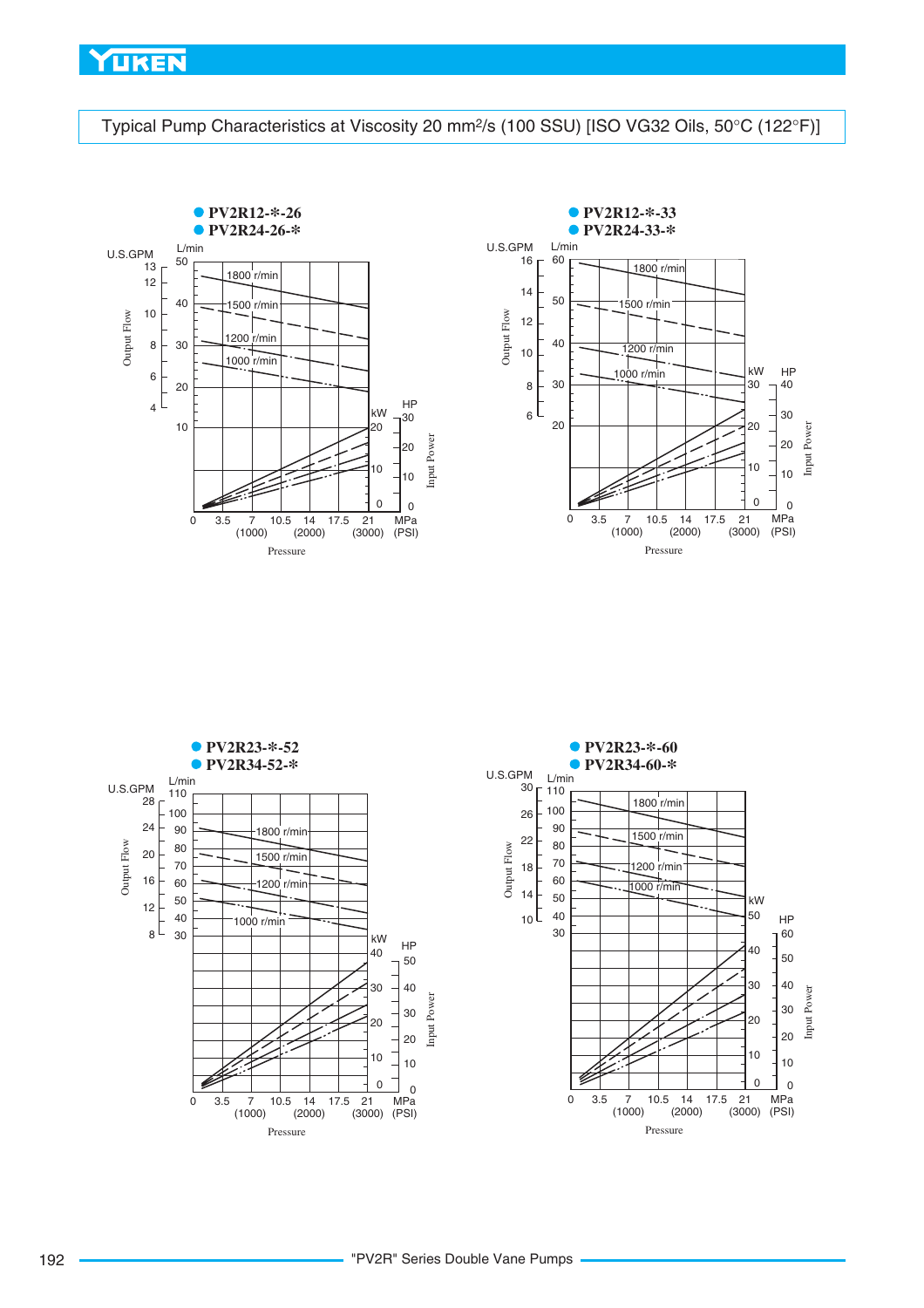<span id="page-34-0"></span>





 $\mathbb{Q}$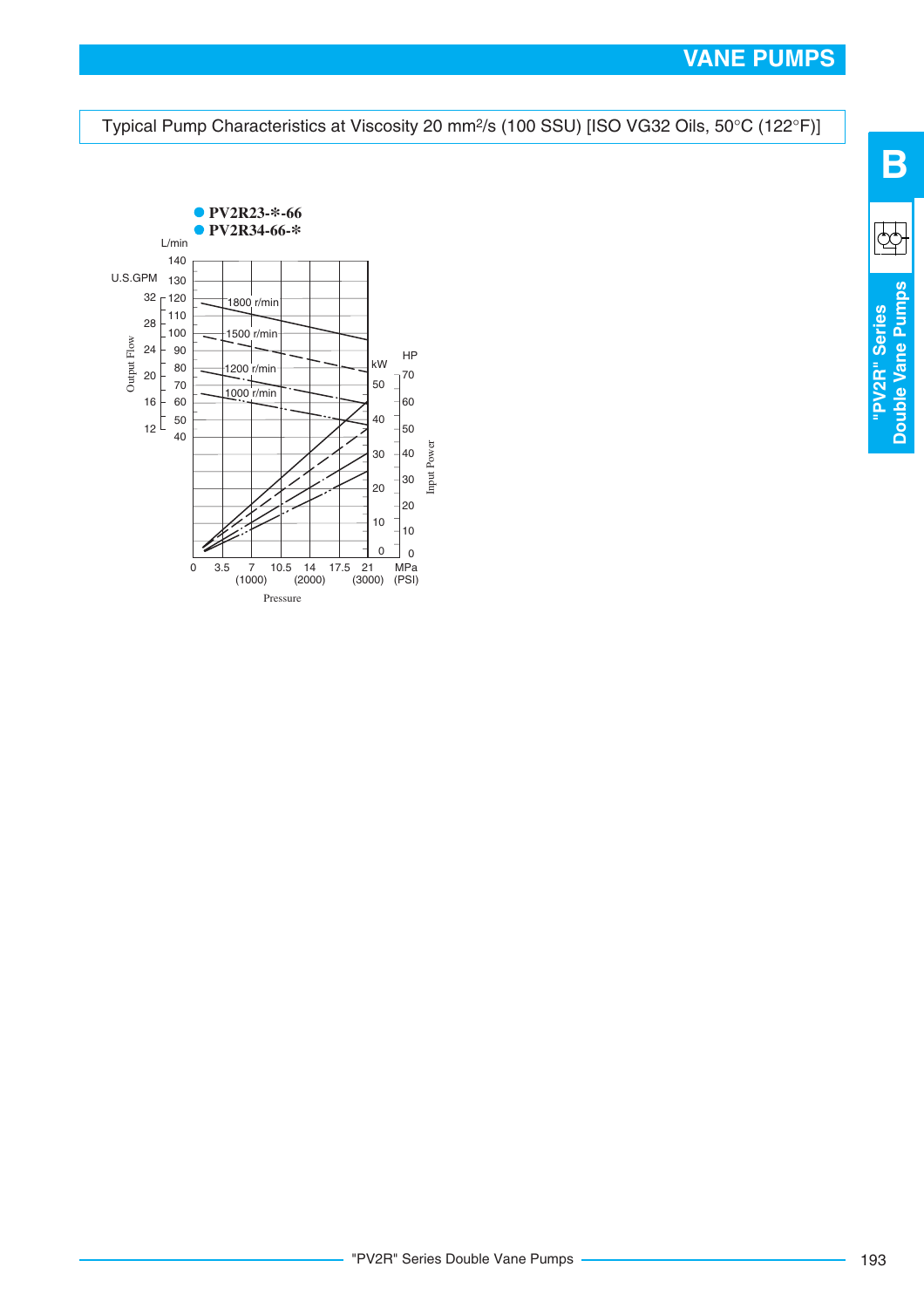#### **Spare Parts List**

PV2R12-**\***-**\***-**\***-REAA-42/4290 PV2R13-**\***-**\***-**\***-RAAA-42/4290 PV2R23-**\***-**\***-**\***-REAA-41/4190 PV2R33-**\***-**\***-**\***-RAAA-31/3190



#### **Cartridge Kits**

|                                                           | Cartridge Kit Numbers  |                                 |                                                                                                                               | Cartridge Kit Numbers    |                                 |  |  |  |  |
|-----------------------------------------------------------|------------------------|---------------------------------|-------------------------------------------------------------------------------------------------------------------------------|--------------------------|---------------------------------|--|--|--|--|
| <b>Model Numbers</b>                                      | 6 Small Volume<br>Pump | 5) Large Volume<br>Pump         | <b>Model Numbers</b>                                                                                                          | (6) Small Volume<br>Pump | (5) Large Volume<br>Pump        |  |  |  |  |
| PV2R12-6-★-*-REAA-42*                                     | CPV2R13-6-L-42         |                                 | $PV2R13-6-$ *-*-RAAA-42*                                                                                                      | CPV2R13-6-L-42           |                                 |  |  |  |  |
|                                                           | CPV2R13-8-L-42         |                                 | $PV2R13-8-$ *-*-RAAA-42*                                                                                                      | CPV2R13-8-L-42           |                                 |  |  |  |  |
| $PV2R12-10 \star$ - $\star$ -REAA-42 $\star$              | CPV2R13-10-L-42        |                                 | $PV2R13-10 \star$ -*-RAAA-42*                                                                                                 | CPV2R13-10-L-42          |                                 |  |  |  |  |
| $PV2R12-12-x-REAA-42*$                                    | CPV2R13-12-L-42        |                                 | $PV2R13-12-x-RAAA-42*$                                                                                                        | CPV2R13-12-L-42          |                                 |  |  |  |  |
| $PV2R12-14-$ *-*-REAA-42*                                 | CPV2R13-14-L-42        | CPV <sub>2</sub> R <sub>2</sub> | $PV2R13-14-$ *-*-RAAA-42*                                                                                                     | CPV2R13-14-L-42          | CPV <sub>2R3</sub><br>$-k-R-31$ |  |  |  |  |
| PV2R12-17-★-*-REAA-42*                                    | CPV2R13-17-L-42        | $-k-R-41$                       | $PV2R13-17 \star$ -*-RAAA-42*                                                                                                 | CPV2R13-17-L-42          |                                 |  |  |  |  |
| $PV2R12-19 \star$ - $\star$ -REAA-42 $\star$              | CPV2R13-19-L-42        |                                 | $PV2R13-19-x-RAAA-42*$                                                                                                        | CPV2R13-19-L-42          |                                 |  |  |  |  |
| $PV2R12-23-x-REAA-42*$                                    | CPV2R13-23-L-42        |                                 | $PV2R13-23-x-RAAA-42*$                                                                                                        | CPV2R13-23-L-42          |                                 |  |  |  |  |
| $PV2R12-25 - \star -$ *-REAA-42*                          | CPV2R13-25-L-42        |                                 | $PV2R13-25 - \star -$ *-RAAA-42*                                                                                              | CPV2R13-25-L-42          |                                 |  |  |  |  |
| $PV2R12-31 - \star -$ *-REAA-42*                          | CPV2R13-31-L-42        |                                 | $PV2R13-31-$ *-*-RAAA-42*                                                                                                     | CPV2R13-31-L-42          |                                 |  |  |  |  |
| $PV2R23-41-\star-\&-REAA-41*$                             | CPV2R23-41-L-41        |                                 | $PV2R33-76-\star-\&-RAAA-31*$                                                                                                 | CPV2R33-76-L-31          |                                 |  |  |  |  |
| $PV2R23-47-\star-\&REAA-41*$                              | CPV2R23-47-L-41        |                                 | $PV2R33-94-$ *-*-RAAA-31*                                                                                                     | CPV2R33-94-L-31          | CPV2R33<br>$-k-R-31$            |  |  |  |  |
| $PV2R23-53-$ *-*-REAA-41*                                 | CPV2R23-53-L-41        | CPV <sub>2R3</sub><br>$-k-R-31$ | PV2R33-116-★-*-RAAA-31* CPV2R33-116-L-31                                                                                      |                          |                                 |  |  |  |  |
| $PV2R23-59 \star$ -*-REAA-41*                             | CPV2R23-59-L-41        |                                 |                                                                                                                               |                          |                                 |  |  |  |  |
| $PV2R23-65-\star-\&REAA-41*$                              | CPV2R23-65-L-41        |                                 | Note: The $\star$ marks are a spaces for large volume pump nominal<br>displacement. Referring to the model No. designation on |                          |                                 |  |  |  |  |
| page 181, write the correct nominal displacement figures. |                        |                                 |                                                                                                                               |                          |                                 |  |  |  |  |

#### **Seals & Bearings**

| Item         | Name of Parts | Part Numbers  |               |               |               |      |  |  |  |
|--------------|---------------|---------------|---------------|---------------|---------------|------|--|--|--|
|              |               | <b>PV2R12</b> | <b>PV2R13</b> | <b>PV2R23</b> | <b>PV2R33</b> | Qty. |  |  |  |
| $7\star$     | Oil Seal      | ISD 30 42 8   | ISD 35 55 11  | ISD 35 55 11  | ISD 35 55 11  |      |  |  |  |
| $8*$         | $O-Ring$      | $SO-NB-G105$  | $SO-NB-G135$  | $SO-NB-G135$  | $SO-NB-G135$  |      |  |  |  |
| $Q \star$    | $O-Ring$      | $SO-NB-G80$   | $SO-NB-G80$   | $SO-NB-G105$  | $SO-NB-G135$  |      |  |  |  |
| $10^{\star}$ | $O-Ring$      | $SO-NB-G85$   | $SO-NB-G115$  | $SO-NB-G115$  | $SO-NB-G115$  |      |  |  |  |
| $11^{\star}$ | $O-Ring$      | $SO-NB- P46$  | $SO-NB- A231$ | $SO-NB-A231$  | $SO-NB- A231$ |      |  |  |  |
| $14^{\star}$ | $O-Ring$      | $SO-NB-G60$   | $SO-NB-G60$   | $SO-NB-G85$   | $SO-NB-G115$  |      |  |  |  |
| $15^{\star}$ | $O-Ring$      | $SO-NB-G30$   | $SO-NB-G30$   | $SO-NB-P46$   | $SO-NB-A231$  |      |  |  |  |
| 18           | Bearing       | 6205          | 6207          | 6207          | 6207          |      |  |  |  |
| 19           | Bearing       |               |               |               | 6305          |      |  |  |  |

Note: 1) The o-rings under item. Nos. *O* and *O* are included in the large volume pump cartridge kit and those under item. Nos.  $(1)$  and  $(1)$  in the small volume pump cartridge kit.

- 2) For pumps for phosphate ester type hydraulic fluids, different part Nos. are used. Please contact us.
- When ordering seals, please specify the seal kit number from the table right.

#### **List of Seal Kits**

| <b>Pump Model Numbers</b> | Seal Kit Numbers |
|---------------------------|------------------|
| PV2R12-*-*-REAA-42*       | KS-PV2R12-40     |
| $PV2R13-*-*.RAAA-42*$     | KS-PV2R13-40     |
| $PV2R23-*-*-REAA-41*$     | KS-PV2R23-40     |
| PV2R33-*-*-RAAA-31*       | KS-PV2R33-30     |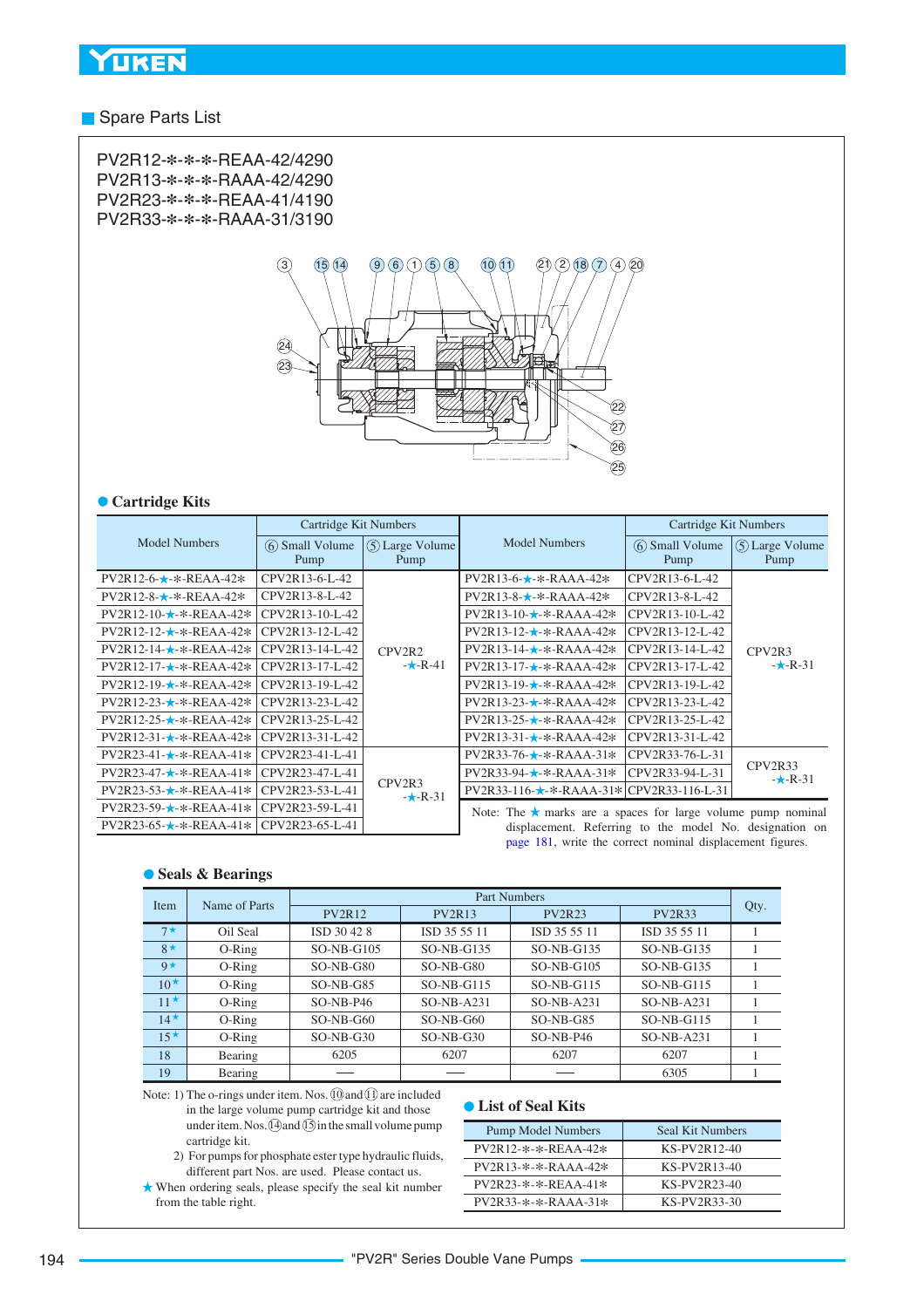#### Spare Parts List



#### **Cartridge Kits**

|                                                                    | Cartridge Kit Numbers  |                        |                               | Cartridge Kit Numbers  |                        |  |
|--------------------------------------------------------------------|------------------------|------------------------|-------------------------------|------------------------|------------------------|--|
| Model Numbers                                                      | 6 Small Volume<br>Pump | 5 Large Volume<br>Pump | <b>Model Numbers</b>          | 6 Small Volume<br>Pump | 5 Large Volume<br>Pump |  |
| $PV2R14-6 \star$ - $\star$ -RAAA-32 $\star$                        | CPV2R13-6-L-42         |                        | $PV2R24-26-\star-\&-RAAA-31*$ | CPV2R23-26-L-41        |                        |  |
| $PV2R14-8-$ *-*-RAAA-32*                                           | CPV2R13-8-L-42         |                        | $PV2R24-33-x-RAAA-31*$        | CPV2R23-33-L-41        | CPV <sub>2R4</sub>     |  |
| $PV2R14-10-1.7-1.4-RAAA-32*$                                       | CPV2R13-10-L-42        |                        | $PV2R24-41-\star-\&-RAAA-31*$ | CPV2R23-41-L-41        | $-k-R-30$              |  |
| $PV2R14-12-\star-\&-RAAA-32*$                                      | CPV2R13-12-L-42        | CPV2R2                 | $PV2R24-47-\star-\&-RAAA-31*$ | CPV2R23-47-L-41        |                        |  |
| $PV2R14-14-x-RAAA-32*$                                             | CPV2R13-14-L-42        | $-k-R-41$              | $PV2R34-52-\star-\&-REAA-31*$ | CPV2R33-52-L-31        |                        |  |
| $PV2R14-17 \star$ -*-RAAA-32*                                      | CPV2R13-17-L-42        |                        | $PV2R34-60-$ * - * - REAA-31* | CPV2R33-60-L-31        |                        |  |
| $PV2R14-19-$ *-*-RAAA-32*                                          | CPV2R13-19-L-42        |                        | $PV2R34-66-\star-\&REAA-31*$  | CPV2R33-66-L-31        | CPV2R34                |  |
| $PV2R14-23-\star-RAAA-32* CPV2R13-23-L-42$                         |                        |                        | $PV2R34-76-\star-\&-REAA-31*$ | CPV2R33-76-L-31        | $-k-R-31$              |  |
| Note: The $\star$ marks are a spaces for large volume pump nominal |                        |                        | $PV2R34-94-x-REAA-31*$        | CPV2R33-94-L-31        |                        |  |

displacement. Referring to the model No. designation on  $PV2R34-116 \star$ - $\star$ -REAA-31 $\star$  CPV2R33-116-L-31 Note: The  $\star$  marks are a spaces for large volume pump nominal [page 181](#page-22-0), write the correct nominal displacement figures.

#### **Seals & Bearings**

| Item         | Name of Parts |               | Part Numbers  |              |   |  |  |  |
|--------------|---------------|---------------|---------------|--------------|---|--|--|--|
|              | <b>PV2R14</b> | <b>PV2R24</b> | <b>PV2R34</b> | Qty.         |   |  |  |  |
| $11^{\star}$ | Oil Seal      | ISD 45 68 12  | ISD 45 68 12  | ISD 45 68 12 | 1 |  |  |  |
| $12^{\star}$ | $O-Ring$      | $SO-NB-G145$  | $SO-NB-G145$  | $SO-NB-G145$ |   |  |  |  |
| $13*$        | $O-Ring$      | $SO-NB-G80$   | $SO-NB-G105$  | $SO-NB-G135$ |   |  |  |  |
| $14*$        | $O-Ring$      | $SO-NB- P28$  | $SO-NB- P28$  | $SO-NB- P28$ |   |  |  |  |
| $15^{\star}$ | $O-Ring$      | SO-NB-P22A    | SO-NB-P22A    | SO-NB-P22A   |   |  |  |  |
| $16*$        | O-Ring        | $SO-NA-G130$  | $SO-NA-G130$  | $SO-NA-G130$ |   |  |  |  |
| $17^{\star}$ | $O-Ring$      | $SO-NA-G80$   | $SO-NA-G80$   | $SO-NA-G80$  |   |  |  |  |
| $18*$        | Back Up Ring  | $SO-BE-G130$  | $SO-BE-G130$  | $SO-BE-G130$ |   |  |  |  |
| $19*$        | Back Up Ring  | $SO-BB-G80$   | $SO-BB-G80$   | $SO-BB-G80$  |   |  |  |  |
| $20^{\star}$ | $O-Ring$      | $SO-NB-G60$   | $SO-NB-G85$   | $SO-NB-G115$ |   |  |  |  |
| $21^{\star}$ | $O-Ring$      | $SO-NB-G30$   | $SO-NB-P46$   | $SO-NB-A231$ |   |  |  |  |
| 24           | Bearing       | 6209          | 6209          | 6209         |   |  |  |  |
| 25           | Bearing       |               |               | 6305         |   |  |  |  |

Note: 1) The o-rings and back up rings under item. Nos. 16 to (19) are included in the large volume pump cartridge kit and those under item. Nos.  $\textcircled{20}$  and  $\textcircled{11}$  in the small volume pump cartridge kit.

- 2) For pumps for phosphate ester type hydraulic fluids, different part Nos. are used. Please contact us.
- When ordering seals, please specify the seal kit number from the table right.

#### **List of Seal Kits**

| <b>Pump Model Numbers</b> | Seal Kit Numbers |
|---------------------------|------------------|
| $PV2R14-x-x-RAAA-32*$     | KS-PV2R14-30     |
| $PV2R24-*-*.RAAA-31*$     | KS-PV2R24-30     |
| PV2R34-*-*-REAA-31*       | KS-PV2R34-30     |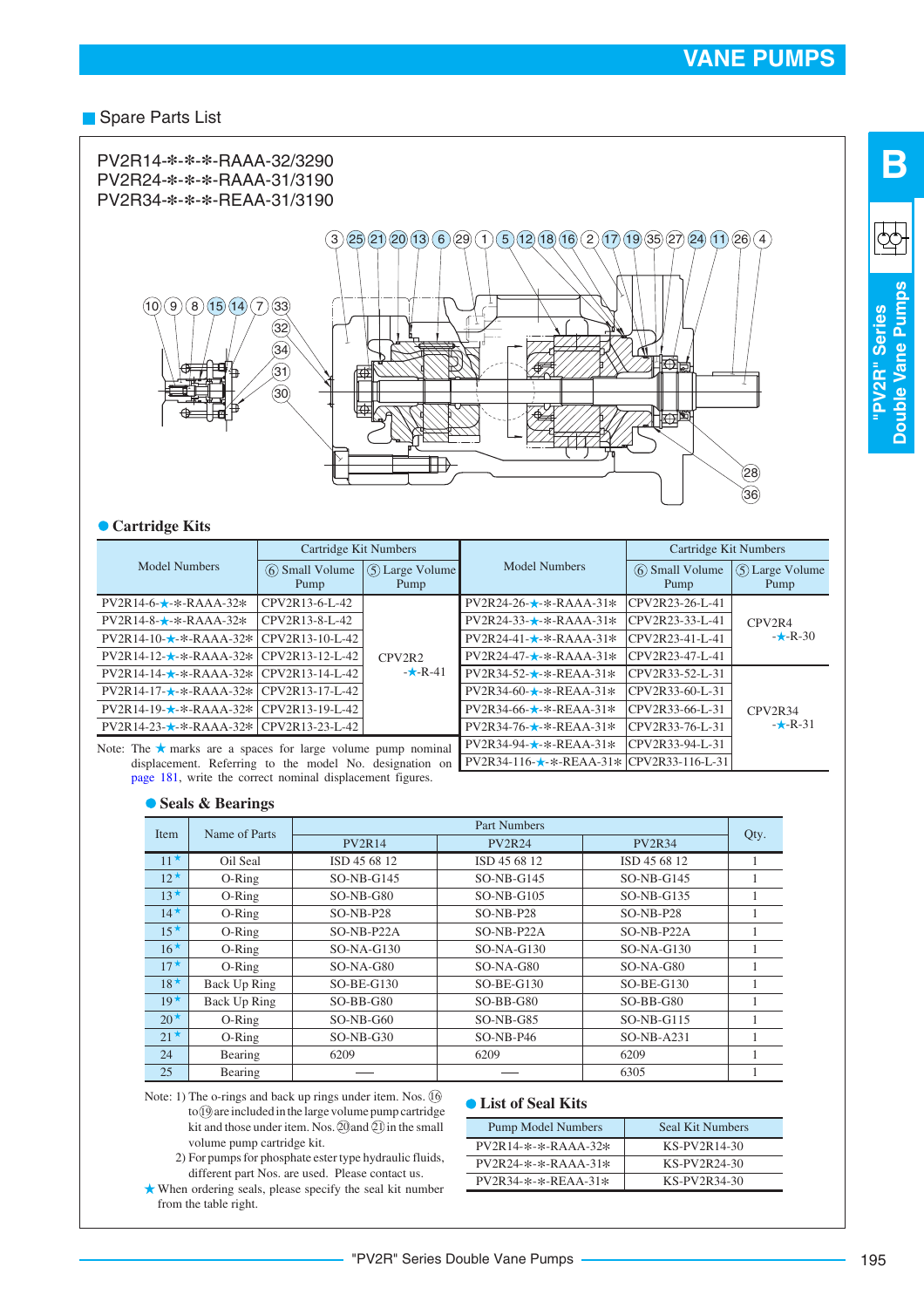# <span id="page-37-0"></span>**"PV2R24A/34A" Series Double Vane Pumps**

These double pumps incorporate the new PV2R4A series pumps for the large volume side, a feature that permits discharge to separate circuits.



Graphic Symbol



#### **Model Number Designation**

| F-                                                                                           | <b>PV2R24A</b>                                     | $-26$                                                                 | $-193$                                                                                      | -L             | -R                                       | E                                                        | A                                                                                                                                 | A                           | $-10$            | *                          |
|----------------------------------------------------------------------------------------------|----------------------------------------------------|-----------------------------------------------------------------------|---------------------------------------------------------------------------------------------|----------------|------------------------------------------|----------------------------------------------------------|-----------------------------------------------------------------------------------------------------------------------------------|-----------------------------|------------------|----------------------------|
| Special<br><b>Seals</b>                                                                      | <b>Series</b><br>Number                            | <b>Small</b><br>Volume<br>Pump<br>Nominal<br>$\text{cm}^3/\text{rev}$ | Large<br>Volume<br>Pump<br>Nominal<br>Displacement Displacement<br>$\text{cm}^3/\text{rev}$ | Mounting       | Direction<br>of<br>Rotation              | Small<br>Volume<br>Pump<br>Discharge<br>Port<br>Position | Large<br>Volume<br>Pump<br>Discharge<br>Port<br>Position                                                                          | Suction<br>Port<br>Position | Design<br>Number | Design<br><b>Standards</b> |
| F:<br>Special<br>seals for<br>phosphate<br>ester type<br>fluids<br>(Omit if not<br>required) | 26, 33<br>41, 47<br><b>PV2R24A</b><br>53, 59<br>65 |                                                                       | L:<br>138, 162<br>F:<br>193                                                                 | Foot Mtg.      | R:<br>$\star$ 1<br>Clockwise<br>(Normal) |                                                          | (Viewed from Shaft End)<br>E:<br>Left $45^\circ$<br>А:<br>А:<br>Upwards<br>Upwards<br>Upwards<br>(Normal)<br>(Normal)<br>(Normal) |                             | 10               | Refer to $\star$ 2         |
|                                                                                              | <b>PV2R34A</b>                                     | 76, 94<br>116                                                         |                                                                                             | Flange<br>Mtg. |                                          | А:<br>Upwards<br>(Normal)                                |                                                                                                                                   |                             | 10               |                            |

1. Available to supply pump with anti-clockwise rotation.

Consult Yuken for details.

2. Design Standards: None ........... Japanese Standard "JIS" and European Design Standard

90 N. American Design Standard ...............

#### **Pipe Flange Kits**

Pipe flange kits are available. When ordering, specify the kit the number from the table below.

| Pump<br>Model<br><b>Numbers</b> |                 | Pipe Flange Kit Numbers    |                                |                                   |                                                              |                                     |                                                              |                                   |  |  |
|---------------------------------|-----------------|----------------------------|--------------------------------|-----------------------------------|--------------------------------------------------------------|-------------------------------------|--------------------------------------------------------------|-----------------------------------|--|--|
|                                 | Name            |                            | <b>Threaded Connection</b>     |                                   |                                                              | Socket Welding $\star$ <sup>1</sup> | <b>Butt Welding</b>                                          |                                   |  |  |
|                                 | of<br>Port      | Japanese<br>Standard "JIS" | European<br>Design<br>Standard | N. American<br>Design<br>Standard | Japanese<br>Standard "JIS"<br>European<br>Design<br>Standard | N. American<br>Design<br>Standard   | Japanese<br>Standard "JIS"<br>European<br>Design<br>Standard | N. American<br>Design<br>Standard |  |  |
|                                 | Suction         | $F5-28-A-10$               |                                |                                   | $F5-28-B-10$                                                 | F5-28-B-1090                        | F5-28-C-10                                                   | F5-28-C-1090                      |  |  |
| PV2R24A                         | Large Discharge | $F5-12-A-10$               | $F5-12-A-1080$                 |                                   | $F5-12-B-10$                                                 | F5-12-B-1090                        | $F5-12-C-10$                                                 | F5-12-C-1090                      |  |  |
|                                 | Small Discharge | $F5-06-A-10$               | F5-06-A-1080                   |                                   | $F5-06-B-10$                                                 | F5-06-B-1090                        | $F5-06-C-10$                                                 | F5-06-C-1090                      |  |  |
| PV2R34A                         | Suction         | $F5-32-A-10$               |                                |                                   | $F5-32-B-10$                                                 | F5-32-B-1090                        | $F5-32-C-10$                                                 | F5-32-C-1090                      |  |  |
|                                 | Large Discharge | $F5-12-A-10$               | F5-12-A-1080                   |                                   | $F5-12-B-10$                                                 | F5-12-B-1090                        | $F5-12-C-10$                                                 | F5-12-C-1090                      |  |  |
|                                 | Small Discharge | $F5-10-A-10$               | F5-10-A-1080                   |                                   | $F5-10-B-10$                                                 | F5-10-B-1090                        | $F5-10-C-10$                                                 | F5-10-C-1090                      |  |  |

In case of using socket welding flanges, there is a case where the operating pressure should be set lower than the normal because of strength of the 1. flanges. Therefore, please pay cautious attention to the operating pressure when the socket welding flanges are used.

2. As dimensions of the pipe flange mounting surface are conformed to SAE 4 Bolt Split Flange (Standard Pressure Series), pipe flanges conforming to the SAE Standards can be used.

Notes: Special seals (Viton seals) are required when phosphate ester type fluids are used. (Prefix **"F-"** to the pipe flange kit number when ordering.)

Details of the pipe flange kits are shown on page 824.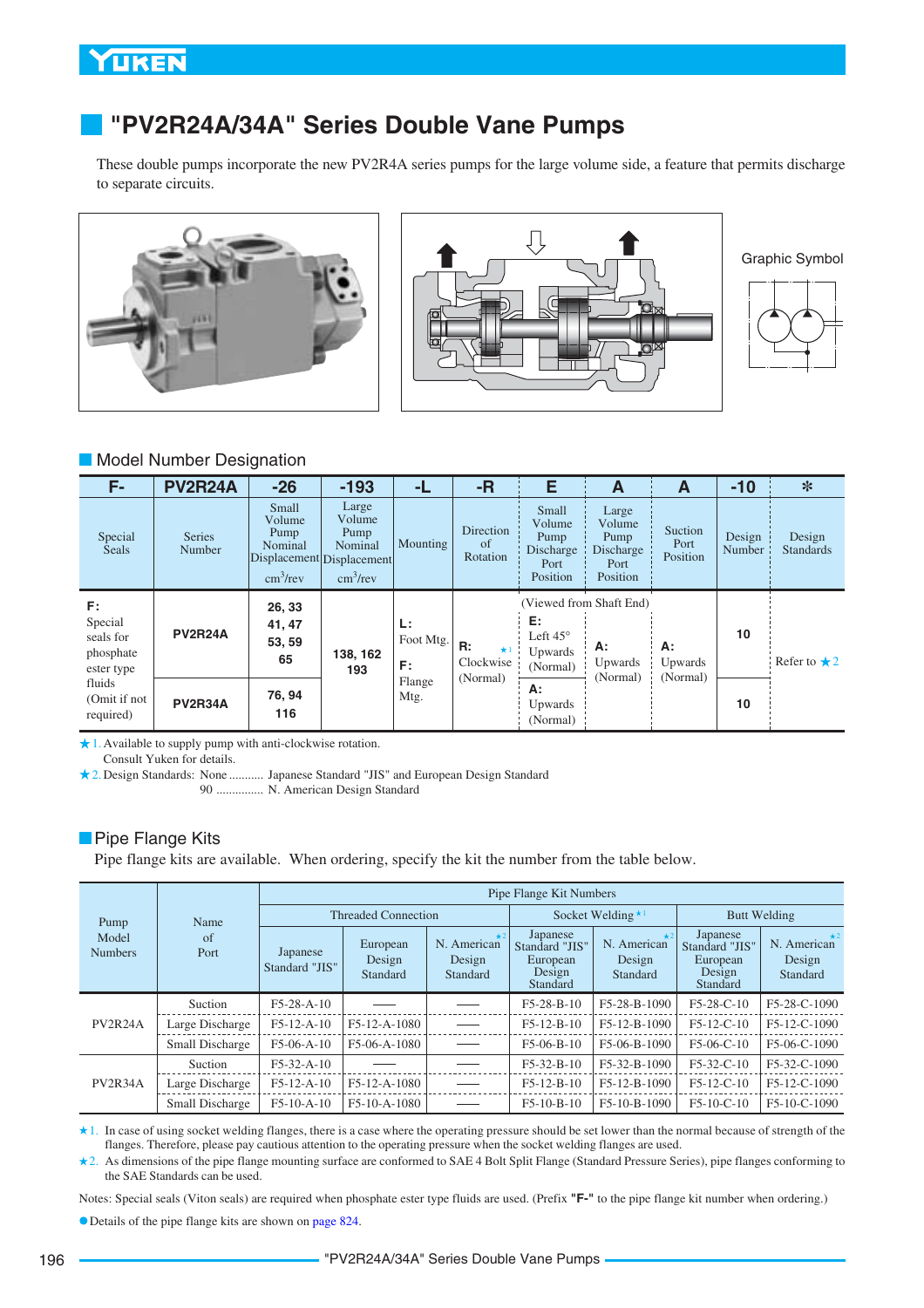#### **Specifications**

#### **• Maximum Operating Pressure**

|                         | Max. Operating Pressure<br>MPa (PSI) |                                |                                                                |                          |                           |                  |
|-------------------------|--------------------------------------|--------------------------------|----------------------------------------------------------------|--------------------------|---------------------------|------------------|
| Model<br><b>Numbers</b> | Petroleum Base Oils                  |                                | <b>Water Containing Fluids</b>                                 | <b>Synthetic Fluids</b>  |                           |                  |
|                         | Anti-Wear Type                       | R & O Type                     | Anti-Wear $\star$ <sup>1</sup><br><b>Type Water</b><br>Glycols | Water Glycols            | Water in Oil<br>Emulsions | Phosphate Esters |
| PV2R24A-26              |                                      |                                |                                                                |                          |                           |                  |
| PV2R24A-33              | 21<br>(3050)                         | 14<br>(2030)                   | 16<br>(2320)                                                   | 7<br>(1020)              | $\overline{7}$<br>(1020)  | 14<br>(2030)     |
| PV2R24A-41              |                                      |                                |                                                                |                          |                           |                  |
| PV2R24A-47              |                                      |                                |                                                                |                          |                           |                  |
| PV2R24A-53              |                                      |                                |                                                                |                          |                           |                  |
| PV2R24A-59              |                                      |                                |                                                                |                          |                           |                  |
| PV2R24A-65              |                                      |                                |                                                                |                          |                           |                  |
| PV2R34A-76              | 21                                   |                                |                                                                |                          |                           |                  |
| PV2R34A-94              | (3050)                               | 14                             | 16<br>(2320)                                                   | 7<br>(1020)              | $\overline{7}$<br>(1020)  | 14<br>(2030)     |
| PV2R34A-116             | 16<br>(2320)                         | (2030)                         |                                                                |                          |                           |                  |
| PV2R24A/34A-*-138       |                                      | 14<br>17.2<br>(2500)<br>(2030) | 16<br>(2320)                                                   | $\overline{7}$<br>(1020) | $\overline{7}$<br>(1020)  | 14<br>(2030)     |
| PV2R24A/34A-*-162       |                                      |                                |                                                                |                          |                           |                  |
| PV2R24A/34A-*-193       |                                      |                                |                                                                |                          |                           |                  |

#### **Output Flow & Input Power, Shaft Speed Range and Mass**

|                                                      |                                                                                                                                              |                                                               |                     | r/min<br><b>Shaft Speed Range</b> |                                                    |      |                             |                |  |
|------------------------------------------------------|----------------------------------------------------------------------------------------------------------------------------------------------|---------------------------------------------------------------|---------------------|-----------------------------------|----------------------------------------------------|------|-----------------------------|----------------|--|
| Output Flow & Input Power<br>Model<br><b>Numbers</b> |                                                                                                                                              |                                                               | Petroleum Base Oils |                                   | <b>Water Containing Fluids</b><br>Phosphate Esters |      | Approx. Mass<br>$kg$ (lbs.) |                |  |
|                                                      | Small Volume Pump                                                                                                                            | Large Volume Pump                                             | Max.                | Min.                              | Max.                                               | Min. | Flange Mtg.                 | Foot Mtg.      |  |
| PV2R24A                                              | Same as single pump<br>"PV2R2", refer to pages<br>$172 & 173$ .<br>However, as for displace-<br>ment of "26" and "33",<br>refer to page 192. | Same as single pump<br>"PV2R4A", refer to pages<br>179 & 180. | $1800 \star$        | 600                               | 1200                                               | 600  | 60<br>(132)                 | 70<br>(154)    |  |
| PV <sub>2</sub> R <sub>34</sub> A                    | Same as single pump<br>"PV2R3", refer to page<br>174.                                                                                        |                                                               | $1800*$             | 600                               | 1200                                               | 600  | 92.5<br>(204)               | 102.5<br>(226) |  |

 $\star$  If the pump is used at speed above 1400 r/min, the suction pressure is limited to 0 kPa (0 in. Hg.).

**B**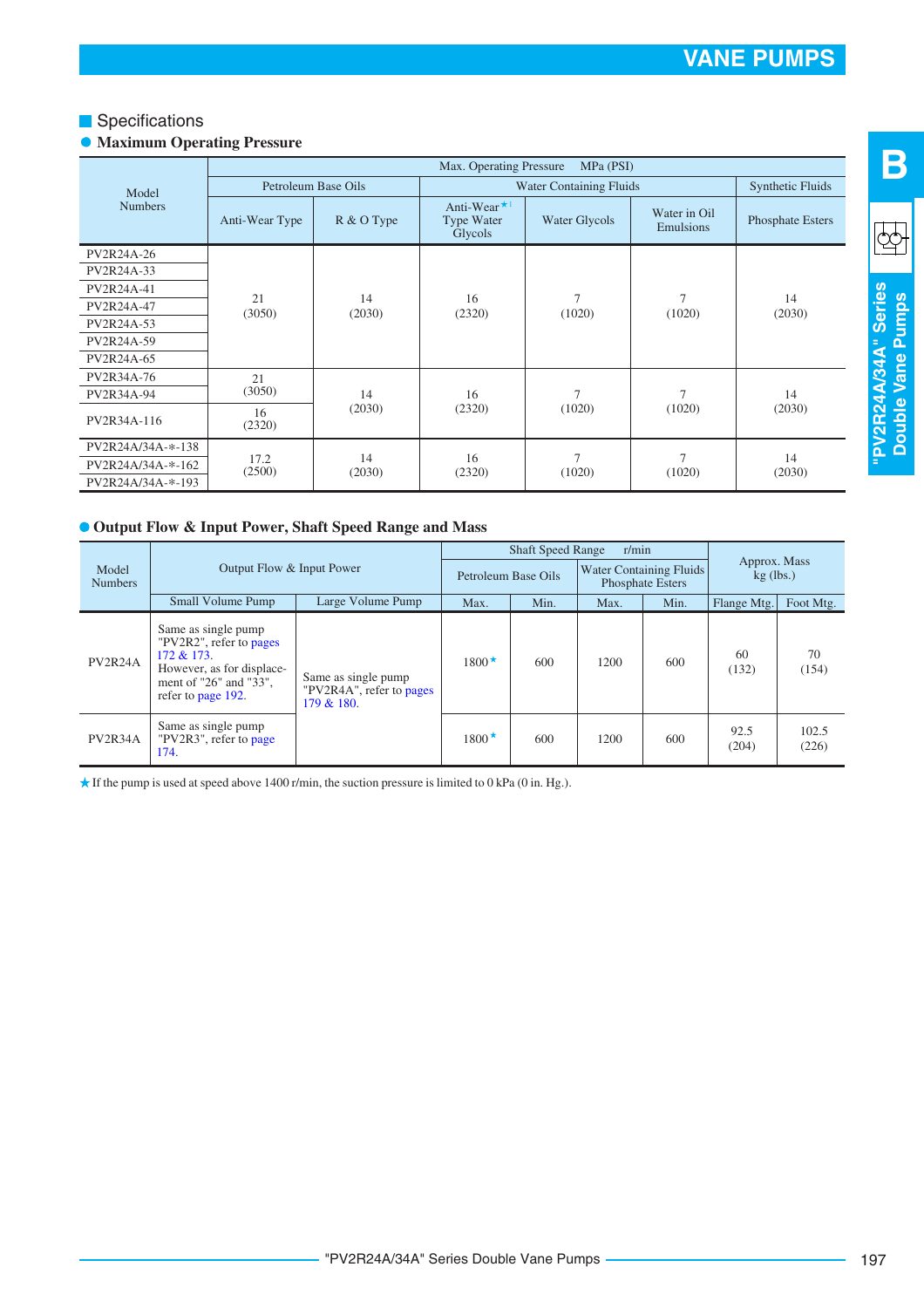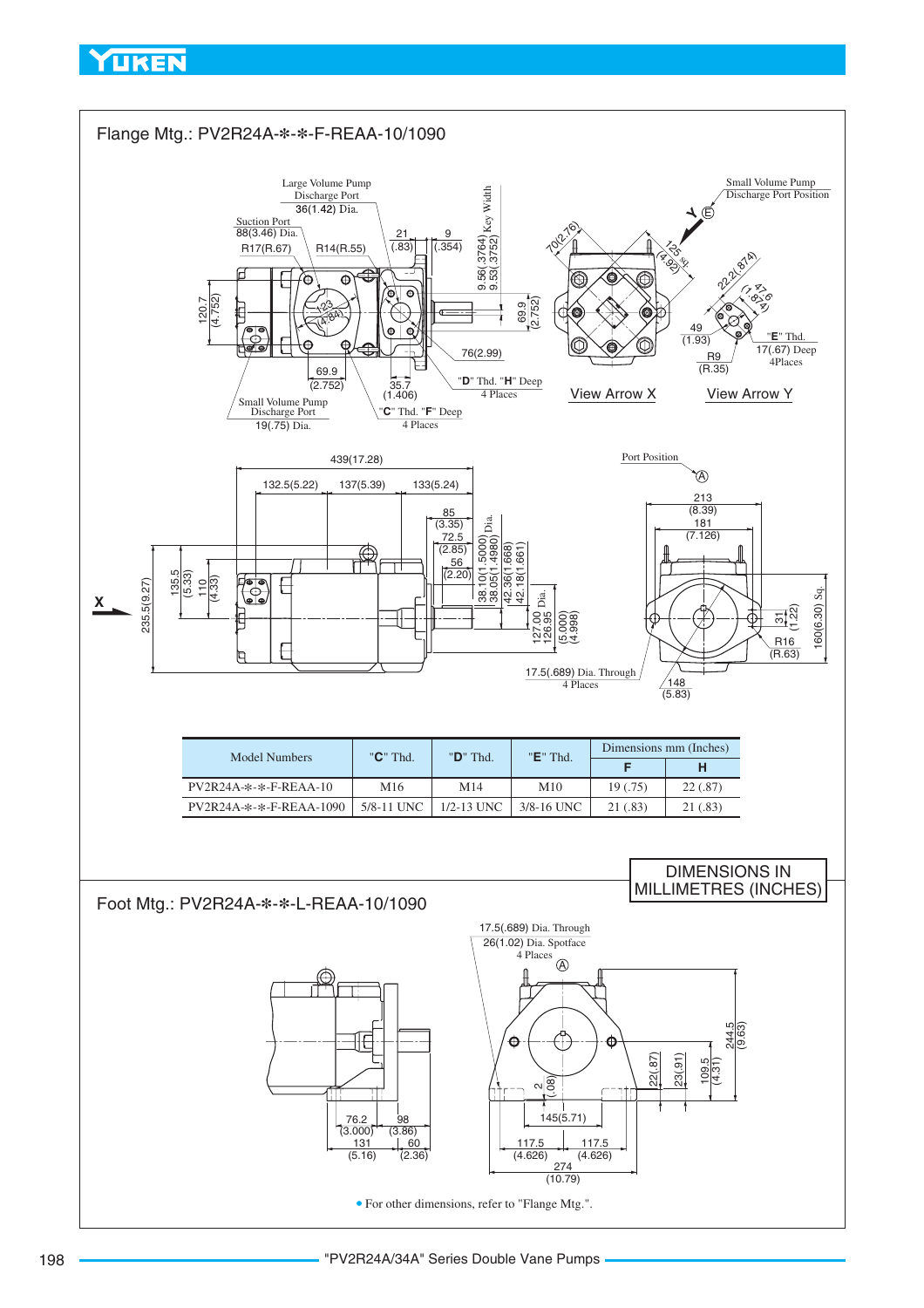

**Double Vane Pumps**